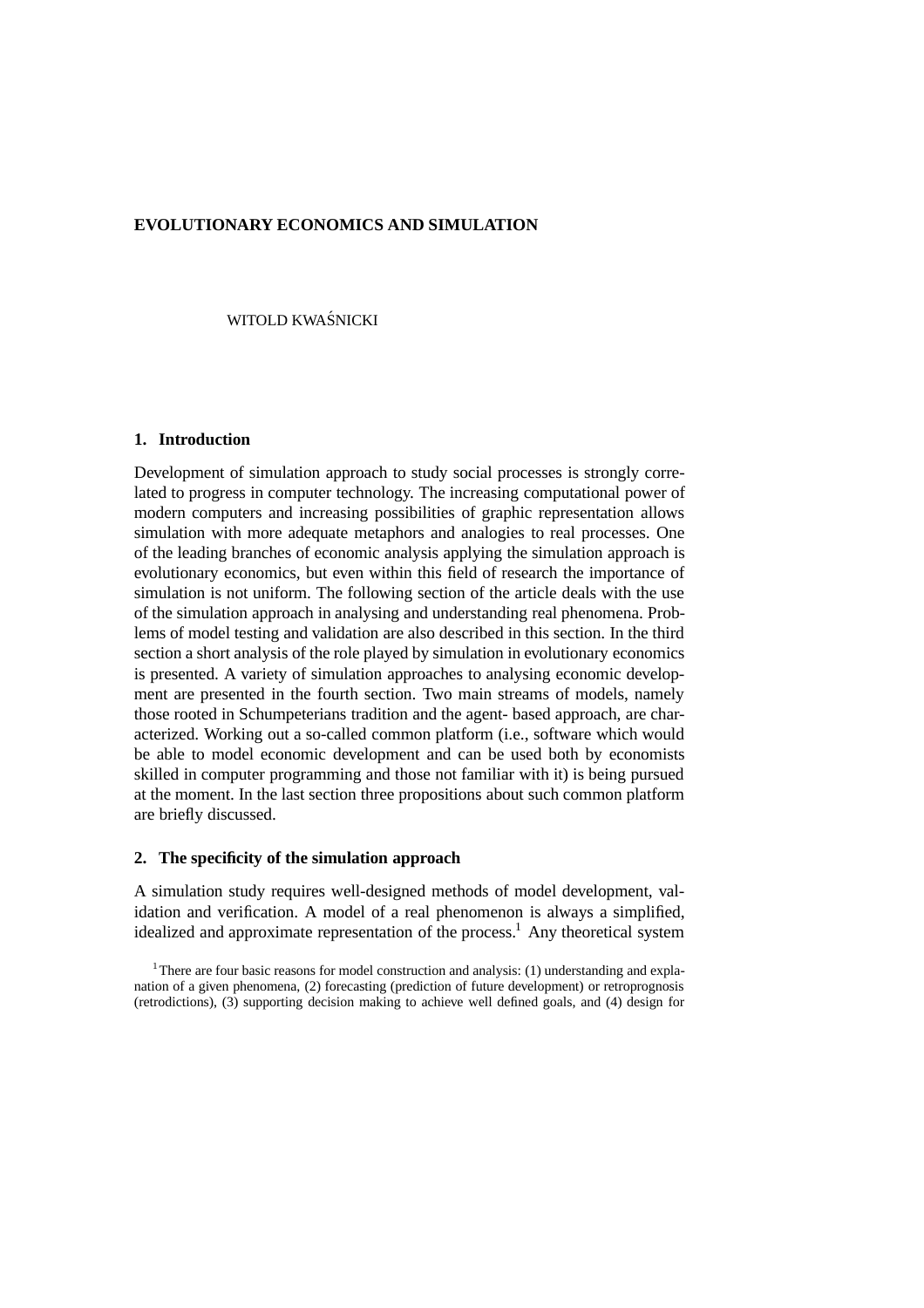### 4 **WITOLD KWAŚNICKI**

is a kind of abstraction describing in very specific way relations between some selected abstract entities. This kind of system can be treated as a model representing selected aspects of reality only when there exists homeomorphism between real objects and abstract objects. Therefore it can be said that each model consists of three fundamental elements: the set of abstract entities, the relations between them and homeomorphism allowing proper interpretation of abstract entities in terms of real phenomena. As Henri Poincaré (1952, p. xxiv) wrote in *Science and Hypothesis*: "The aim of science is not things themselves, but the relations between things; outside those relations there is no reality knowable."

The model representation depends on the aims of our inquiry and on all constraints related to the process. Exactness and validity of a model of a technical (engineering) system is reached mainly through so-called identification. Having collected records of real process behaviour for given input  $u(t)$  and output  $y^m(t)$ the modeller tries to adjust the models behaviour to reality either by selecting the proper (optimal) values of the model's parameters or by changing the model's structure. In a schematic form the process of model adjustment is represented in Figure 1. This kind of adjustment is sometimes called 'a behaviour replication test', whose main aim is to compare the model behaviour with the behaviour of the system being modelled. Where historical time series data (or the results of a real system's development in the factory or laboratory) are available, the model must be capable of producing similar data. That is, for the same initial conditions and inputs, the model's behaviour should parallel the historical data. An important question is how closely the model's behaviour should match the historical data, since historical data are less than perfect and, sometimes, far from being perfect. If historical data are very poor or nonexistent, the test may be one of reasonableness and we ought to use another validation tests (see below). In most cases a specific criterion of the model's exactness is employed, such as mean-square error. For an assumed criterion the model adjusting process can be done analytically or through simulation, applying one of the well-known optimization algorithms. This 'technical' approach through model parameter identification is not fully applicable to socio- economic models. First of all, in most socio-economic phenomena we are not able to select a class of suitable models (linear models are frequently not applicable). Contrary to engineering systems, there is no possibility of making repeated experiments with socio-economic systems. It is much easier to disaggregate whole engineering systems into a number of smaller subsystems which can be analysed separately. Socio-economic systems are highly interrelated, and disaggregation into semi-isolated subsystems is frequently impossible. In engineering systems optimization (related to search for better – or the best – performance of given system, optimal control of engineering processes or limited resources) is the primary aim of modelling (and simulation) efforts. It seems that in the social sciences

optimal performance of a system.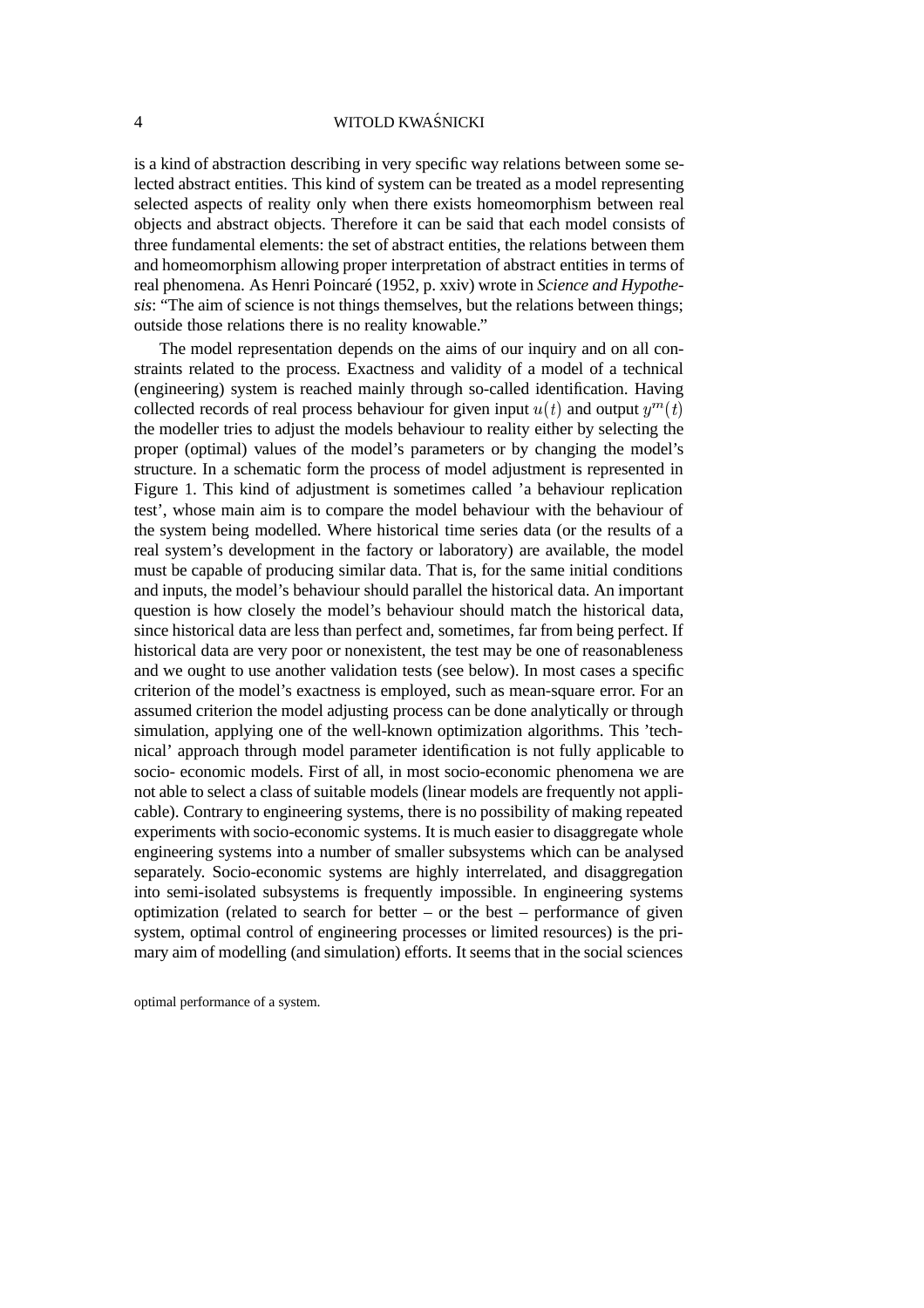and in economics the main aims of models building are: better understanding of mechanisms of development of observed phenomena (processes), building different, alternative scenarios of development of given socio-economic systems, and education of the decision-maker through 'imprinting' proper intuitions. This last aim is achieved through interactive applications of simulation models to test decisions made by managers and analysing the reaction of the model.



*Figure 1.* Model and reality.

Evaluation of socio-economic models thus must proceed in a different way than engineering ones. In contrast, this 'engineering' vision of socio-economic processes prevails in orthodox economics. For orthodox economists make assumptions, similar to those made in classical physics and engineering, on the possibility of: (1) isolating a specific sphere of socio-economic reality, (2) specifying all relations of phenomena within the sphere with the external environment, and (3) building a model which describes all important phenomena observed within the chosen sphere, with all essential influences of the external environment included. On the basis of such a model some optimal control, or optimal path of development, is calculated. Such a mechanistic approach to socio-economic processes turned out to be wrong and misleading. A lot of decisions made by policymakers on the basis of such models caused strong social and economic tensions, especially visible in the 1970s, that is, during the period of radical structural changes of the economies of industrialized countries.

In socio-economic processes, the clear isolation of well-defined spheres of reality, the specification of important relations with the external environment, the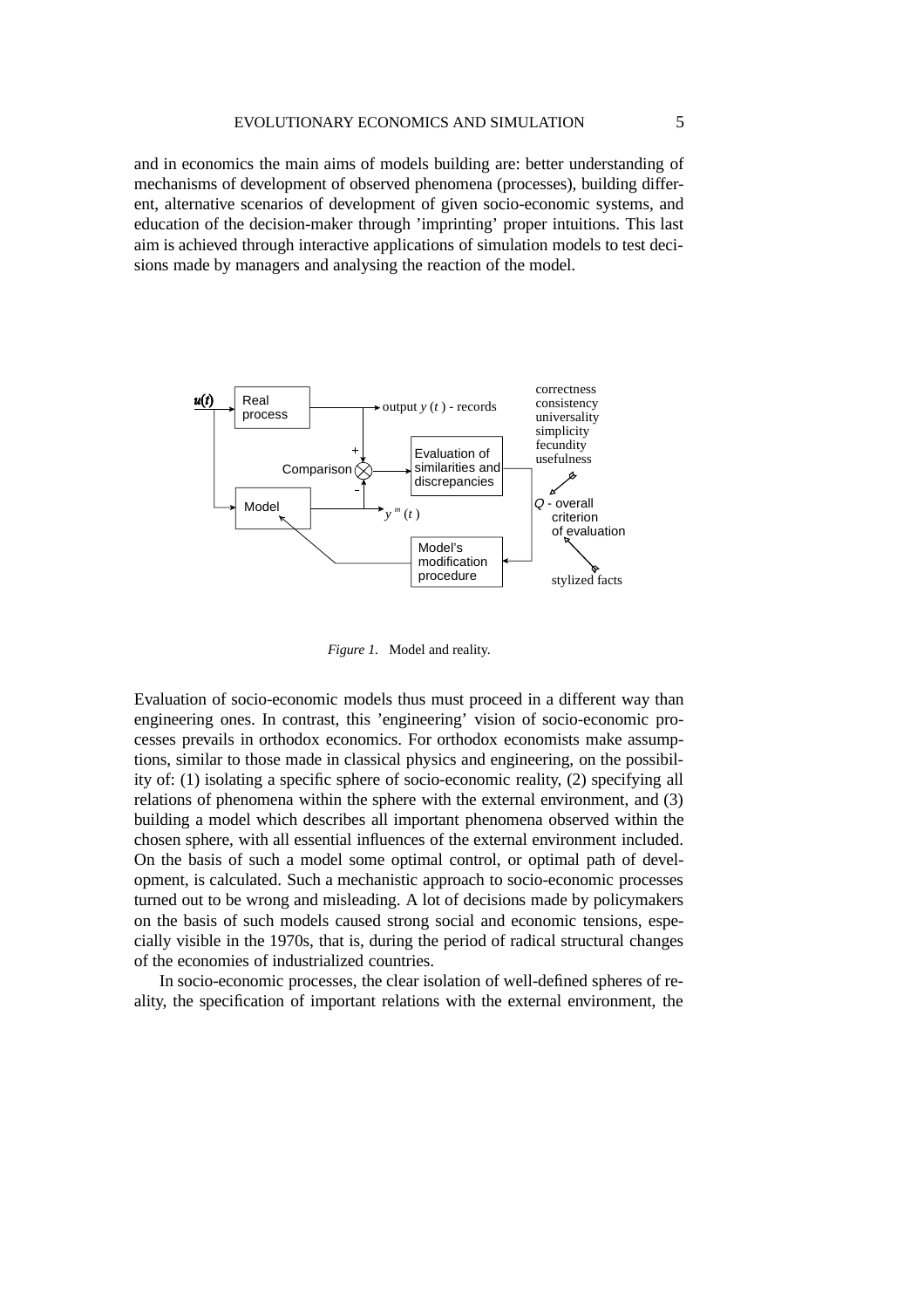building of relevant mathematical models and optimizing the choice of suitable policies are almost impossible. Questions concerning optimal decisions in a longterm perspective and in periods of structural change lose their significance. Far more important become the questions about the mechanisms of long-term development and on the possibilities of controlling the economic process to reach a satisfaction (not optimal) course of development. These kinds of questions form the root of the evolutionary approach, not only in economics. Acceptance of an evolutionary perspective in dealing with a socio-economic system almost naturally enforces a specific way of subtly controlling the development of social systems, not through imposing optimal values of relevant parameters but through creating favourable conditions for suitable development.

The different nature of engineering and socio-economic systems also causes differences in the possibility of testing and validating of developed models. As it was mentioned, in engineering systems it is possible to compare numerical data (records of development of real systems) with numerical output of a model. In socio-economic system collection of reliable set of proper data (records) is frequently impossible. Therefore, validation of socio-economic models is frequently done on the base of so-called stylized facts. As Nicholas Kaldor (1961) wrote:

Any theory must necessary be based on abstraction; but the type of abstraction chosen cannot be decided in a vacuum: it must be appropriate to characteristic features of economic process as recorded by experience. Hence the theorist, in choosing a particular theoretical approach, ought to start off with a summary of facts which he regards as relevant to his problem. Since facts, as recorded by statisticians, are always subject to numerous snags and qualifications, and for that reason are incapable of being accurately summarized, the theorist, in my view, should be free to start off with a 'stylized' view of facts – i.e., concentrate on broad tendencies, ignoring individual details, and proceed on the 'as if' method, i.e. construct a hypothesis that could account for these 'stylized facts' without necessarily committing himself to the historical accuracy, or sufficiency, of the facts or tendencies thus summarized.

The list of these 'stylized facts' is indeed very long, and naturally different for different systems. They can range from the microeconomic evidence concerning for example dynamic increasing returns in learning activities or the persistence of particular sets of problem-solving routines within business firms, to industry-level evidence on entry, exit and log-normal- distributions in firm sizes.

Facing the problem of choosing between alternative models we do not evaluate any single assumption, law, or conclusion which is part of each model. In fact we try to build sub-criteria and try to evaluate each alternative model applying these sub-criteria. In the next step of our evaluation process, subjective weights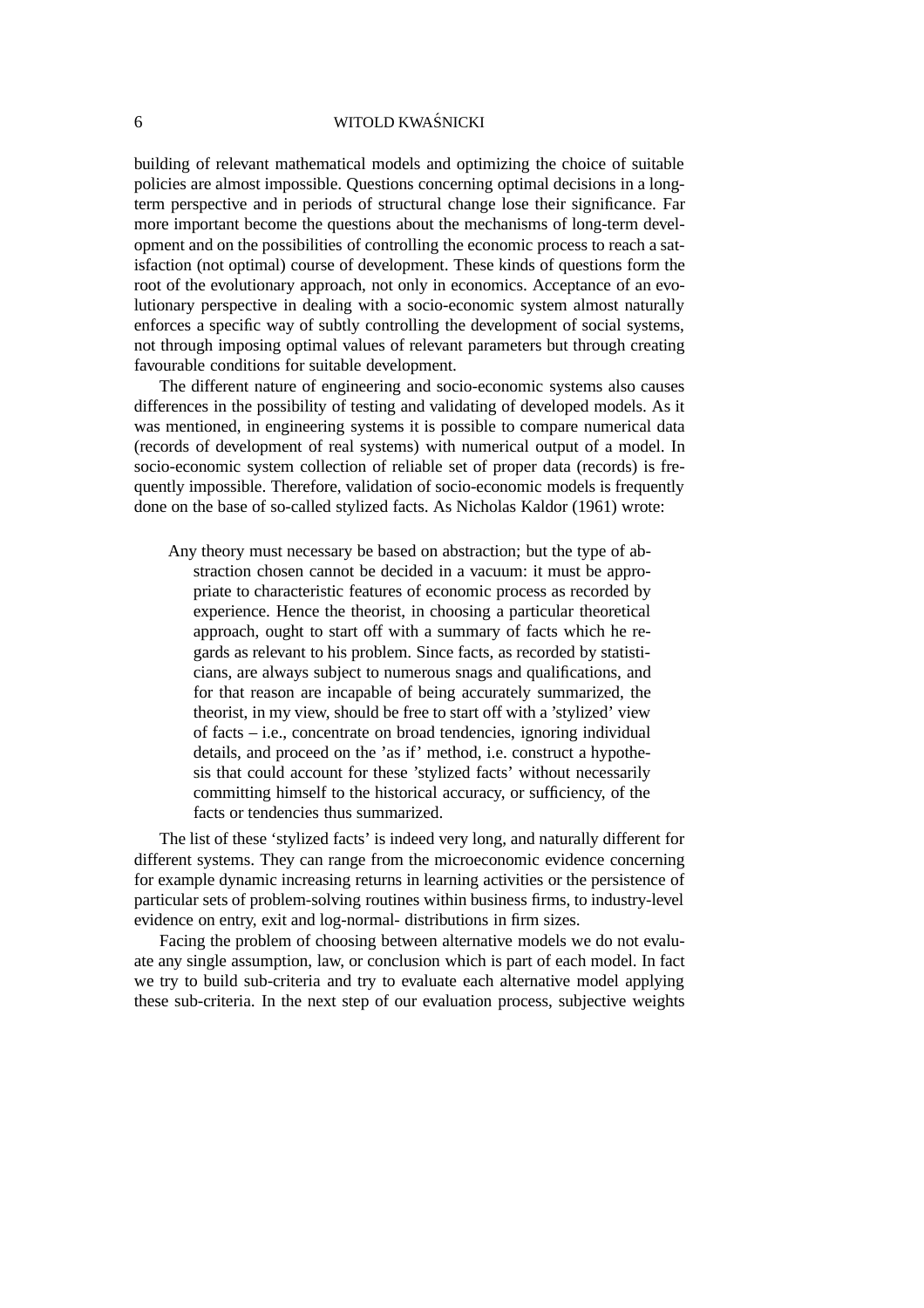are attached to each sub-criterion and on the basis of the general index thus constructed the whole model is evaluated. This general index helps us to find a final answer to the general question: which model do we prefer? It seems that the most important and the most popular sub-criteria are:

- 1. *correctness* consequences of the model ought to be very close to the results of experiments and/or observations;
- 2. *consistency* the model ought to be consistent not only internally but also with other commonly accepted theories used to describe similar or related phenomena;
- 3. *universality* consequences of the model ought not to be confined to individual cases, as intended at the initial stages of the model development;
- 4. *simplicity* the model ought to create order in the formerly isolated phenomena; some evaluations based on individual feelings of harmony and beauty are also taken into account in this partial evaluation;
- 5. *fecundity* the model ought to throw new light on well-known phenomena; it ought to be the generator of new discoveries;
- 6. *usefulness* this practical criterion dominates frequently in sciences, being very close to engineering and industry.

As it was mentioned, the evaluation is highly subjective and it is difficult to generalize but it seems to me that the advantages of orthodox models are their simplicity and usefulness, but evolutionary models ought to be estimated for their universality, higher consistency and all above for their fecundity. Correctness seems to be a neutral sub-criterion in a sense that currently orthodox models better describe macroeconomic phenomena but at the micro level evolutionary models are much more correct.

It is good to have one, a general indicator (hopefully as a scalar) allowing for evaluation of exactness of the model and its validity. In engineering system a mean-square criterion is used, and sometimes it is possible to construct such a criterion for socio-economic systems. But in most cases only a highly subjective overall criterion is used based on selected stylized facts and at least some the six sub-criterions mentioned above. This specificity of socio-economic system is indicated in Figure 1 by mentioning stylized facts and subjective sub-criteria. Even if we are able to collect quantitative data and we try to minimize the identification criterion (i.e., the distance between the model's behaviour and real data) we have very rarely the situation as clear as in Figure 2. In a case of a minor share of stochastic factors it is possible to adjust the model's behaviour to collected records simply 'filtering' noise over an observed trend.

Very frequently we have a situation when considered processes are highly stochastic. Even when we are able to collect relevant data it is often very difficult to identify trends simply because stochastic factors dominate (Figure 3). The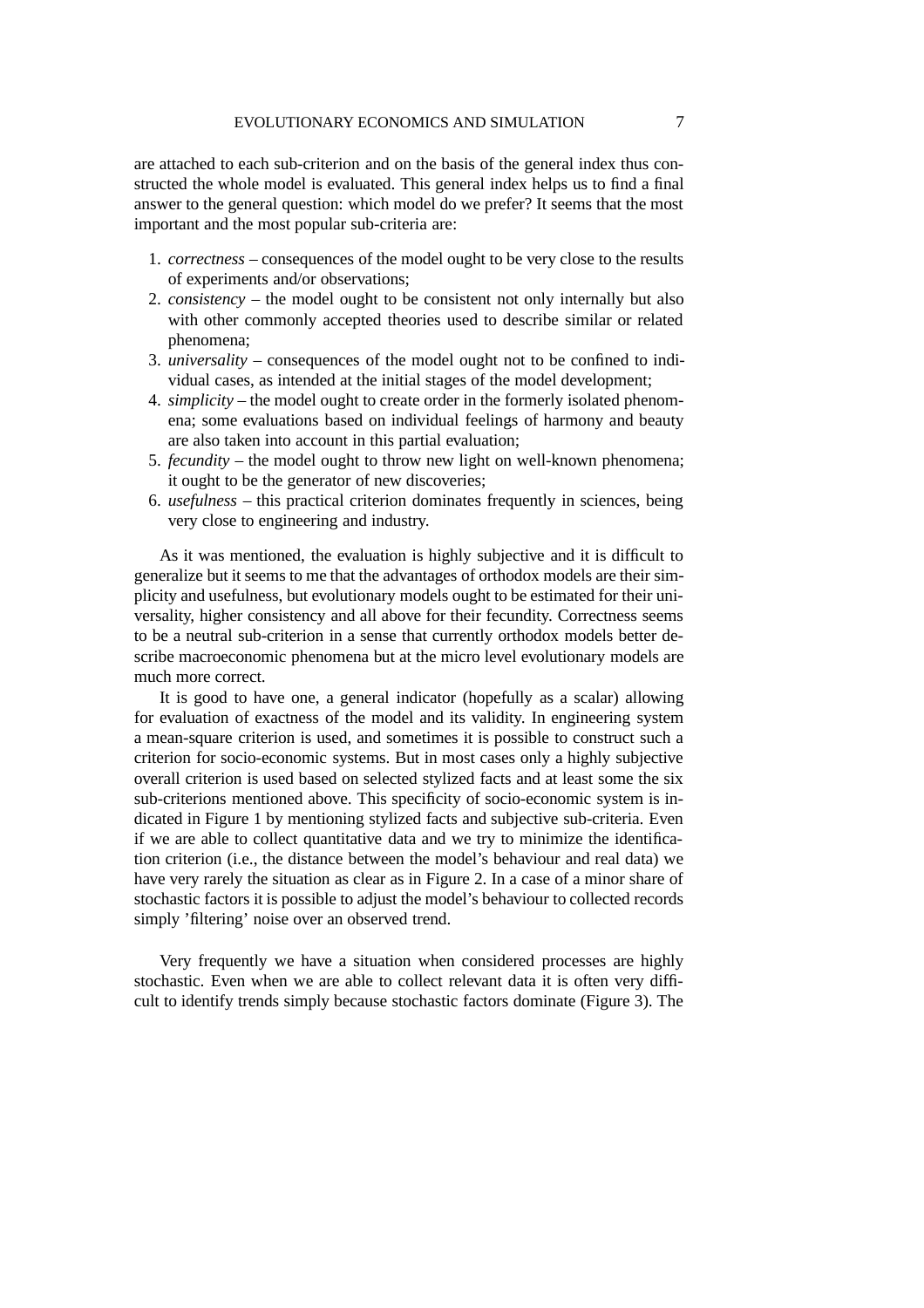

*Figure 2.* Trends and reality.

question arises how to evaluate similarities if both variables are realizations of essentially the same stochastic process. A fundamental question is how to evaluate and how to decide when a model leads to satisfactory results and is acceptable for further research? It is much easier to evaluate a model if the stochastic process is stationary and ergodic. There are well-know stochastic tests to evaluate the level of similarities between different realizations of the same process, as, e.g. variance analysis and confidence intervals. Unfortunately most real processes (especially those of the socio-economic sphere) are non stationary ones and it is very difficult to work out effective tests of their evaluation.



*Figure 3.* Stochasticity and reality.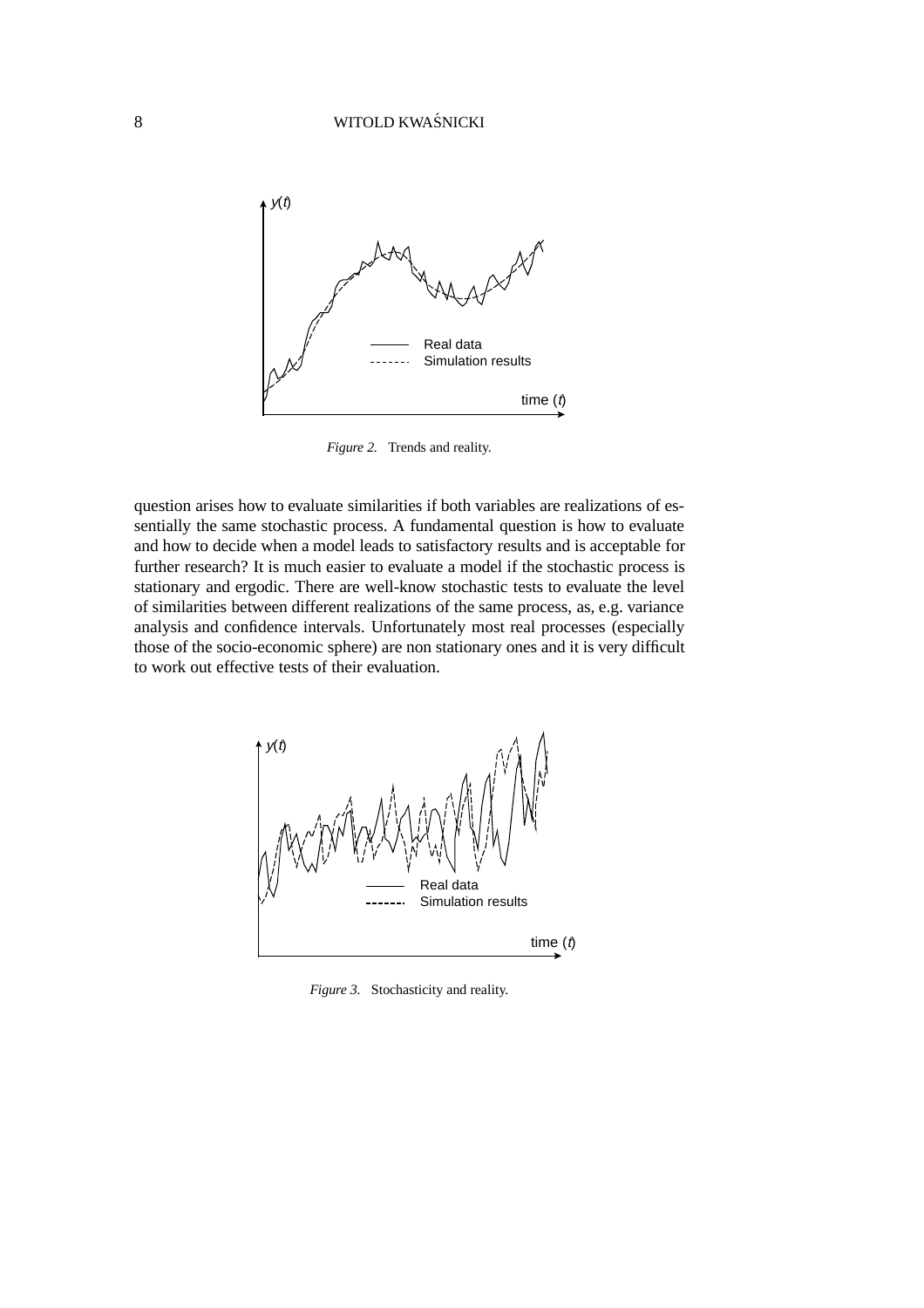An inventive approach to model validation can be found in Law and Kelton (1982, p. 341). They describe the application the Turing Test to evaluate the level of similarity between simulation results and real system. People with a deep knowledge of a given system are asked if the results presented correspond to the phenomena which they knew from their experience. They do not know if the results are real or simulated. The experts do not evaluate in dichotomous categories of 'good'-'bad' (or yes-no) but are asked to present rather detailed analyses and point out what in their opinion is correct and acceptable and what is dubious or incorrect. There are two virtues of such an approach. First, the opinions can be used to improve the model, and second, they can evaluate the degree of similarity between model and reality. This approach was applied in the ISEM model describing in *US Air Force Manpower and Personnel System*. The model was built to work out alternative policies of employment in the US Air Force. The Turing Test procedure was applied a number of times. The final model was very promising and was implemented in practice.

Another effective 'classical' approach to model validity is spectral analysis. This technique allows for a comparison of model behaviour and real data without tedious and time-consuming simulation experiments. In the evolutionary framework it has been applied, e.g., by Silverberg and Verspagen (1995) where they compare the power spectrum of GNP per capita resulting from their simulations to the log distance of six countries to the USA-frontier of per capita GNP and to the power spectrum of the coefficient of variation of per capita GNP in six OECD countries. Similarly Silverberg and Lehnert (1993) analyse time series for technical change and growth generated by their simulations by means of spectral analysis, in order to decompose them into harmonic oscillations of various frequencies. The result is a downward sloping linear curve in a plot of the log of spectral density vs. the log of the frequency of the oscillations and it is interpreted by Silverberg and Lehnert to be a form of long or Kondratiev waves which are neither strictly periodic nor a random walk. Spectral analysis allows to evaluate average level of models' behaviour and the persistence of observed mode of behaviour. It allows also to build confidence intervals. Figure 4 illustrates that possibility for a typical power spectrum of selected characteristics of economic development (e.g. stock prices). In the same figure the estimated trend and intervals with assumed 95% probability of confidence are also presented.

An advantage of spectral analysis is that there is no necessity of repeating simulation experiments tens or hundreds of times for the same initial conditions to compare the model's behaviour with reality. A disadvantage of this approach is that to apply it properly it is necessary to have long time series with hundreds or even thousands of elements.

There are no fully valid models because all models are approximations of the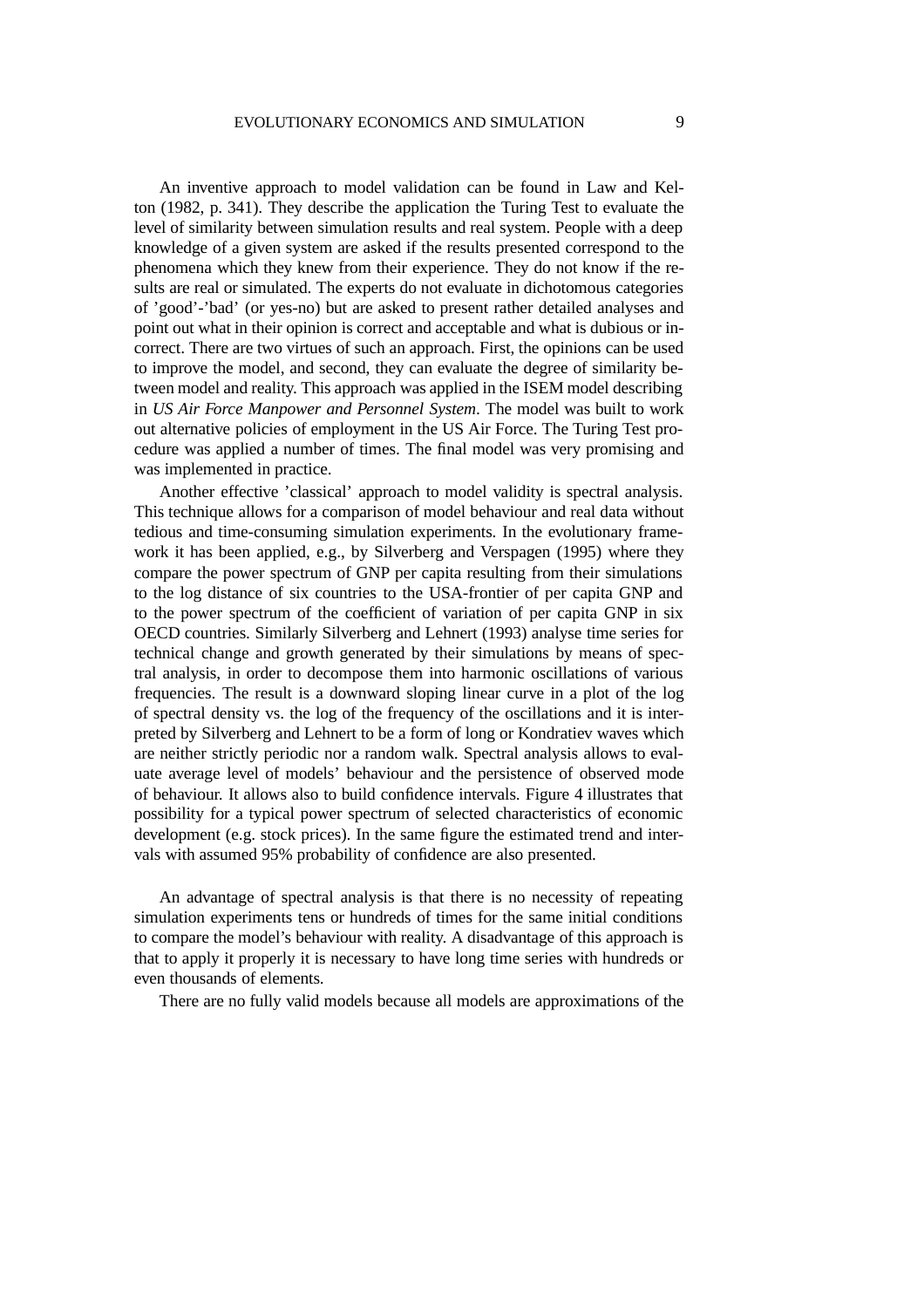

*Figure 4.* Power spectrum – stock prices.

system, being modelled. William E. Deming noticed that "All models are wrong. Some models are useful." Does the model serve the purpose for which it was intended? Is it helpful? Therefore, the developer's or user's purposes must be taken into account in evaluating a model's validity. Much depends on the purpose for which the model is developed for example, the choice of the level of detail used in the model. Difficulties with having inadequate model to a given situation can be illustrated by the following example. This example is interesting because in that case rather simple, rude approach turned to be more advantageous then a very sophisticated and sensitive one. In the beginning of 1958 very sensitive Geiger counters of energetically charged particles were carried by the USA Explorer satellites. The aim of this experiment was to measure the concentration of charged particles. About 1000 kilometres above the Earth the counters indicated that abruptly the number of particles dropped down to the null level. Some of the researchers were puzzled but in the end most of them have accepted the results. But one researcher, namely James A. Van Allen, astonishingly proposed to launch not very sensitive counters but quite contrary very rough and nonsensitive once. It was a right proposition. It turned out that null reading during the first Explorer mission was because the number of particles was so intense that sensitive counter simple were not able to count them. Through this way the first, so-called Van Allen, radiation belt was discovered. In December 1958 a second belt, at a distance of about two to three Earth radii from the Earth's surface, was discovered by Van Allen's group.

There are no general rules for proper selection of appropriate level of detail, demarcation of boundaries between a model and its environment, and similar considerations. It is still the "art" aspect of simulation model development. The use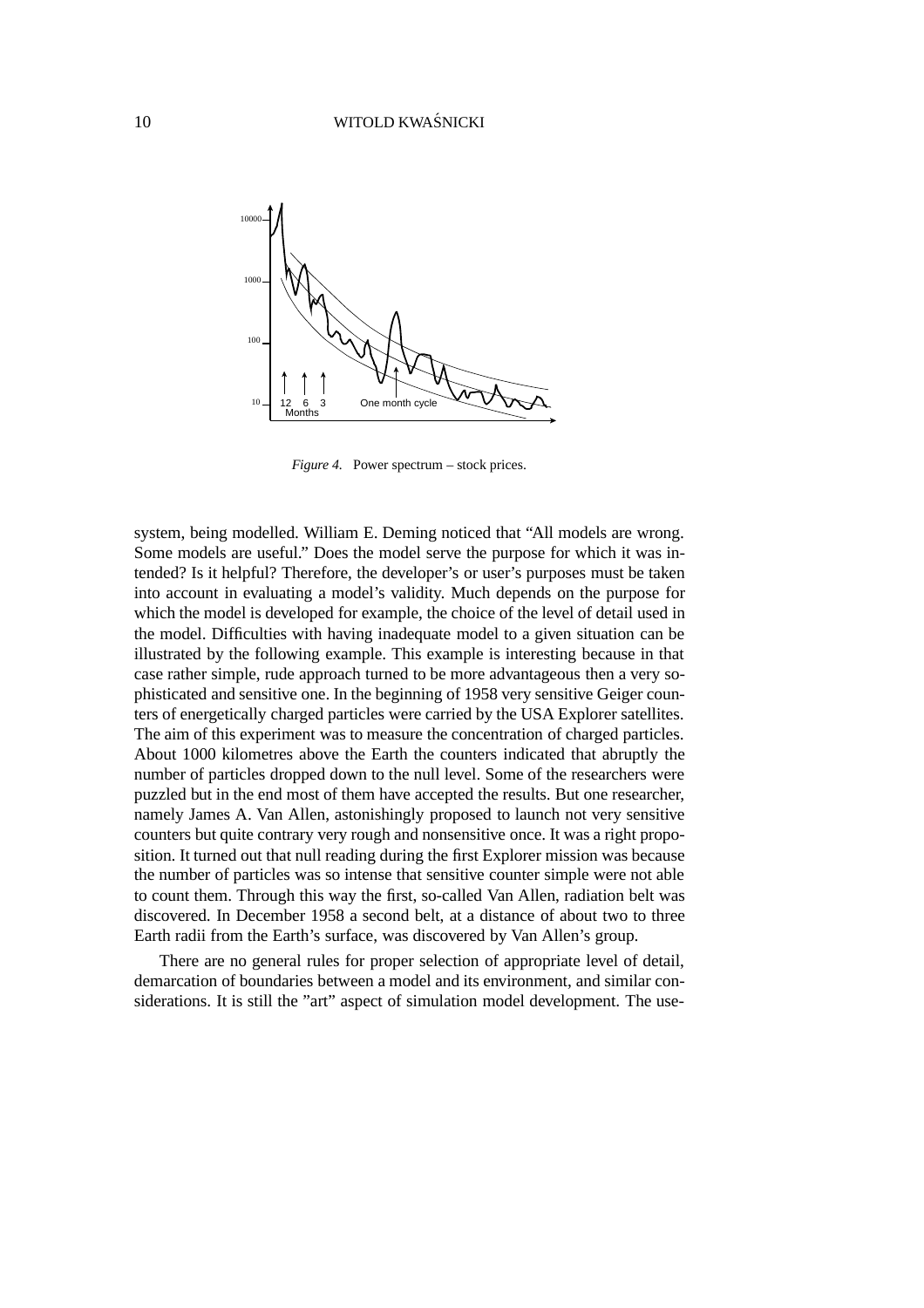fulness of any analytical model or simulation model ultimately lies in the subjective view of the model builder and its user.

The basic test of a model's validity is that all important factors in the real system exerting an influence on the behaviour of the system must appear in the model. Further, all factors in the model must have a counterpart in the real system (homeomorphism). The development of the simulation approach in the last decades indicates an important shift from traditional statistical tests toward more qualitative and subjective tests belonging to two main classes: model structure tests and model behaviour tests. Among the first class the most popular and important are the model parameter tests and the extreme conditions test. The second class encompasses behavioural replication, anomalous behaviour, sensitivity, prediction, family member and boundary tests.

Model parameter tests can be considered as a basic test. All the time we ought to be sure that the assumed values of all parameters of the model are plausible, reasonable and consistent with whatever supporting data might exist. Extreme condition tests show the ability of a model to function properly under extreme conditions. Positive results of these tests support significantly increase confidence in model. It was Francis Bacon who emphasized the importance of active experiment with the main objective of compelling Nature to manifest its properties in conditions never, or rarely, observed in natural processes. It is worth mentioning this kind of test because testing extreme conditions may easily be overlooked, especially in the early stages of model development. Neglecting this testing may degrade model performance under both normal conditions and when the model is used to answer questions falling outside the operating regions emphasized in early development.

While making simulations and testing the model (e.g., extreme condition or behavioural replication tests) we ought to look for anomalous behaviour of the model. Tests of anomalous behaviour may contribute convincingly to establishing model validity.

Small, reasonable changes in a model's parameter values should not normally produce radical behavioural changes. From this point of view, most social systems, but certainly not all, are stable. Positive results of behaviour sensitivity test increase confidence in the model but, on the other hand, simulation models are often used to search for parameters values that can effect behavioural changes. Therefore, we ought to be very cautious in using that test for models' validation purposes.

Confidence in the model is also reinforced if the model not only replicates long-term historical behaviour but also allows for prediction of system development. A special instance of prediction is retroprognosis-real data from periods of the far past are used to identify the model's parameters and then simulation results for the years following the identification period are compared to the subsequent development.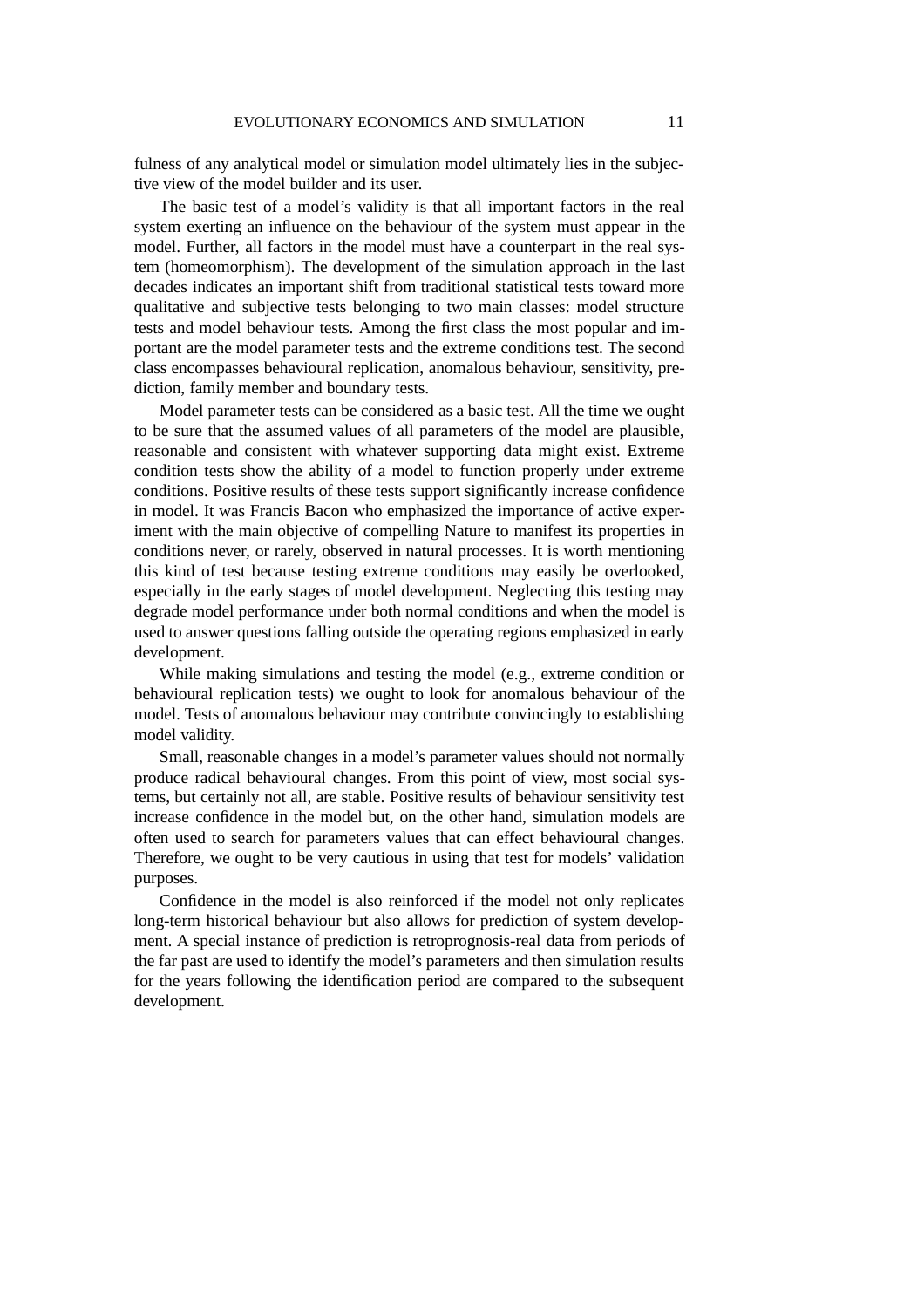### 2.1. SIMULATION AND OTHER APPROACHES

Three techniques of models building and development are presented in Figure 5. The left side of this spectrum is represented by research made on real (physical) objects (e.g. testing new design of a car driving on different kinds of surfaces). The other side of the whole spectrum are mathematical (analytical) models, e.g., working out a set of differential equations to describe a car suspension system and solving analytically. The third alternative, namely simulation, is placed somewhere between these two extremes. In deriving simulation model, the system (e.g., a suspension system) is partitioned into elementary subsystems (springs, shock absorbers, torsion bars, stabilizers, etc., in economics they can be firms, consumers, banks, markets, etc.). The next step is to build sub-models for those subsystems and to connect them to form a model for the whole system. To be closer to reality the sub-models are usually nonlinear ones and therefore the simulation models are normally unsolvable analytically. It is very difficult to made experiments on real objects in socio-economic sciences, although some preliminary steps toward that direction are made through so-called experimental economics, where in laboratory conditions situations very close to reality are created. Most investigations in economics are covered by the two other techniques. To show advantages and disadvantages of these three techniques let us use a very simple example, namely the problem stated more than 250 years ago, in 1733, by Goerge Louis Leclerc (later better known as Comte de Buffon). He stated the following problem: if we have straight, thin needle of the length  $l$  and we toss that needle on the table on which parallel lines are drawn, providing the distance <sup>d</sup> between those lines is greater or equal *l*, what is probability that the needle does not cross any line?

One of possible way to find the answer for that question is to build mathematical model and calculate the probability from obtained equation. Applying standard principles of probability calculus it is possible to proof that the probability that needle does not cross any line is equal to:

$$
P=1-\frac{2~l}{\pi~d}
$$

Assuming that the distance between lines equals the needle length  $(l = d)$ , we can calculate that probability  $P$  is equal to 0.3634.

The second possibility is to make experiments with a real needle and a real table. Therefore it is necessary to prepare a table, draw parallel lines and tossing the needle on it and counting number of successes. In fact these experiment was done by E.E. Bassett from University of Kent. He has used a tailor needle and draw lines of the distance <sup>d</sup> equal to the needle length. Results of the two series of experiments are following: (i) 390 trials and 254 crossings and (ii) 960 trials and 638 crossings. The estimated value of probability in the first Basset experiment is 0.3487 and in the second 0.3354. The aim of Basset experiment was to estimate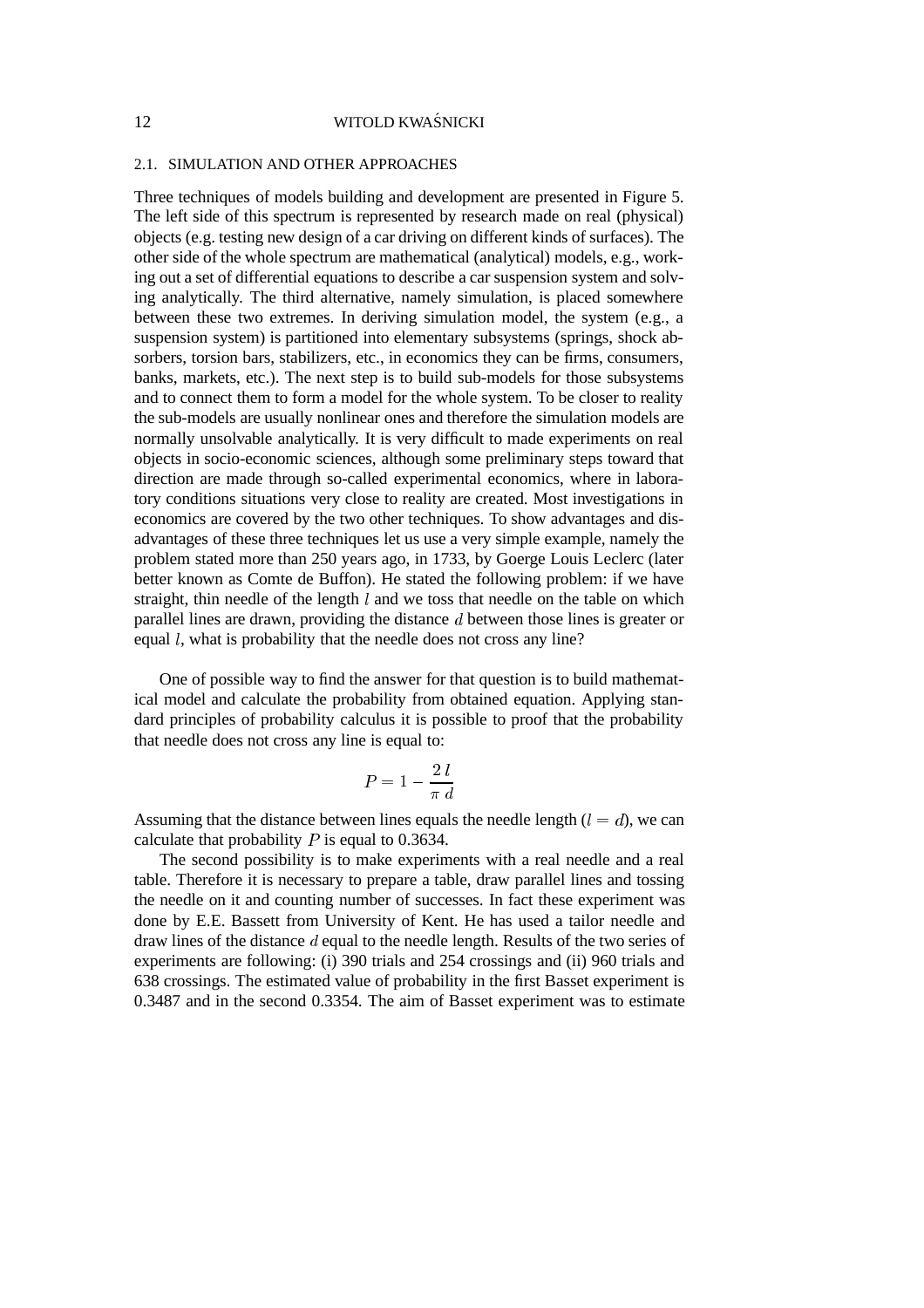

*Figure 5.* Three techniques of real processes study.

value of  $\pi$  (through so called Monte Carlo approach). Applying theoretical equation for probability P it is possible to calculate estimated value of  $\pi$  by solving the above equation and expressing  $\pi$  as the function of P. The estimated values of  $\pi$  are 3.0709 and 3.009, respectively in both experiments. Comparing it with real value 3.1416, we can conclude that the estimation is not very accurate. To improve it the number of trials ought to be much larger, but as we can expect it is a rather tedious and time- consuming process.

The third possibility is to use computer simulation approach. It is not real system experiment nor shuffling mathematical symbols. Essence of simulation is working on substitutes, a kind of imitation of that what is going on in reality. There is wide spectrum of possible imitation of reality. To emulate shopping we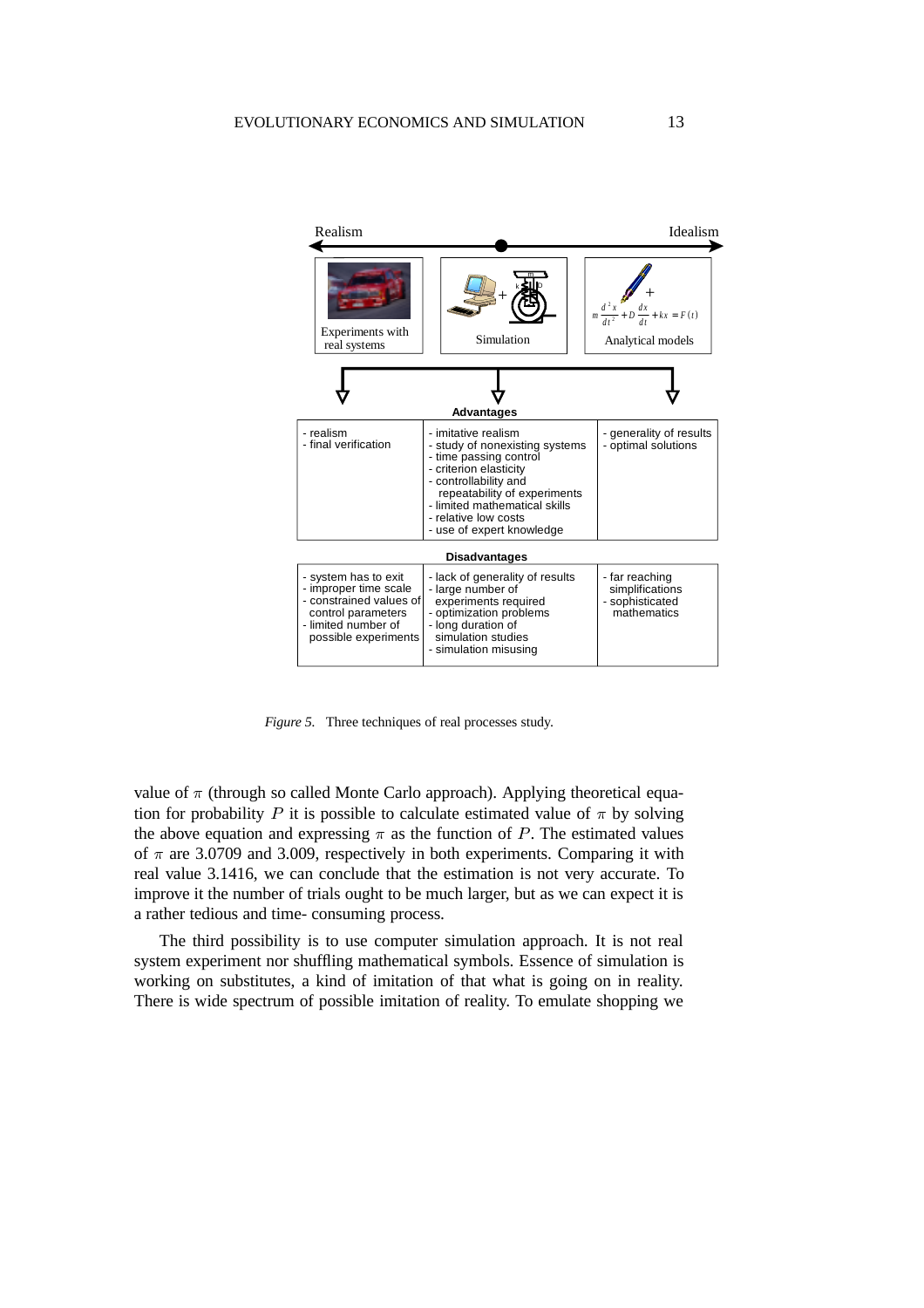#### 14 **WITOLD KWAŚNICKI**

can imitate a process of clients' arriving to a shop by tossing a coin and e.g., assuming that client arrives when reverse occurs twice in a row (i.e. probability is equal to 0.25). That seems to be rather inconvenient. Naturally it is easier to use a computer to generate random values with assumed probability distribution. To facilitate imitation of the Buffon problem we can write a computer program. In fact it is not very complicated one and it is possible to write it relatively quickly. The program consists of approximately 40 lines of text and it took around half an hour to write it and to make experiments. Following the conditions of Basset in the first series of 390 tosses I have got the estimated probability equal to 0.3410 (and estimated value of  $\pi = 3.0350$ ) and in the second experiment of 960 tossing  $P = 0.3833$  and  $\pi = 3.2432$ . To improve estimation it is necessary to toss a needle much longer, e.g. for 100 000 tossing the estimated value of  $P$  is equal to 0.3626 ( $\pi = 3.1377$ ) and for ten times greater number of trials (i.e.  $10^6$ ) we are much closer to theoretical value, namely  $P = 0.3633$  and  $\pi = 3.1412$ . Advantage of simulation approach lays not only in the speed of running the program to get required results (e.g., simulation lasts around 30 seconds to estimate the probability for 100 000 trials). It is very easy to change initial conditions of simulation. To change length of the needle is enough to provide new value of the initial parameter. In principle, for the written computer program which simulates our problem it does not matter if the length of the needle is greater or smaller then the distance between lines. It is still simple changing the value of a relevant parameter. But it occurs that for theoretical consideration the assumption that the needle length is smaller then the distance is important. To calculate the probability of no-crossing the lines for all possible situations we ought to consider two cases, first when  $l$  is smaller or equal to d, and the second when  $l>d$ . Calculation of P for the second case are more tedious and the final equation does not look so nice. The probability for the second case is equal to:

$$
P = 1 - \frac{2}{\pi} \left( \arccos\left(\frac{d}{l}\right) + \left(1 - \sin\left(\arccos\left(\frac{d}{l}\right)\right) \frac{l}{d}\right) \right)
$$

Probability of no-crossing a line for the needle length twice the distance  $d$  is equal to 0.16275, in a simulation experiment the estimate value of that probability for 100 000 trials was very close to that value. It consumed me a few minutes of work to obtain estimate values of <sup>P</sup> for 20 different values of the length of the needle. But simulation approach can be more flexible then simple changing of the initial conditions. Having the simulation program for situation stated by Buffon it is relatively easy to modify it to describe another situation (we can say to be closer to reality), e.g. we can assume that the table is finite and of special shape (e.g. a round table), we can assume also that there are no parallel lines but circles.<sup>2</sup>

<sup>&</sup>lt;sup>2</sup>We can go further to become closer to reality and assume that for some positions of the needle very close to the edge of the table the needle drops on the floor, or assume different shapes of the needle. It is relatively easy to modify the simulation program to meet that realistic assumption.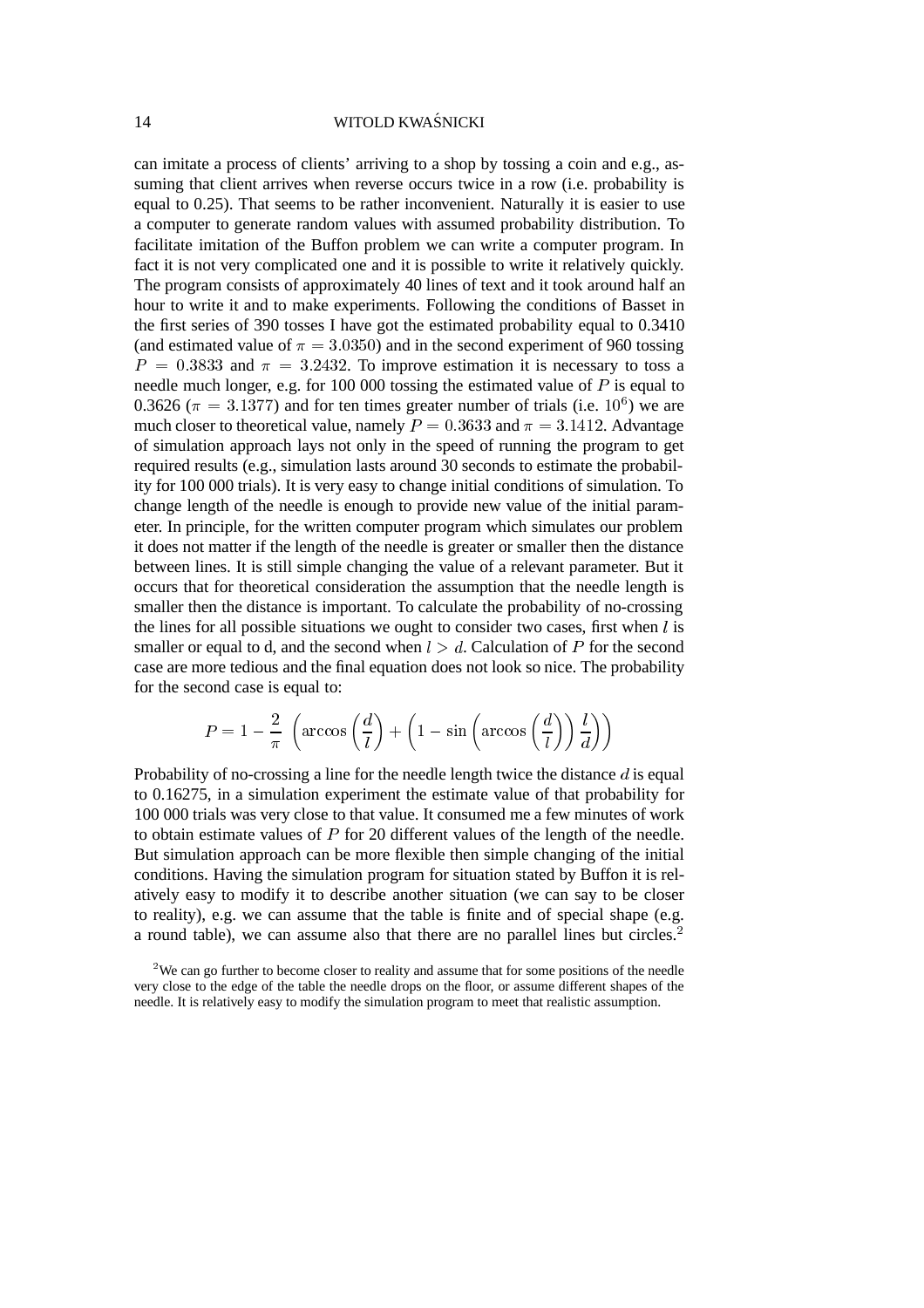Relaxing some assumptions and/or changing the conditions to be closer to real situations leads to essential troubles for analytical treatment of the problem. I do not dare to calculate the probability of no crossing the circles on the round table. It seems to me to be rather complicated if ever possible to provide the equation describing that probability. But it is relatively easy to write a simulation program for that new situation. It occurs that the program is still relatively simple. It consists of 70 lines. I have assumed that the length of the needle is equal to 0.1 and that the table diameter equals 2. I have varied the distance  $d$  of the circles on the round table and for 30 different values of the distance d after 4 hours of computers work (for each distance I have assumed 500 000 of needle tossing to get estimation of the probability). There is no problem to assume very small distances, e.g. 0.001 (probability of no-crossing is equal to zero for that distance but for  $d = 0.002$ ) estimated probability is greater then zero,  $P = 0.000248$ ). The results are presented in Figure 6. For <sup>d</sup> greater then 0.5 we have only a single circle approaching the edge of the table. We see that probability of no-crossing of the single circle is not constant but slowly approaches one (for the circle on the edge the probability  $P = 0.96771$ . There is no problem with changing another condition of the simulation, e.g. changing the shape table to a rectangle requires small changes in one line of the program.



*Figure 6.* The Buffon experiment with the round table.

This very simple example gives us hints on advantages and disadvantages of those three approaches to modelling real processes. Naturally real situations, especially those of socio-economic ones are much more complicated then our simple needle tossing. For socio-economic systems it is very difficult (if ever possible) to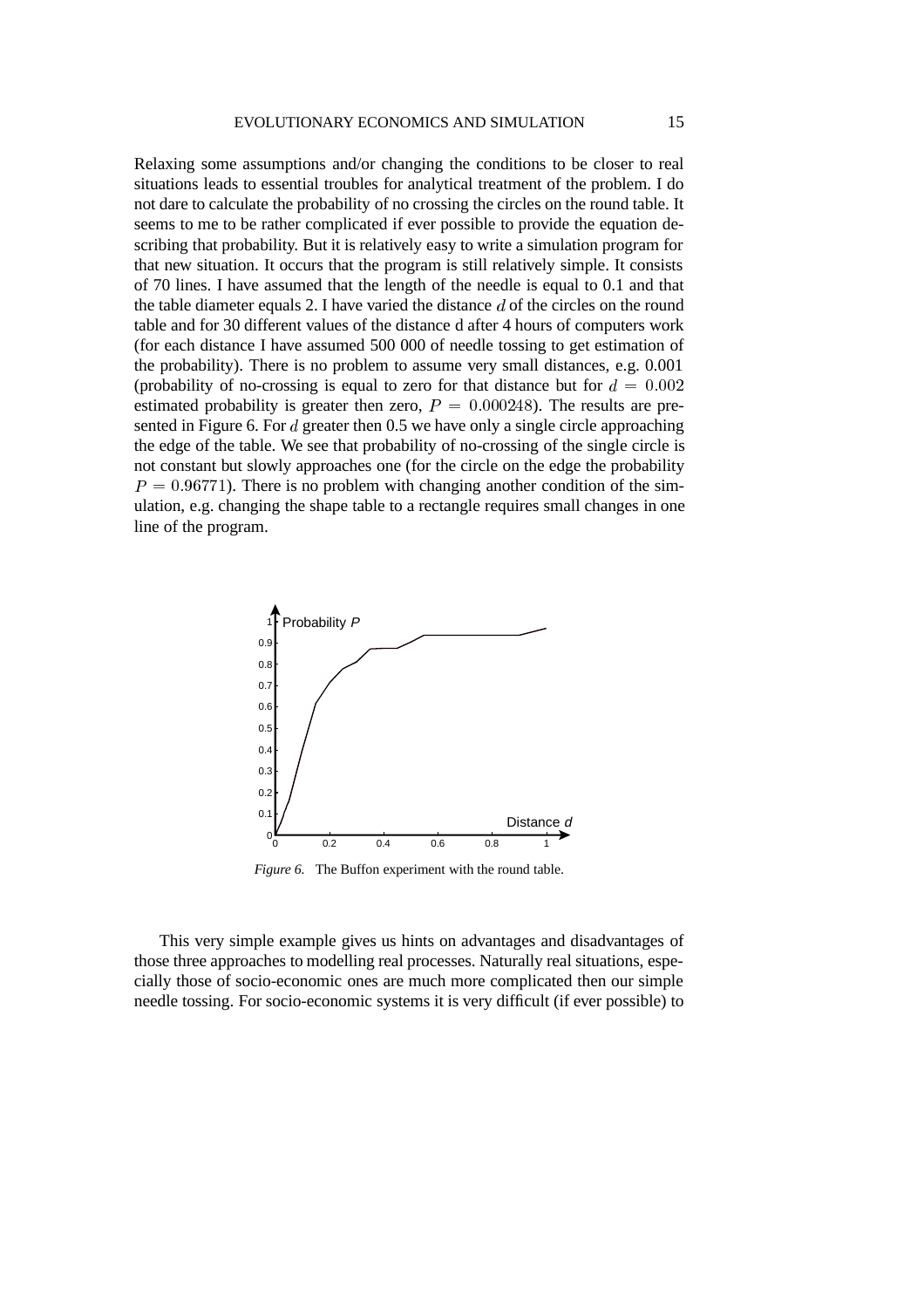### 16 WITOLD KWAŚNICKI

make repeated experiments as it was in the case of 'technical' systems (e.g., our Buffon needle problem). It is also very difficult to build analytical models (e.g. in a form of differential equations), but even if it is possible, in most cases it is impossible to solve that equations and to get analytical solutions describing behaviour of the model. Very frequently, to obtain results and to get knowledge about dynamics of system behaviour it is necessary to build computer simulation model which reflect as far as possible a structure of real system and its mechanisms of development.

There is no space to discuss details of advantages and disadvantages of experimental, analytical and simulation techniques. The sketch of pros and cons of those approaches is presented in Figure 5. Below we list advantages and disadvantages of simulation approach and contrast it with the two other approaches. *Advantages*

- Realism most simulation models realistically reflect real processes; normally all models' elements have their counterparts in real system. This gives a possibility of graphical representations of modelled process on a computer screen. Although experimentation with real systems provides much more realism and gives a possibility to consider specific details, unnoticeable by simulation approach and analytical models. Experimentation with real systems makes possible a final verification of the hypotheses (e.g. efficiency of given policy, controllability, applicability of given medicine in clinical research). Unfortunately the final verification is mostly possible only in engineering systems and is very limited (if ever possible) in socio-economic systems. In rudimentary form realism is observed in analytical models where very frequently it is necessity to make far reaching simplifying assumptions together with limitation of a spectrum of possible models (e.g., necessity to confine the considerations to linear models) what is caused by difficulties to find analytical solution. Therefore very frequently results of analytical models are very elegant and aesthetical but do not fit to real systems and have little practical use.
- Possibilities to enquire systems which do not exist, in some extreme cases  $\frac{1}{2}$ of systems which exist only in a brain of a researcher (mental systems). This can be contrasted with experimentation with real systems where the system must exist before planned series of experiments (in most situations the aim is to design optimal system).
- Time passing control it is possible to adjust simulation time scale to required conditions (perception), to speed up simulation time (e.g., in macroeconomic considerations or palaeobiological phenomena) or to slow down (e.g. in quantum mechanics). Either very slow processes (lasting hundreds of years) and very rapid processes (of the order of  $10^{-12}$  second) can be simulated within few seconds or minutes. Setting time scale is not possible in experiments with real systems. Very frequently dynamics of an enquired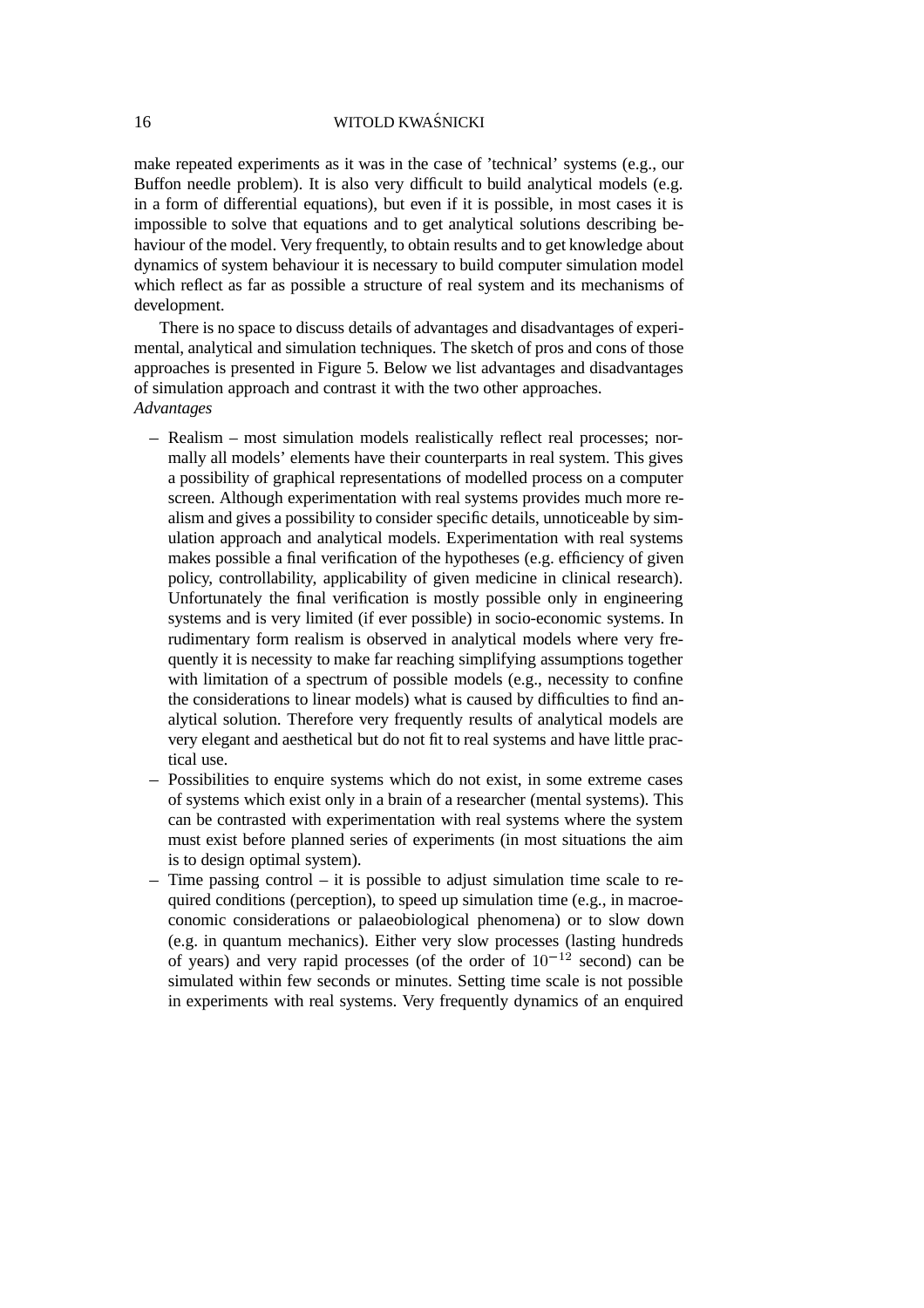system is too slow (decades, or hundred of years in economic system) or too quick (sub atomic physics) to be useful for collecting data.

- $=$  High elasticity of modification of optimization criterions (also goals of systems performance); analytical enquire requires specific form of the criterion, e.g. it ought to be continuous to enable calculation of differentials. Frequently type of mathematical model is determined by used criterion. In simulation models there is no such constrains (or at least are not so severe and troublesome), it is possible to apply a non-differentiable criterion (even non analytical criterions as, e.g., postulated by Herbert Simon criterion of satisfying instead of a classical criterion of profit maximizing) or to apply multi-criterion approach (e.g. relatively high profit and social stability).
- $\equiv$  Controllability of simulation experiment. Constrains on variability of parameters values are not severe in simulation approach. It is possible to assume (or to force) constant values of some parameters or values, the possibility to investigate influences of variables being out of control in real systems. In the experiments with real systems a spectrum of possible experimental results is confined by constrained set of applicable values of control parameters, in some cases it is not possible to create a situation for critical values leading, e.g., to destruction of the real system.
- $\equiv$  Repeatability of experiments. There is possible to repeat stochastic processes just to provide enquiry of influences of essential parameters for the same series of random numbers (being representation of specific stochastic process). Naturally it is possible to investigate behaviour of the system for exactly the same initial conditions for different series of random numbers (i.e., generate different realization of enquired process). Contrary to simulation approach a number of experiments with real systems is highly limited, e.g., due to limited experimental period or limited funds for experimentation.
- A spectrum of required knowledge of mathematical apparatus and of specific experimental methods is relatively small. In most cases only elementary knowledge of mathematics is required. An important feature of simulation approach is a possibility to gain experience during the process of building and developing the model. (What does not imply that simulation is 'nice and easy'). This can be contrasted with the analytical approach where in most cases it is necessary to apply sophisticated mathematical apparatus and methods, in some cases to such high degree that 'normal' user is not able to follow considerations.
- Relatively low costs of systems enquire. It is estimated that the costs of simulation enquire is of the order of few percent of building of real system.
- Easy way to incorporate into the model personal knowledge of people engaged in everyday activity of real systems.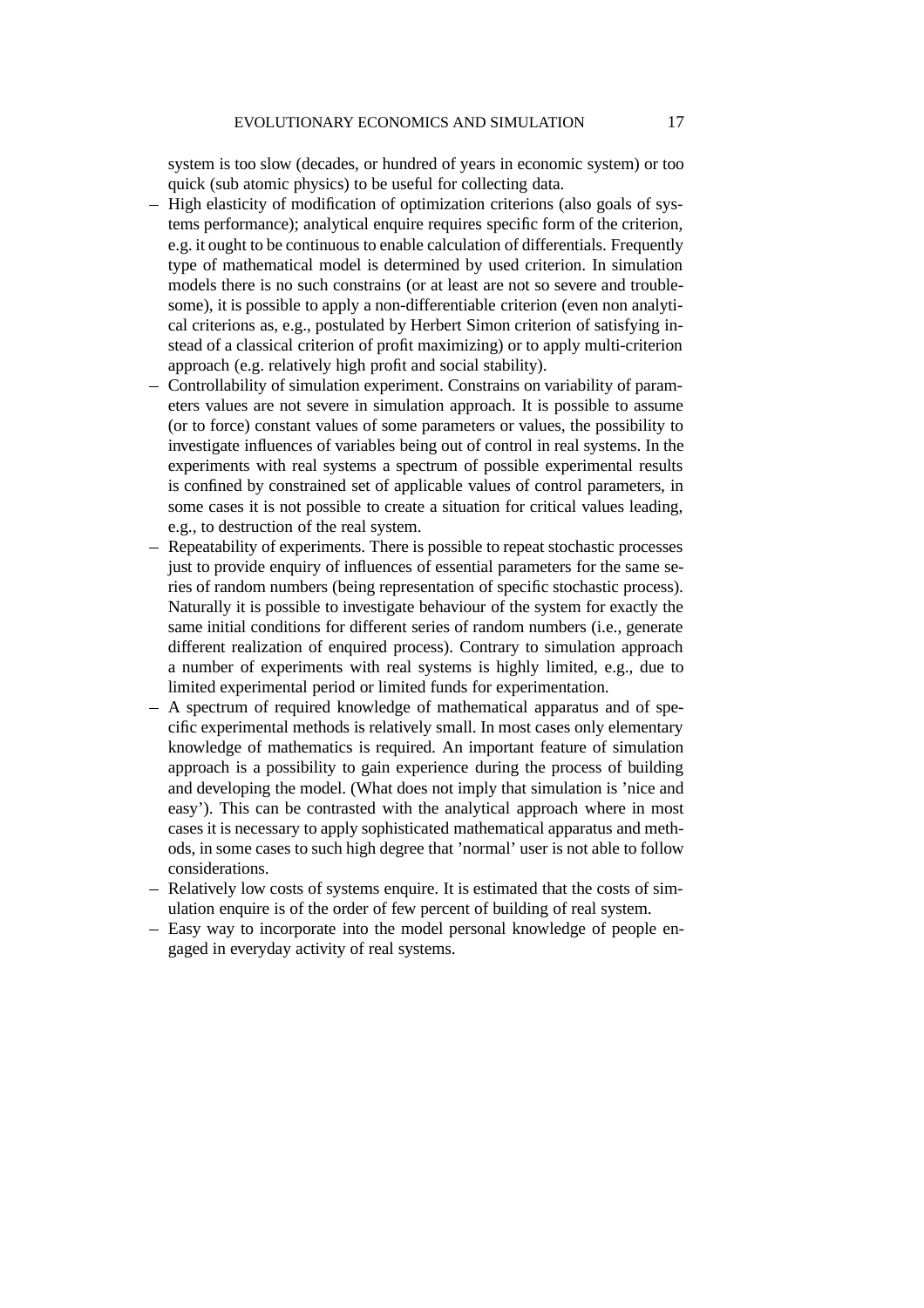# 18 WITOLD KWAŚNICKI

# *Disadvantages*

The list of advantages of simulation approach is relatively long but also the list of disadvantages is rather long.

- Lack of generality of obtained results. Simulation results are normally valid just for the specific conditions created to make simulation. Therefore, it is necessary to be very cautious about making any universal findings and generalization. Generality of results is provided by the analytical approach where obtained results do not depend on specific experimental conditions. Analytical models allow also an easy way of changing values of interesting parameters (in most cases it is simple calculation of the value of output for new values of the model's parameters).
- To get any conclusion it is necessary to repeat experiments many times and next to calculate average values of behaviour of enquired system. Following a history of a particular element of the system is possible but rather tedious and do not provide any general findings.
- Problems with optimizations. Simulation is very good to find answers on  $\equiv$ questions like *"What happens if ...?"* but it is much more difficult to answer question like *"What is the best for ...?"* In principle it is possible to find optimal (or near optimal) solutions but it requires a lot of work, is time and funds consuming. But on the other side in most practical cases, possibilities of an effortless finding optimal solution for analytical models is an illusion. If our requirements are not so strict and we are satisfied by having relatively good solution, simulation is very helpful. Analytical models allow for relative easy way of finding optimal solution for different values of the model's parameters but we ought to remember about simplifications made during analytical models construction.
- Relatively long time is required to build, test and validate models as well as to make final simulations to draw findings.
- Misusing simulation we put this as the last disadvantage but it seems to be one of the most important ones. If simulation is made for an outside user it is very easy to prepare very nice looking program, with a very sophisticated interface, but inside we can find frequently unacceptable methods. In such a case naturally we obtain nice looking results of little usage.

# **3. The place of the simulation approach in evolutionary theorizing**

The expression 'evolutionary economics' is used in many and in some cases very different approaches to analysing economic phenomena. In the most general understanding, it is used to emphasize the role of change in economic processes in opposition to the economic analysis focussed on static and equilibrium properties. In a narrow sense it relates to economic analysis based on analogies and metaphors borrowed from the theories of Charles Darwin, Alfred Russell Wallace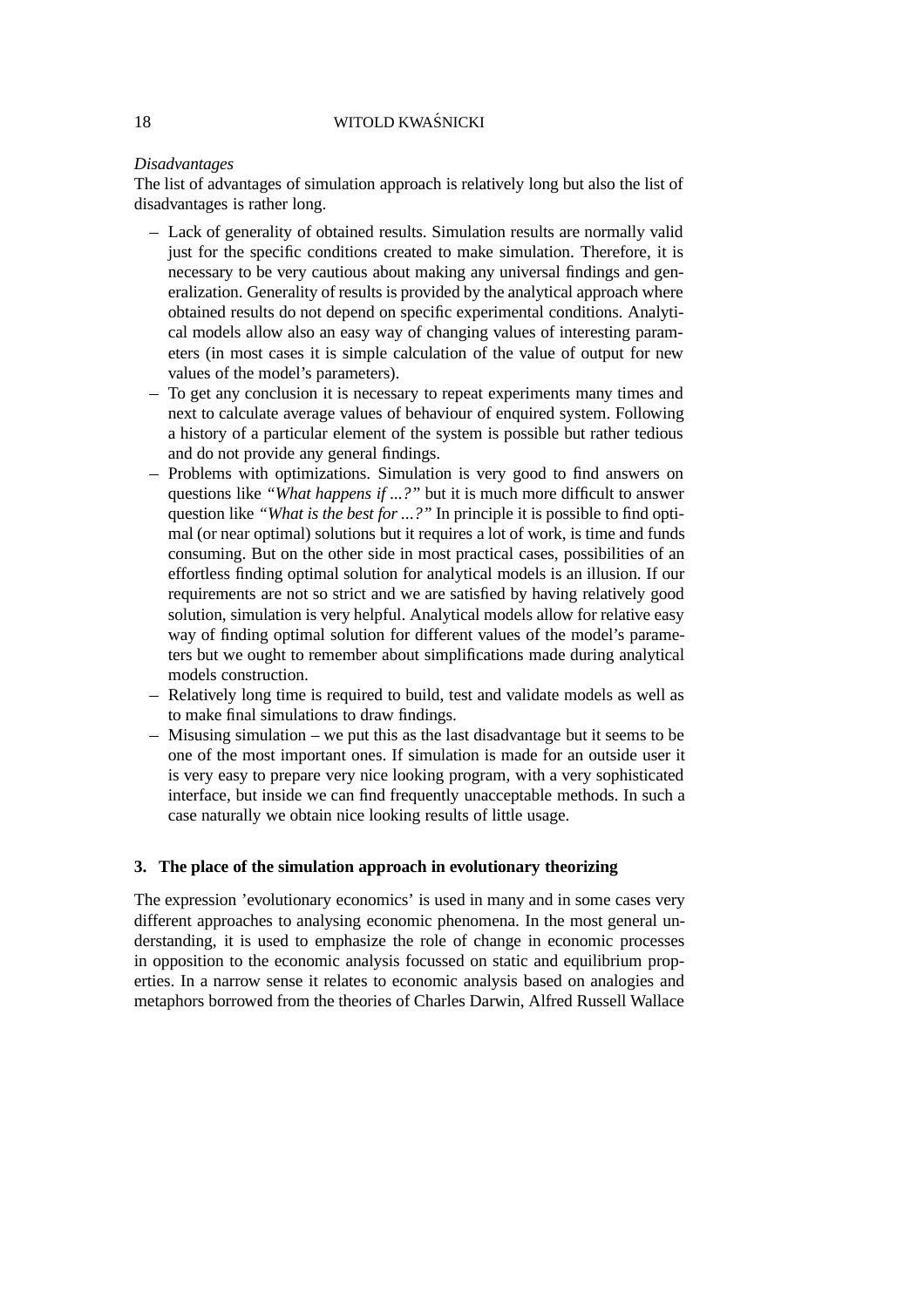and Jean Baptiste Lamarck. The term 'evolutionary' is used in the last decades by several economic schools, namely by:

- Economists calling themselves 'neo-Schumpeterians'. A starting point for this school is the work of Joseph Alois Schumpeter. By using the term 'evolution' or 'evolutionary' they indicate the importance of long-term economic development and innovation for economic development, and the role of entrepreneur in economic process. According to this school, the evolutionary process is a dynamical, historical process in which macroeconomic characteristics are the effects of activity of economic agents observed at the microlevel. The fundamental features of economic evolutionary process are heterogeneity of behaviour. Selection and search for innovation are two basic mechanisms of development.
- The Austrian School is also called evolutionary. The work of the founders of this school, especially Carl Menger and his theory of money and other social institution formation, contains evolutionary features as, e.g., spontaneous emergence and natural selection. Friedrich von Hayek frequently use 'evolutionary' to characterize his approach (particularly in his later books on spontaneity of development (e.g. *Fatal Conceit*).
- Institutionalist theory, initiated by the work of Thorstein Veblen, is also called 'evolutionary' (or 'post-Darwinian' economics, as Veblen sometime called it). Followers of Veblen and John Commons also use the adjective 'evolutionary' but frequently this term means for them the same as 'institutional', and they use both terms interchangeably.

Tradition of three main contemporary economic schools, namely the Austrian School, neo-Schumpeterians, and institutionalists is presented in very schematic way in Figure 7. Arrows indicate the main influences of different authors and researchers. A more detailed description of those influences and different views of evolutionary economics is presented in Kwaśnicki (1996) (see also Hodgson, 1993). Modern evolutionary economics has its roots in biology (Darwin, Wallace and Lamarck) as well as in the classical school of Smith, Hume and Ferguson. It is necessary to emphasis the influence of social sciences on the emergence of Darwin and Wallace's theory of biological evolution, based on the hypotheses of natural selection (what is indicated by arrows from Smith, Hume, Ferguson, and Malthus, Babbage and Jones).

After the first attempt to define an evolutionary approach in economic analysis at the end of the nineteenth century and the beginning of the twentieth, further progress was essentially slowed down. There are a few reasons for the chuck to further development of the idea of 'biological economics' in the first decades of the 20th century. Biological evolution was still a young science. Although Darwin's ideas significantly influenced the work of social researchers, these influences were visible at the level of concepts, not at the level of formal, mathemati-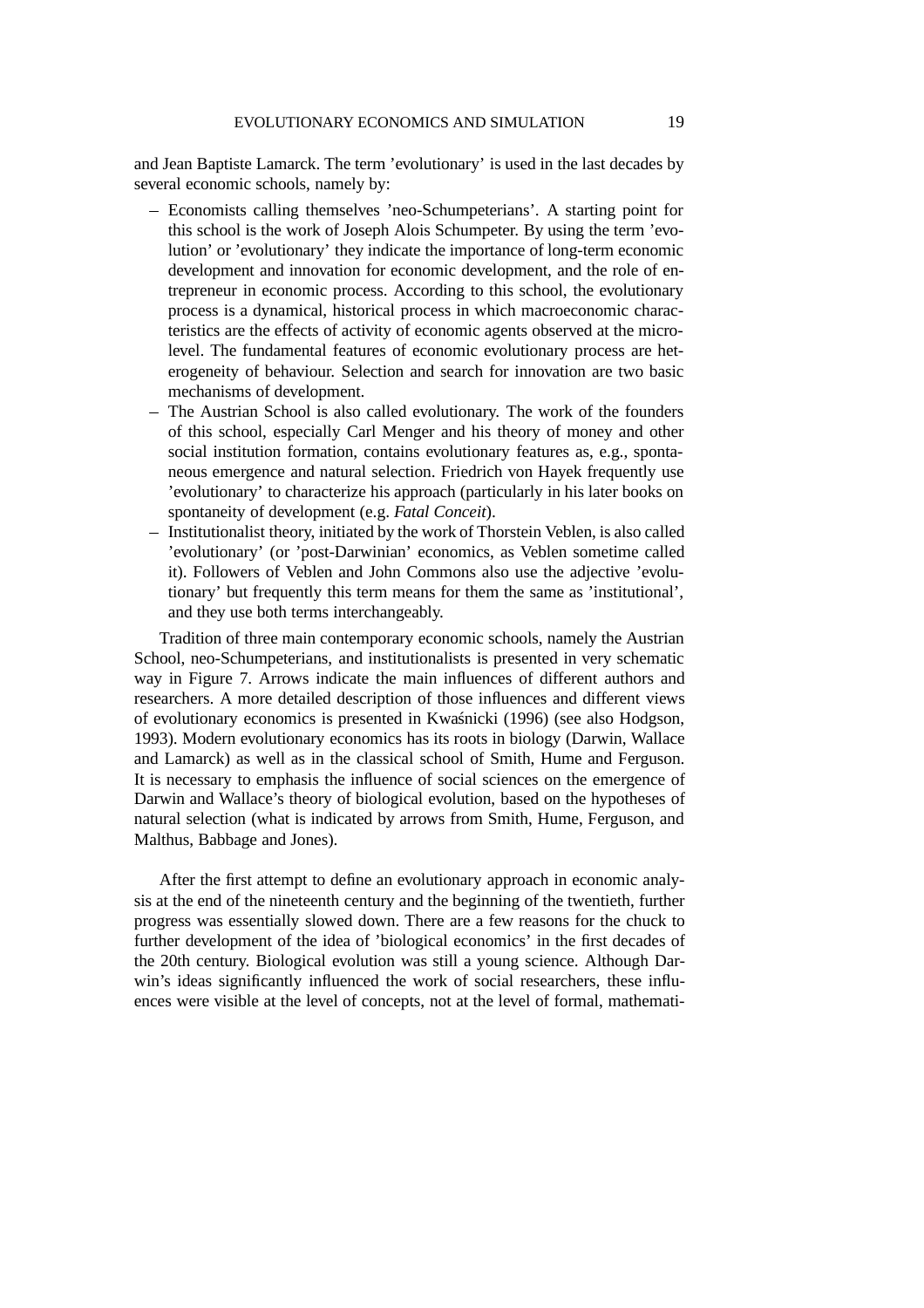

*Figure 7.* Roots of evolutionary economics.

cal models of socio-economic phenomena. Research was focussed on qualitative description and classification problems. Almost no progress was done in quantitative approaches which would allow the construction of mathematical models. In such circumstances application of well-known and reliable mathematical tools borrowed from Newtonian mechanics, tools developed and applied for decades by physicists, was much easier and more fertile. One of the popular themes of that period was competition as the basic force controlling economic processes. Competition was treated as a force analogous to Newtonian gravitation, allowing to reach equilibrium, but not as a selective force, in the Darwinian sense. All these economic considerations missed almost completely the problems of technological change. Diversity of products and processes, diversity observed in everyday economic life, is caused by technological change. Up to the 1950s all considerations of economic process in terms of an evolutionary perspective were confined to a verbal description. Neoclassical models have an elegant, mathematically aesthetical form and this feature has led to their popularity and wide acceptance within the economic profession. Most of these models were linear ones, mainly because of their relatively easy analytical tractability. Evolutionary models, to capture the essence of the evolutionary approach, ought to be nonlinear ones – this very re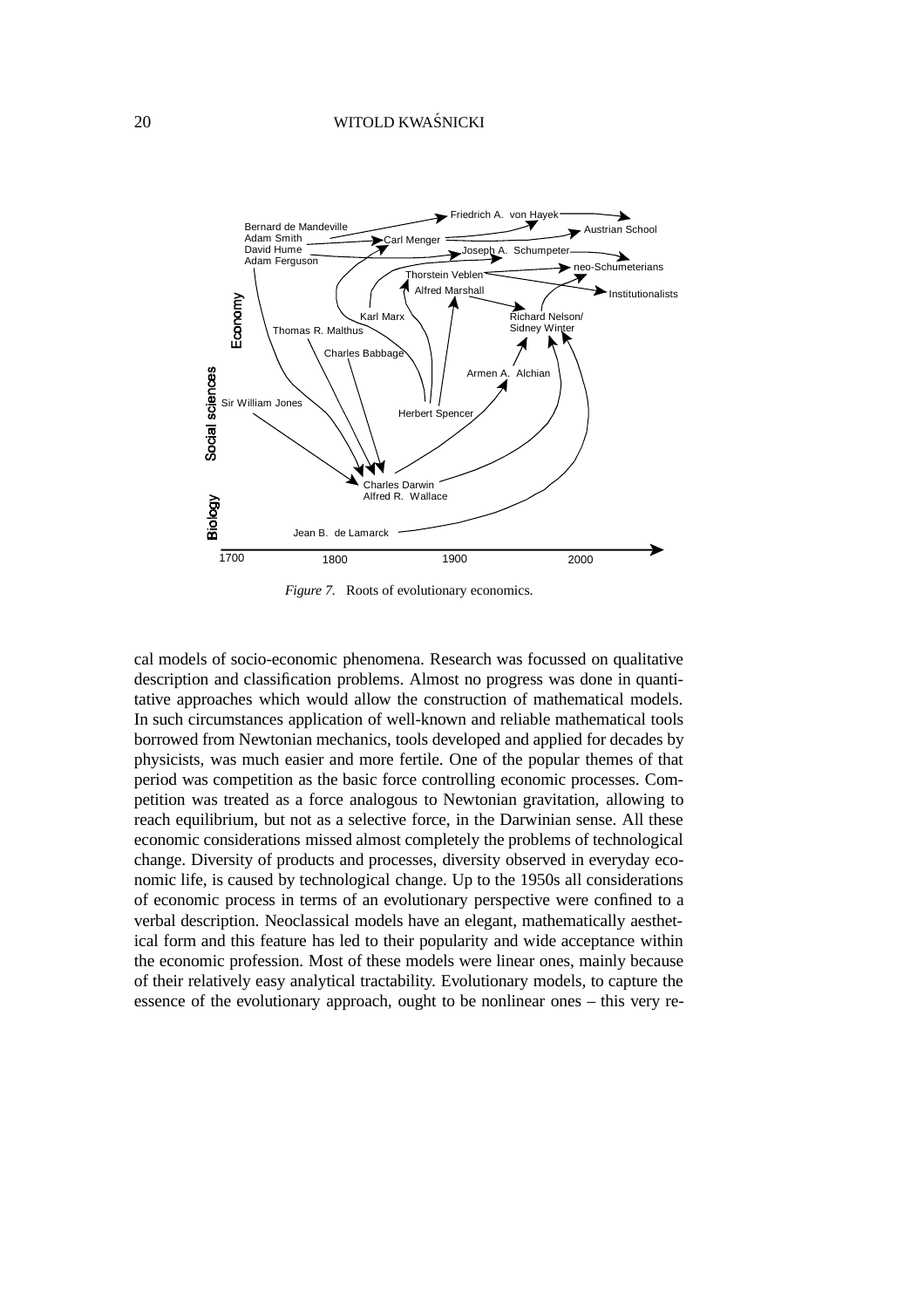quirement has not allowed for their analytical treatment. Thanks to the development of computer technology during the 1950s and 1960s it was possible to build and to analyse behaviour of evolutionary models.

Evolutionary economics is still at the initial phase of its development. The evolutionary paradigm in economic analysis is far from a mature formulation, but development of evolutionary economics in the last decades allows us to conclude that the description of economic process and behaviour of economic agents at the micro- level, as provided by researchers working within evolutionary paradigms, is far more complete and closer to reality then the description proposed by orthodox economists. But there is still no satisfactory evolutionary description of macroeconomic processes. There is general lack of evolutionary models describing the development of national or global economies. The first attempts based on the bottom-up approach lead to large-scale models of national or multinational economies. Therefore these models are very difficult to follow and there are problems with a full understanding what is going on in them. The advantage of neoclassical models is that the macroeconomic models exist, although highly aggregated and with very unrealistic assumptions but they are relatively easy to use and to understand their structures.

Further development of evolutionary economics requires efficient and very specific tools of formal analysis. As Kenneth Boulding (1991) writes: "one of the great opportunities ... for the next few decades is the development of a mathematics which is suitable to social systems, which the sort of 18th-century mathematics which we mostly use is not. The world is topological rather than numerical. We need non-Cartesian algebra as we need non-Euclidean geometry, where minus minus is not always plus, and where the bottom line is often an illusion. So there is a great deal to be done". The simulation approach, mostly used in the analysis of nonlinear, evolutionary models in economic analysis, seems to be very useful but it still does not completely fulfill the requirements for it to be considered as a fully appropriate tool of formal analysis. (See the discussion in the following section).

Using the evolutionary approach to analyse socio-economic processes has many advantages over the orthodox, mechanistic approach, e.g., contrary to the orthodox view, the problem of irreversibility ('time arrow') lies in the centre of interest of evolutionary economists. In contrast to the neoclassical approach, evolutionary economics focuses on a dynamic view of economic processes. Transitional stages and processes in far-from-equilibrium states are considered to be much more interesting and closer to reality. But the evolutionary approach also allows us to investigate economic processes at the equilibrium state and to compare results with those of the neoclassical approach. In most cases, evolutionary economics confirms well-known findings of neoclassical analysis. Qualitative as well as quantitative changes are also placed within the frame of interest of evolutionary economics.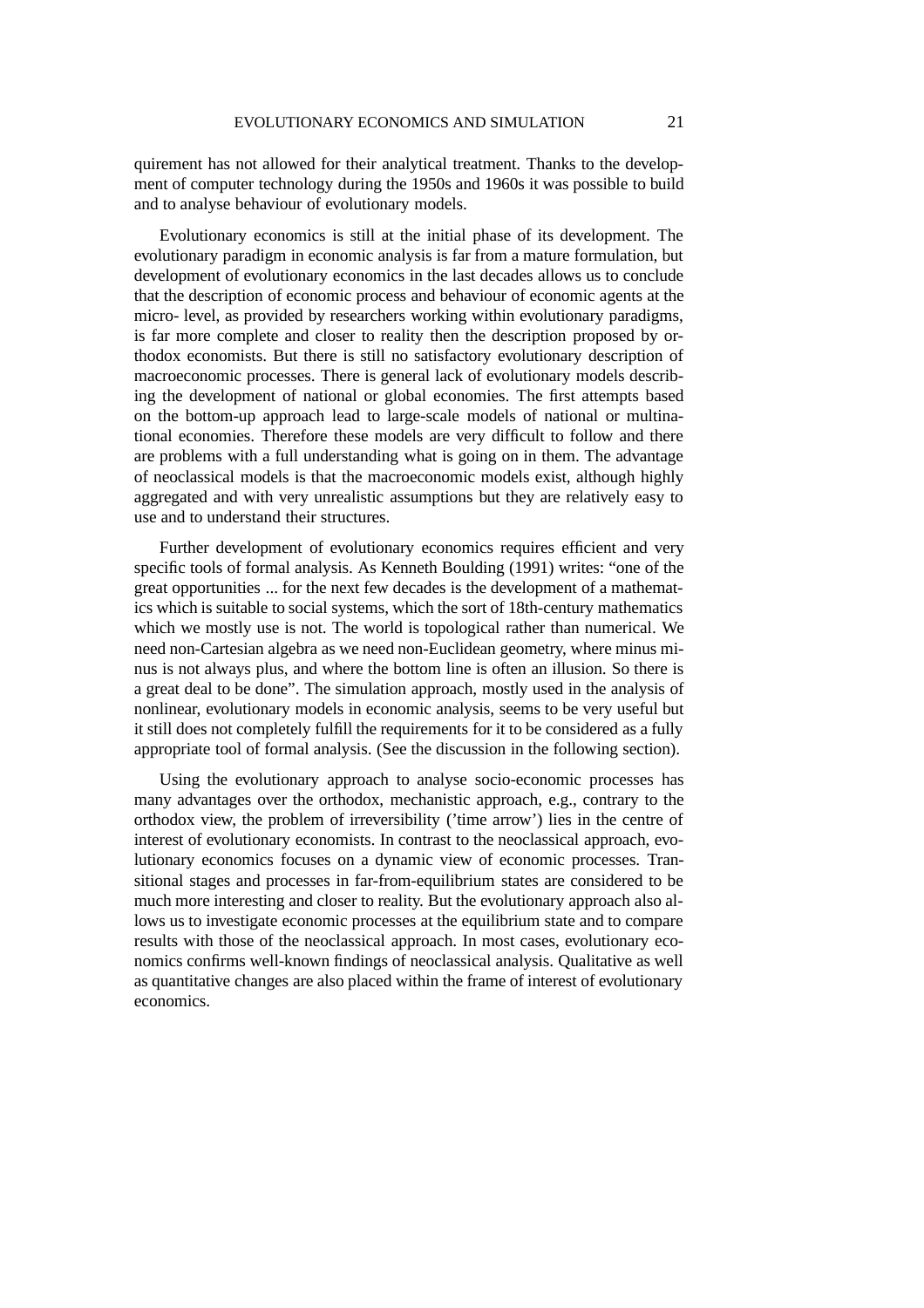An important criterion used by researchers in preferring one or another approach is the potential for further development. It seems that the neoclassical paradigm has reached the limits of its development, whereas the evolutionary paradigm, although as old as the neoclassical one, and developing much slower in the last 100 years, still has wide possibilities for further development.

The computer simulation approach may be considered as one such alternative way to develop an apparatus of economic analysis.<sup>3</sup> Discontinuities of development are natural phenomena observed in socio-economic processes, and in a sense, these discontinuities form the essence of socio-economic systems. In principle difference equations are applicable in economic analysis when we assume continuity of changes. But the differential calculus breaks down if one tries to apply it to describe discontinuities of development. The search for alternative approaches of economic analysis goes in different directions, for example, applications of chaos theory, fuzzy sets theory, catastrophe theory and game theory, to name only a few. Proper application of the simulation approach in economic analysis seems to be one of the most promising for further development and better understanding of socio-economic processes. Jay W. Forrester (1971) in his classical paper says about "counterintuitive behavior of social systems". Evolutionary vision of economic process in general and simulation enquiry of socio-economic system in particular, certainly are helpful in proper understanding of that 'counterintuitive behaviour'.

Three distinct evolutionary schools, namely Austrian, institutionalists and neo-Schumpeterians have been mentioned earlier. Out of these three schools only neo-Schumpeterians widely apply formal modelling and the simulation approach to economic analysis. Institutionalists and the Austrians prefer verbal and graphical representations of economic phenomena. Therefore it is not surprise that some institutionalist call neo-Schumpeterians 'simulationists'.

### **4. Variety of approaches to the simulation of economic development**

The spectrum of simulation models within evolutionary framework in economics is wide and it is not possible to describe all of them in a short paper. In this section we will present only the most representative ones. We will not separate micro and macro models but will focus on simulation specificity of evolutionary models. Looking at the spectrum of all evolutionary models in economics we can distinguish two main streams of development. The first one relates to the work of Schumpeter and the second is based on the concept of cellular automata, within

<sup>&</sup>lt;sup>3</sup>The application of computer simulations may be misused; it is very easy to make a simulation model so complicated that nobody except the builder of the model is able to comprehend and use it in research. A new formal apparatus should be very carefully designed and should be a rational combination of old mathematics developed in physics and a pure simulation approach, frequently based on a far-reaching analogy of real mechanisms of development and the model.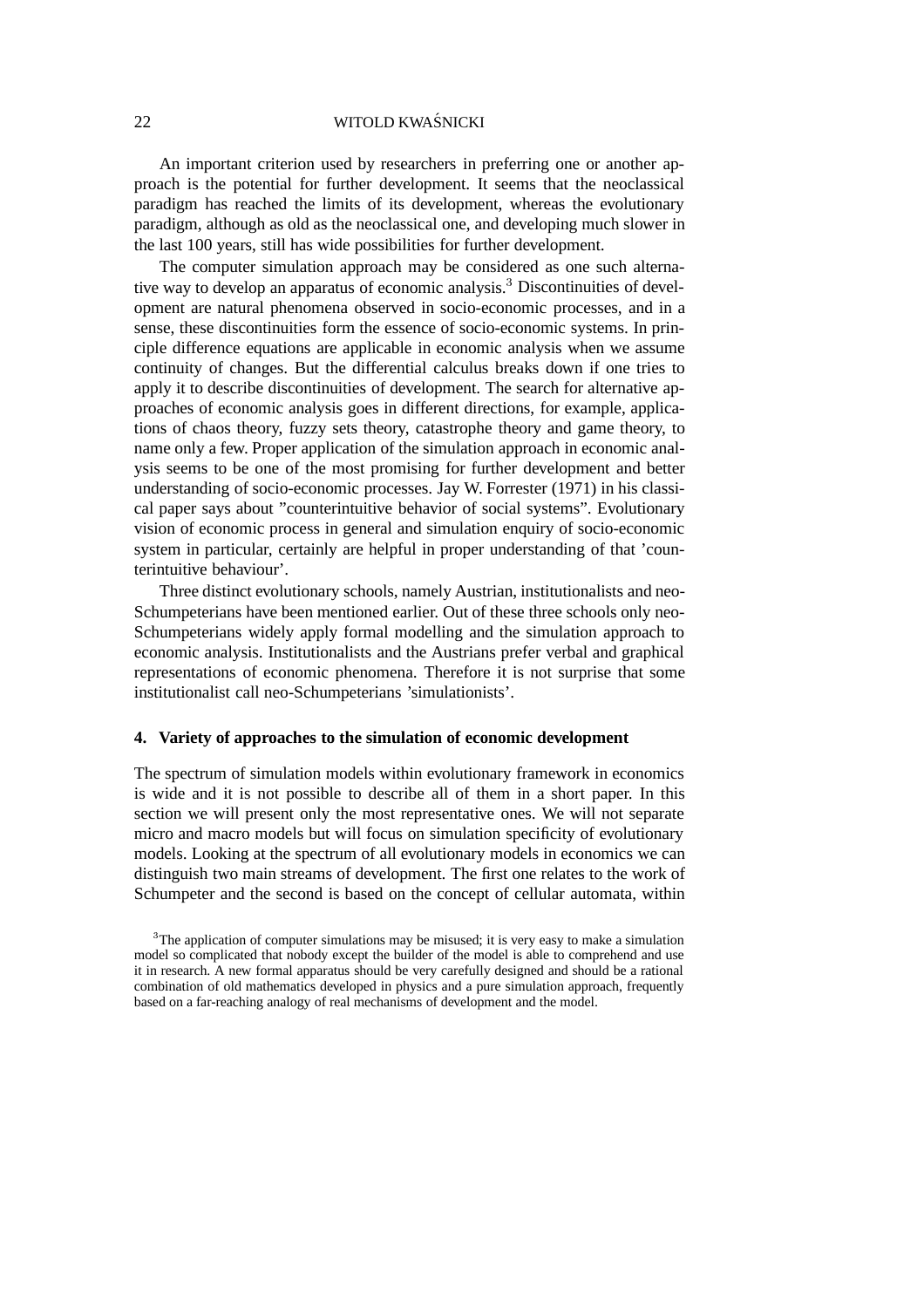a general framework of artificial life and Agent-based Computational Economics (ACE).

### 4.1. SCHUMPETERIAN TRADITION

We will start description of Schumpeterian models from the work of Nelson and Winter.<sup>4</sup> Nelson and Winter (NW) models were worked out in 1970s and 1980s and presented in their 1982 book (Nelson, Winter, 1982). Nelson and Winter models suit frequently as a base or a kind of pattern for invention another evolutionary models. In NW model and in almost all models of Schumpeterian tradition firm is a basic unit of evolution. Contrary to orthodox economics, concept of a representative agent is no present in evolutionary models. Usually the economy is disaggregated into diverse individual firms influencing each other by nonlinear dynamic interactions describing search for innovation, competition (selection) and investment. In most simulation models agents use boundedly rational behavioural procedures. Learning and searching for innovation is modelled by allowing for mutation and imitation rules operating on the firms' operational parameters. Mutations are usually local within the routine space. Nelson and Winter apply a population perspective and they postulate that it is possible to specify the space in which innovative search takes place.

The assumption of macroeconomic properties flowing from microeconomic behaviour of economic agents (i.e. firms) is basic reason for necessity of using simulation to investigate these models. The first model that will be discussed is the one presented in Nelson and Winter (1982, ch. 9). This model can be seen as the first evolutionary growth model.

The state of the evolutionary process of an industry at any moment  $t$  is described by the capital stock and the behavioural rules of each firm. The state in the next moment  $t + 1$  is determined by the state in a previous moment. In this growth model firms use production techniques which are characterized by fixed labour and capital coefficients. Firms manufacture homogeneous products, so the model describes only process innovation. It is assumed that firms produce using a Leontief production function, therefore substitution between labour and capital is not present in the model. Invention occurs as a result of firms' search activities. Firms search for new combinations of a labour and capital coefficient. Changes of these both coefficient are not correlated therefore a phenomenon that resembles substitution between labour and capital may be observed in the simulated process. Search activities are determined by satisfycing behaviour, in a sense that a new

<sup>4</sup> The Nelson-Winter model has been programmed by many authors. Let me mention only two implementations available through the Internet. One was done within the DRUIDIC (Dynamic Reconstruction of Unfolding Industrial Diversity by Interactive Computing) project. The NW models programmed in Maple V can be found on Esben Sloth Andersen homepage (http://www.business.auc.dk/evolution/esa/). Murat Yildizoglu programmed the NW models in Java (http://cournot.u-strasbg.fr/yildi/NelWin.html).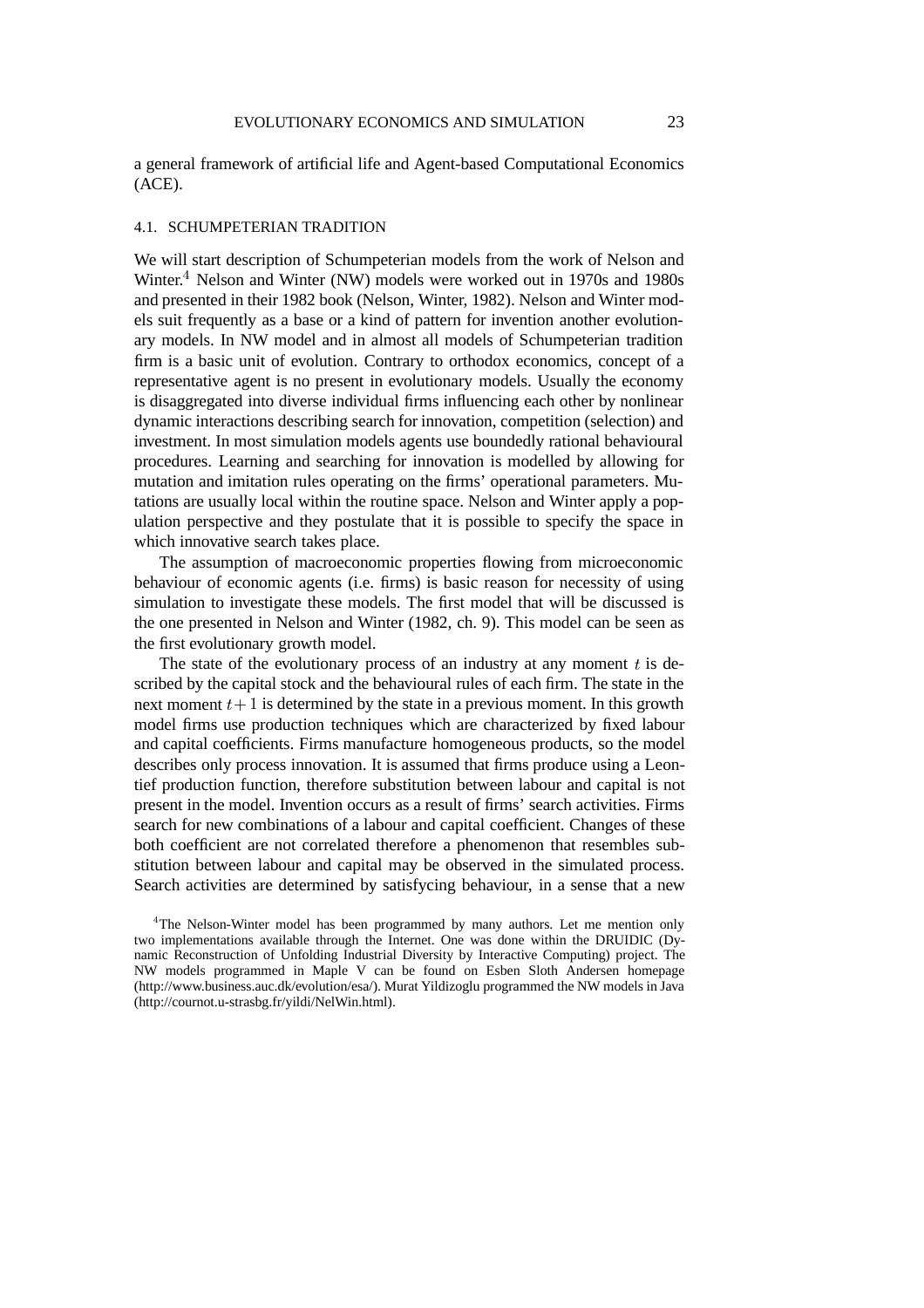technique is adopted only if the expected rate of return is higher than the firm's present rate of return. The search process may take two different forms: local search (mutation) or imitation. In the first case, firms search for new techniques, yet not present in the industrial practice. The term local search indicates that each undiscovered technique has a probability of being discovered which linearly declines with a suitably defined technological distance from the current technology. Imitation allows the firm to find techniques currently employed by other firms but not yet used in its own production process. The probability of given technique imitation is proportional to the share in output of that technique. It is assumed that if a firm engages in search it can use only one type of the search. Selection of actually used type of search is a random event with a fixed probability for each type. An additional source of novelty in the economy is entry by new firms which also search for innovation. A potential entrant enters the industry if it discovers a production technique which promises a rate of return more than 16% but it has still 0.25 probability that it actually enters the market. A value for initial capital stock of entering firm is drawn randomly.

The rate of return on techniques is the main selection force in the NW model. A firm's investment in capital is equal to its profit diminished by a fixed fraction which depends on payed dividends and capital depreciation. A firm's capital stock shrinks if profit of that firm is negative. Therefore we have second selection force which imposes withdrawing firms from the market if they do not pace of technological progress of its competitors.

To calibrate the above sketched model for the case of the Solow data on total factor productivity for the United States in the first half of the twentieth century it was assumed that firms produce a homogenous product named GNP. Using that model, Nelson and Winter address the question whether these time series of the calibrated model correspond in a broad qualitative sense to the ones actually observed by Solow.

The most developed and documented NW model which deals with the evolution of the production techniques and other behavioural rules of an industry producing a homogeneous product is frequently named as "Schumpeterian competition" (Nelson, Winter,1982, ch. 12; Winter, 1984). As in the formerly sketched model, a number of firms produce a single homogenous product. Techniques used by different firms differ in output per unit of capital, i.e. in capital productivity A. All other technique factors, as, e.g. return to scale and input coefficient are assumed to be equal for all firms. Technical change (increase of the productivity of capital) takes the form of process innovations and process imitations. Each firm chooses a technique with the highest productivity out of the three possible techniques (i.e. currently used and found through innovative and imitative processes). Probability that firms innovate or imitate depends on R&D funds determined in proportion to the level of physical capital (respectively  $r_{in}$ ,  $r_{im}$ ). Profit per unit of capital is calculated by including R&D costs as ordinary cost elements.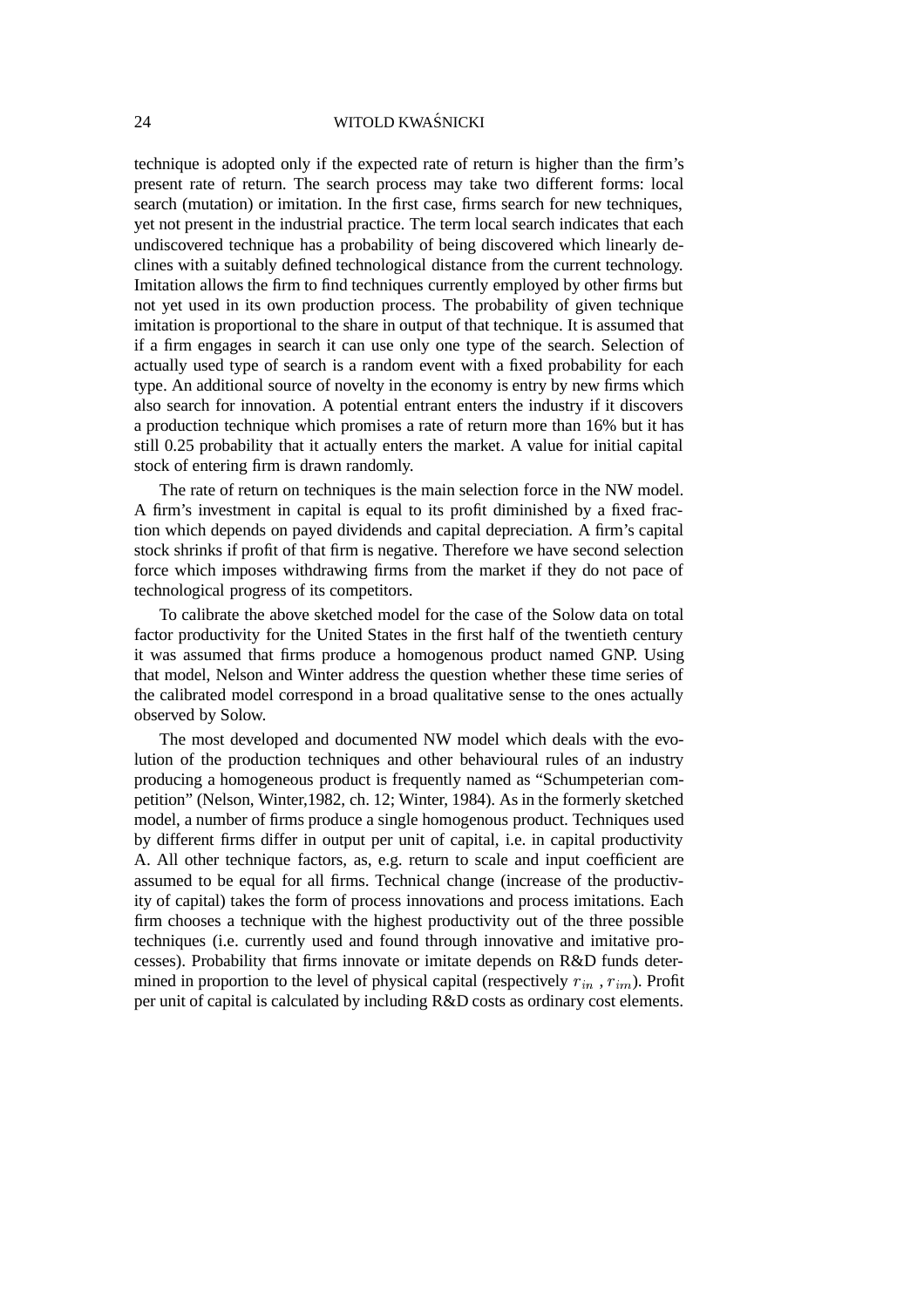The maximum investment of a firm depends on current profit plus loans from the banks (calculated in proportion to the profit). The firm's desired investment is determined by the unit costs, a mark- up factor influenced by the market share of the firm, and the rate of depreciation. The investment process has no time-lags. By multiplying the capital stock with the new level of productivity, we have the production capacity of the firms of the industry in next period. Products price is not firm specific but is equal to all firms and flows from the downward-sloping demand function to balance supply and demand.

Winter (1984) presents an interesting elaboration of search activity and entry. Firms are partitioned into two types: primarily innovative or imitative. It allows Winter to apply a notion of technological regime depending on whether the source of technical progress is external to the firm (e.g., from public scientific knowledge bases) or from firms' own accumulated technological capabilities. These two regimes are named as the entrepreneurial and the routinized. Specific parameters exogenously impose the type of investigated regime.

Because of stochastic factors related to the process of innovation-imitation search for innovation and nonlinearities of the production-investment equations it is not possible to find analytical solutions of NW models. It is also not possible to find stochastic characteristics of these process, as, e.g., average and standard deviation of firms production. The only way to investigate these models is to use computer simulation techniques of random numbers generation and get estimated values of general stochastic characteristics, or observe peculiarities of any single realization of the industrial process.

*Silverberg-Verspagen models* One distinguished feature of SV models is that technological progress is embedded in vintage capital. In the model presented in Silverberg (1985) firms are self-financing using their cash and liquid interest bearing reserves. An investments plan of each firm is based on its financial strength. A firm's investment ability governs the realization of the plan, i.e., if it is realized partly or in a whole primary in the best available technology. Concurrently to the investment process the oldest vintage is continuously scrapped. Textbooks' notions of "demand' and "supply" are not present in the model. Instead of it firms' behaviour is placed in more realistic spaces of orders, order backlog, delivery delay, rate of capacity utilization, shipment, etc. The current level of production is constrained by a firm's maximum capacity and the production of each firm depends on prime unit labour cost (i.e., an average over all capital vintages).

Market share equation, which form fundamental mathematical description of competitive process, is formally identical to the equation first introduced into mathematical biology by R.A. Fisher in 1930 and in last decades is used in a variety of context by Eigen, Schuster, Ebeling, Feistel, and others. The equation differs from most biological applications "in that the competitiveness parameters rather being constant or simple functions of other variables, themselves change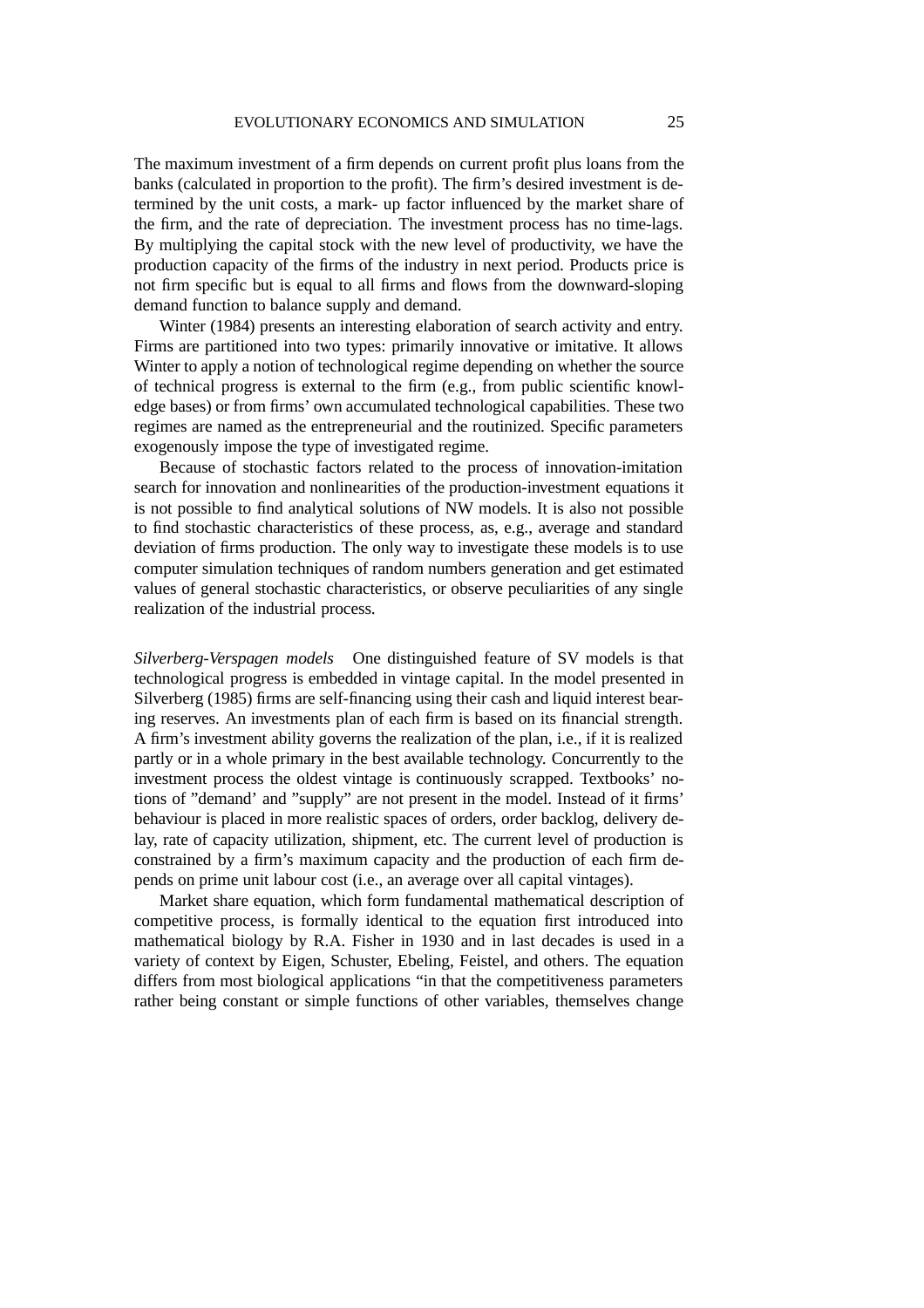over time in complex ways in response to the strategies pursued by firms and feedbacks from the rest of the system". The competitiveness is a linear combination of logarithms of price and delivery delay. Silverberg proposes specific pricing policy which describes a compromise between strict cost-plus pricing (markup rule) and competitive advantage of a firm (the price increases if the competitiveness is higher then average competitiveness and is reduced otherwise). This represents a compromise between short and long term profitability targets.

Experience acquired by individual firm during its development can "leak" out and became available to the rest of the industry. Logistic equation describes learning dynamics and through that way internal skill level of each firm evolves.

From some point of view the model describes the process of diffusion of new technology in the case in which a best practice technology is apparent to all agents. Standard methods of investment policy guarantee diffusion of technical progress within the industry.

Silverberg model is a set of differential equations with discredited representation of vintage capital in the computer implementation. It is highly nonlinear model. Nonlinearity is present in almost all differential equations. The replication equation of Fisher mode is itself nonlinear but also its parameters (i.e. competitiveness) are function of price and delivery delay, which changes in turn are governed by a set of difference equations. The only way to investigate properties of this model is making numerical simulation on the computer.

Similar idea that firms rely on rather simple rules of thumb or routines rather than explicit optimization procedures is applied in models developed by Silverberg, Lehnert and Verspagen (Silverberg and Lehnert, 1993), Silverberg, Verspagen, 1994, 1995). These models can be seen as continuation of the work initiated by Silverberg in 1980s. In this series of models firms undertake behavioural *imitation* with increasing probability the more unsatisfactory their performance is. Contrary to the former model worked by Silverberg, in the later models stochastic elements are present, namely those related to innovation emergence. The main difference between the Silverberg and Verspagen (1995) model and the ones presented in Silverberg (1985) and Silverberg and Lehnert (1993) is the way in which innovation is endogenized. It is assumed that in each time period, firms devote resources (R&D) to the systematic search for new production possibilities (i.e., new types of capital).

Firms must determine how much to spend on R&D in relation to either their profits or their sales. Technical change comes about as a result of the profit-seeking activities of each firm. Therefore, as in almost all evolutionary models growth is endogenized. Such important feature of modern industrial development as increasing returns, spillovers and other phenomena known from the economics of innovation are also included in some of these models. A decision problem is considered in the context of *bounded rationality* – firms (decision makers) have only vague ideas about final consequences of their actions.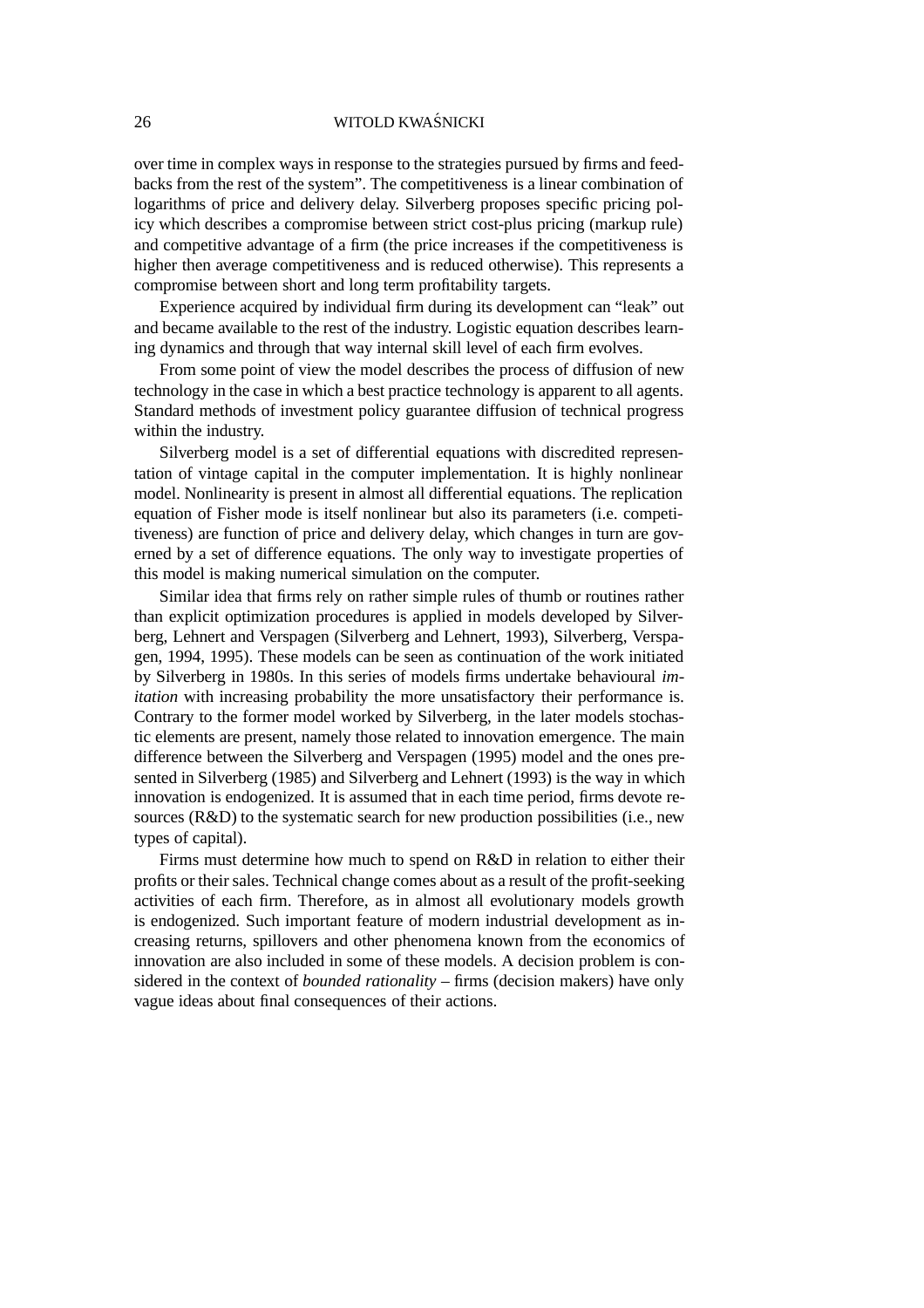The models are constructed around three basic blocks. The first block consists of equations for the rate of capital accumulation, the diffusion of new technologies in the total capital stock of the firms, and the real wage rate. The equations describe how economy evolves with a given set of technologies. Selection takes place either at levels of firms and technologies. The second block describes how new technologies and firms are introduced into the economy. The last block describes the way of influence of the evolving economy and firm learning on the firms' innovative behaviour. Collective learning phenomena are present in this block.

Each firm has a variable number of different types of capital goods utilized in production. Profit is the only source of capital accumulation. An innovation rate depends on R&D funds which consist of firm-specific portions of profit and sales. Profits gained from different vintages of capital may be redistributed in such a way that more profitable types of capital accumulate even faster and less profitable even slower, than would otherwise be the case.

Basic equations of firms' dynamics describe the share of the labour force employed on each capital stock. Production is assumed to be always equal to production capacity. It is assumed that the ratio between R&D expenditures and R&D labour input is equal to a fraction of the economy- wide labour productivity.

The wage rate is determined by the differential equation following the idea of Phillips curve. Assumed Phillips curve ensures that real wages tend to track labour productivity in the long run. The employment share equation describes how more profitable technologies (in terms of their labour productivity) tend to increase their employment share, concurrently, backward technologies tend to vanish. The wage rate equation and the employment share equation form a selection mechanism in the described economy. New technologies are continuously introduced, that implies that all technologies, after an initial phase of market penetration, will be eventually superseded from the production system. New type of capital (vintage) is created each time an innovation occurs. Because of fixed labour productivity and increasing of real wages over time it happens that at some stage of development every technology generates negative profits. It is assumed that these losses are financed by an equivalent decrease of the capital stock. It means that losses imply capital scrapping to cover the losses.

Entry of a new firm occurs only as a result of competition and compelling a firm to exit. An exit occurs whenever a firm's employment share falls below assumed threshold value. Therefore exit of incumbent firms is completely endogenous and entry only occurs in case of the exit, so that the total number of firms is constant.

It can be said that the model describers closed economy with innovating firms, generating technical change through specific learning mechanisms based on two genetic operators, namely mutation and imitation. It is also assumed that the more profitable a firm is, the less likely it will change its strategy by imitating another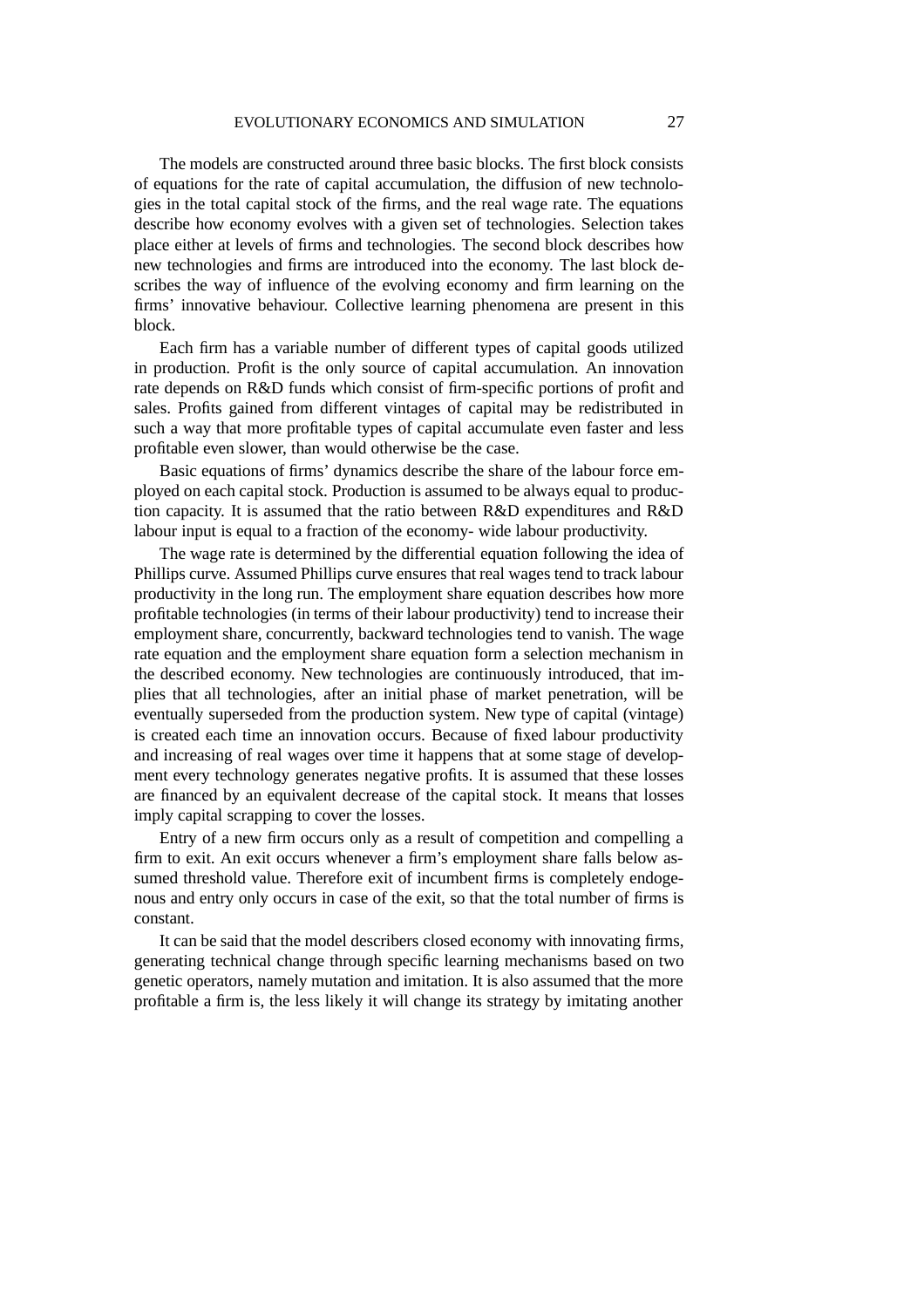firm. If a firm has decided to imitate, the probability of selection another firm to imitate is proportional to its market share in output. If neither imitation nor mutation occurs, the firm simply retains its strategy from the previous period.

*Dosi et al. models* An interrelationship of large number of competing firms, large number of vintage capital of each firm, nonlinearities and stochastic factors presented in the SV models cause analytical tractability impossibly. Therefore, the only way to deal with the models is computer simulation. The same can be said about a number of models developed by Giovanni Dosi and his collaborators, e.g., Chiaromonte and Dosi (1993), Dosi *et al.* (1994), Dosi *et al.* (1993).

An example of the family of these models is the model aimed to explain classical phenomena of skewness of firms' size distribution from an evolutionary point of view (Dosi *et al.*, 1993). They assume that an 'industry' is composed of several 'sectors', each corresponding to particular technological and market regimes. Each 'sector' is composed of 'micro sectors' (i.e., groups of relatively homogenous products or technologies). Each firm is characterized by its age, size, and competitiveness. A firm's size and its competitiveness depend on learning. The dynamic of the markets to which the firm belongs influences also the firm's size. Competitiveness is positive real number which reflects the technological and organizational capabilities of each firm. Through learning firms are able to increase its competitiveness. Selection equations are of the Fisher type replication equations.

In the Chiaromonte and Dosi (1993) model, a firm is characterized by a single labour coefficient. The pricing strategy is based upon firm-specific demand expectations. Two important features characterize each firm, namely its technological capability (what is made in the form of input coefficients), and economic strategies, which determines how much resources the firm invests in the search for new technologies and what is products' price.

The search process takes place in a two-dimensional space of 'technological paradigms' and labour coefficients. Firms either produce 'machines' (each of which is characterized by a set of coordinates in the two-dimensional plane), or they produce consumption goods (to which they need machines as inputs). Therefore, we can speak about two-sector economy. The innovation process differs between the two sectors in the economy. In the first sector (producing capital goods) the success of innovation is determined by the number of R&D workers. For given innovation, the new capital good's productivity is drawn randomly. In the consumption goods sector, firms possess a skill level for each available capital good type. Learning process contributes to increasing skill level. This learning process has both public and private features. Correctness of firms prediction of their skill level is limited. Actual labour productivity is a function of the capital good's characteristics and the firm's skill level. Selection of capital good potentially employed by a firm from a consumption sector is based on maximization 'utility' function involving labour productivity, prices, and the order backlog. Competitiveness of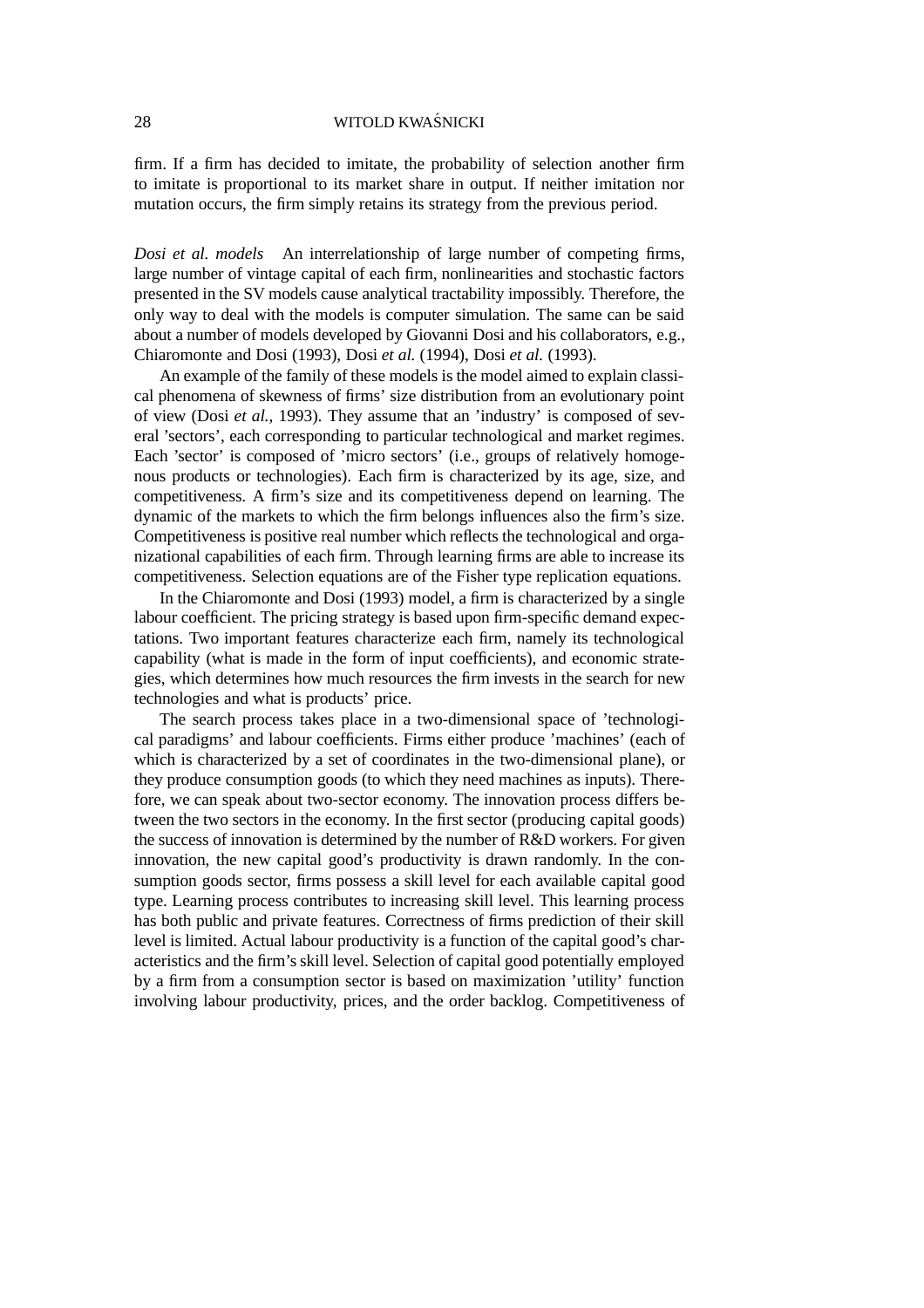a firm depends on products prices and unfulfilled demand in the previous period (the backlog of orders).

Similarly in (Dosi *et al.*, 1994) model a firm is characterized by a single labour coefficient but the search space is more similar to the one in the Nelson and Winter model. The probability of an innovation depends on R&D employment. Competitiveness is a function of price and exchange rates. Through that way technological competence (labour productivity), wages, pricing rules contribute to competitiveness formation. The market shares (the replication equation) are translated into actual production levels by considering the size of the aggregate market, which is endogenous to the model. The total size of the market is the minimum of aggregate demand and supply.

Dosi *et al.* approach is highly bottom-up simulation. The aim of the authors seems to be to start from basic mechanisms of industrial development without making any assumption about possible modelled properties of the system and to obtain the well-known properties (stylized facts) from the co-working of these basic mechanisms of development. Similar assumption was made by Kwaśnicki in his model of industrial dynamics (Kwaśnicka, Kwaśnicki, 1992, Kwaśnicki, 1994/1996).

*Kwa´snicki's model* This model describes the behaviour of a number of competing firms producing functionally equivalent, but not homogeneous, products. One of the distinguished features of the model is the coupling of technological development and economic processes. A firm is characterized by a set of routines applied by the firm. In order to improve its position in the industry and in the market, each firm searches for new routines and new combinations of routines (innovation) to reduce the unit costs of production, increase the productivity of capital, and improve the competitiveness of its products in the market. Each firm may simultaneously produce products with different prices and different values of the characteristics, i.e., the firm may be a multi-unit operation. Different units of the same firm manufacture products by employing different sets of routines.

Simulation of industry development is done in discrete time in four steps:

- **(1)** Search for innovation (i.e., search for new sets of routines which potentially may replace the old set currently employed by a firm).
- **(2)** Firms' decision making process (calculation and comparison of investment, production, net income, profit, and some other characteristics of development which may be attained by employing the old and the new sets of routines. Decisions of each firm on: (a) continuation of production by employing old routines or modernizing production, and (b) opening (or not) of new units).
- **(3)** Entry of new firms.
- **(4)** Selling process (market evaluation (selection) of the offered pool of products; calculation of firms' characteristics: production sold, shares in global production and global sales, total profits, profit rates, research funds, etc.).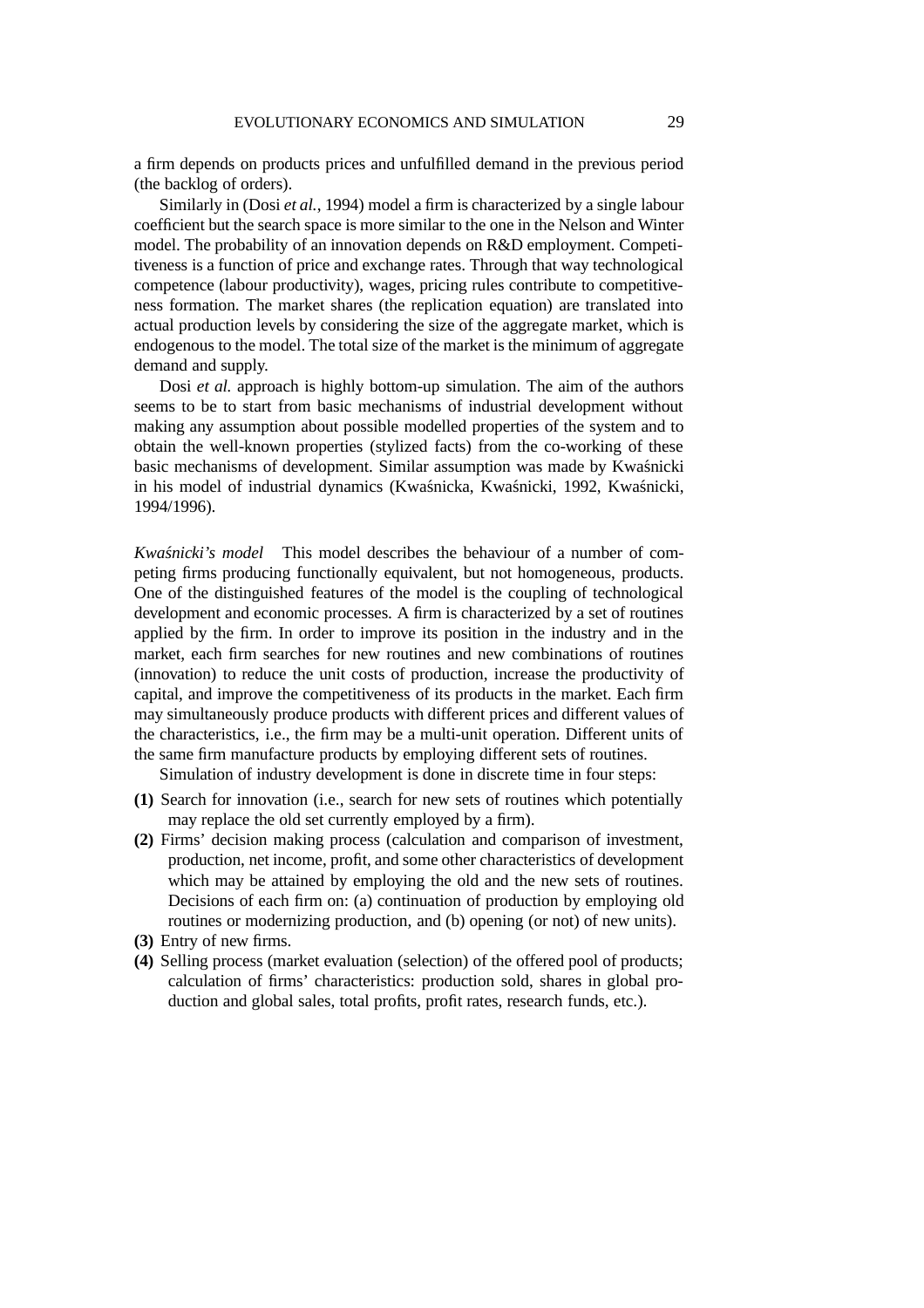Technological change is endogenized and the probability of finding an innovation (a new set of routines) depends on the R&D funds allocated to in-house research ('mutation') and imitation. There are two types of routines: *active*, that is, routines employed by the firm in its everyday practice, and *latent*, that is, routines which are stored by the firm but not actually applied. Latent routines may be included in the active set of routines at a future time. The set of routines employed by a firm may evolve. There are four basic mechanisms for generating new sets of routines, namely: *mutation, recombination, transition and transposition*.

On the basis of its expectations of future market development and expected decisions of its competitors, each firm decides on the price of its products, investment and the quantity of production which it expects to sell on the market. Inclusion of the element of expectations in the decision making process makes it boundedly rational. Current investment capability and the possibility of borrowing are also considered by each firm. In establishing the product price and future level of production firms take into account short term elements (profit increasing) and long term elements (to be present on the market as long as possible).

The productivity of capital, variable costs of production and product characteristics are the functions of routines employed by a firm. Each routine has multiple, pleiotropic effects, that is, it may affect many characteristics of products, as well as productivity, and the variable costs of production. Similarly, the productivity of capital, unit costs of production and each characteristic of the product can be function of a number of routines (polygeneity).

Attractiveness (competitiveness) of the product on the market depends on the values of the product characteristics and its price (products with better products characteristics and lower price are preferred by consumers). The selection equation of the competition process describes changes of the firms' shares in global output. The share of firm  $i$  increases if the competitiveness of its products is higher than the average of all products present on the market, and decreases if the competitiveness is lower than the average.

The model is rooted in the tradition established by Nelson and Winter. The main similarities to the NW model lay in the concept of routines and endogenized innovations. Important departure of this model from the NW model consists of a more realistic concept of innovation covering product and process innovations, diversity of price (there is no uniform price for all firms but firms individually decide about the price), inclusion in the decision making module the concept of agent expectation (of future market behaviour and decisions of other competitors).

*Other models* Winter, Kaniovski, and Dosi (1997) write that their model is a "baseline not merely in the sense of a standard for comparison, but also as a starting point for future work". Experiences of different researchers engaged in building evolutionary models in the last decades are taken into account in the WKD model. As the authors state, to bring the model into reasonable correspon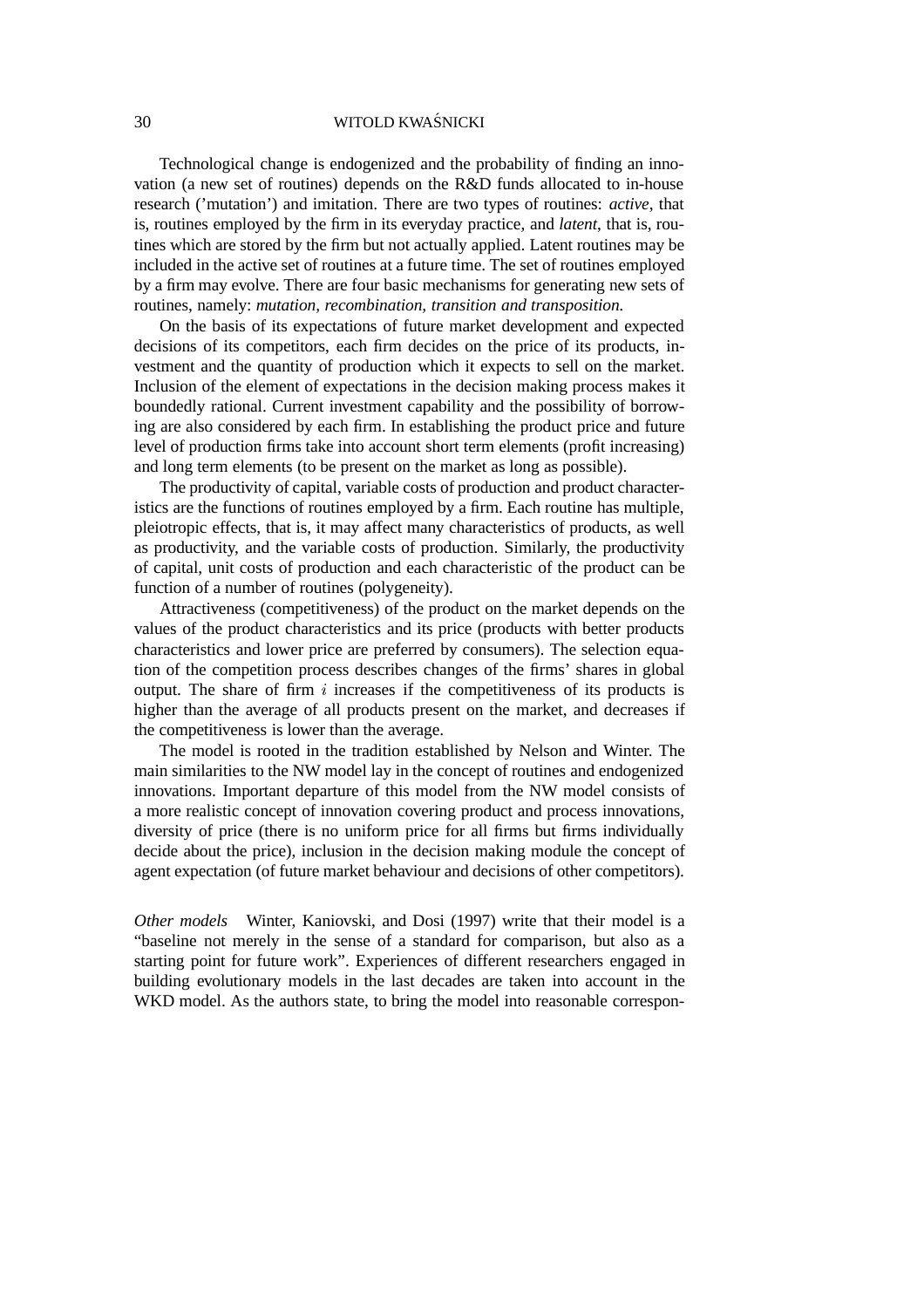dence with reality some of the model's assumptions will require elaboration and modification. But surely many of the results developed in the WKD model will have heuristic value and direct application in the work of other researchers. The findings of several streams of empirical research are clearly visible in the models construction. To name only few of them: the diversity of firms and the sense of continuing, highly dynamic, disequilibrium; skewed firm size distribution; entry and exit rates at a point in time are highly correlated across industries so that industries with higher than average entry rates tend also to have higher than average exit rates; the market share of each entering cohort successively declines. Therefore it is highly justified to say that the model explores some generic properties of the processes of industrial evolution, highlighted in economic literature.

In the most general term the model encompasses a stochastic system driven by the persistent random arrival of new firms and a systematic selection process linking investments to realized profitabilities. Analytical investigation of the model's properties is presented in the paper but because of limitations of an analytical possibility this investigation is followed by a computer simulation study, showing among other things the dynamics in the number, size and age of firms.

Andersen (1997) presents a model based on Pasinetti's scheme of the structural economic dynamics of a labour economy with inclusion of an evolutionary, micro-economic foundation. The model describes the evolution of an economic system with a varying number of sectors, each of which is producing a different consumption good. The essence of this model is the assumption that consumers have a hierarchy of goods, and they consume a higher-order good when they are fully provided with the lower-order goods. Labour and knowledge are basic production factors. Innovative process allows firms to increase their productivity with respect to individual goods. Therefore, in the long-term perspective labour becomes available for the production of new consumption goods. The hierarchy of goods and the assumption about sequential fulfilment causes the emergence of "technological unemployment, which emerges if goods are not provided to a sufficient degree". Slow productivity development in the production of new goods leads to a slowdown in the overall rate of growth, and it can occur irrespectively of productivity growth in old sectors. To raise long-term growth the concept of "anticipatory R&D" is introduced.

A micro-based simulation model of national economy which integrates micro activities was developed by Gunnar Eliasson (Eliasson, 1985, 1989). The project of micro-to-macro model was initiated in 1975 and was calibrated to describe the development of the Swedish economy. Firms and household are the basic units of the model. It is not a fully evolutionary model, but contains some evolutionary features and Schumpeterian innovative behaviour. Technical change is introduced at the firm level through new investment. The decisions of firms' managers are mathematically modelled by a search process for proper decisions based on a trail and error procedure. To be closer to reality the principle of 'maintain or improve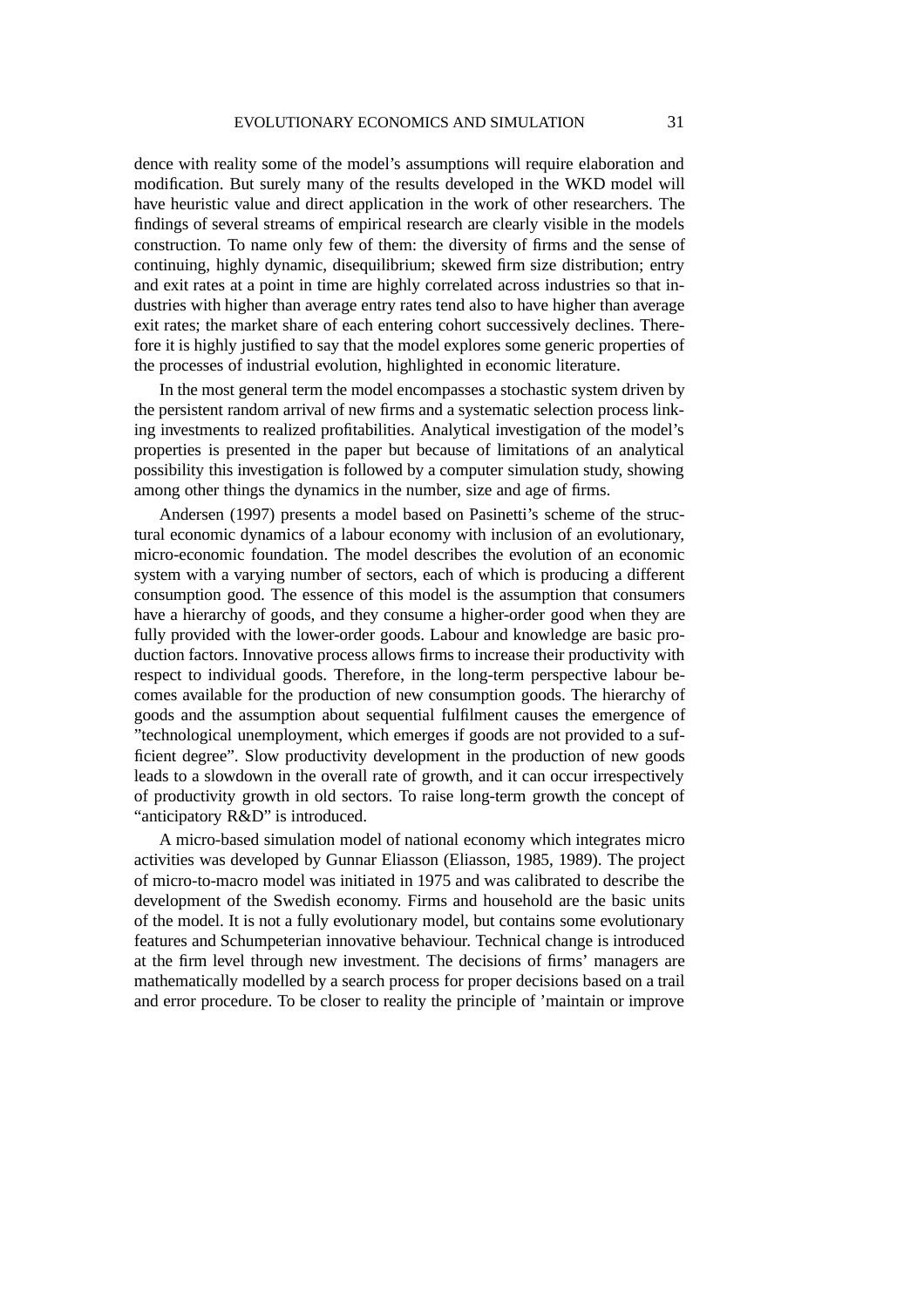profit' (MIP) is included in the submodel describing the behaviour of a firm. Longterm investment decisions and short term production search are also included in the submodel of a firms behaviour. Long-term economic development primarily depends on the capital market. Investment and growth of potential capacity at the micro level are driven by the difference between the perceived rate of return of the firm and the interest rate.

Another approach to describe innovation processes is proposed by Bruckner, Ebeling, Jimenez Monta o and Scharnhorst (1993). They start from observation of physicists that "relationship between micro- and macro-level descriptions become important and led to questions of fundamental relevance" and that "relatively independent of the nature of the subsystems mainly the manner of their coordination is important for the demonstration of the well-known macroscopic phenomena of spontaneous structure formation." The authors apply general  $n-$  dimensional birth-death transition model to describe technological development. It is assumed that firms contain different plants using different technologies. In a general term, the system is described by a number of fields (which in a case of technological process are production units used by different firms applying specific technology  $i.$  Elementary process of self-reproduction, spontaneous generation, self amplification (i.e. non-linear self-reproduction), sponsoring, error reproduction, cooperative and non-cooperative exchange, spontaneous decline and self-inhibition are a base theoretical concept of the model. Development of the system is described by a Master Equation system defining probability distribution of technologies.

# 4.2. AGENT-BASED COMPUTATIONAL ECONOMICS

Artificial life (a-life) is the name of flourishing, multidisciplinary field of research that attempts to develop mathematical models and use computer simulations to demonstrate ways in which living organisms grow and evolve. It is hoped that through this way deeper insights into the nature of organic life will be gained together with better understanding of origin metabolic processes and in a wider sense of the origin of life. A-life will stimulate new approaches in computer science (especially artificial intelligence) and robotics. The term artificial life was coined in the 1980s by Christopher Langton who organized the first a-life workshop at Santa Fe in 1987. But it does not mean that similar studies, under different names, had not been done before the1980s. William Shakespeare wrote: "What's in a name? that which we call a rose; By any other name would smell as sweet". In fact two men have made very similar theoretical research under the name of self-replicating (or cellular) automata. John von Neumann, the Hungarian-born mathematician and a pioneer of computer science, and the Polish mathematician Stanislaw Ulam in the early 1950s had begun to explore the nature of very basic theoretical forms called self-replicating, cellular automata. Their intention was to apply this basic concept to the growth, development, and reproduction of living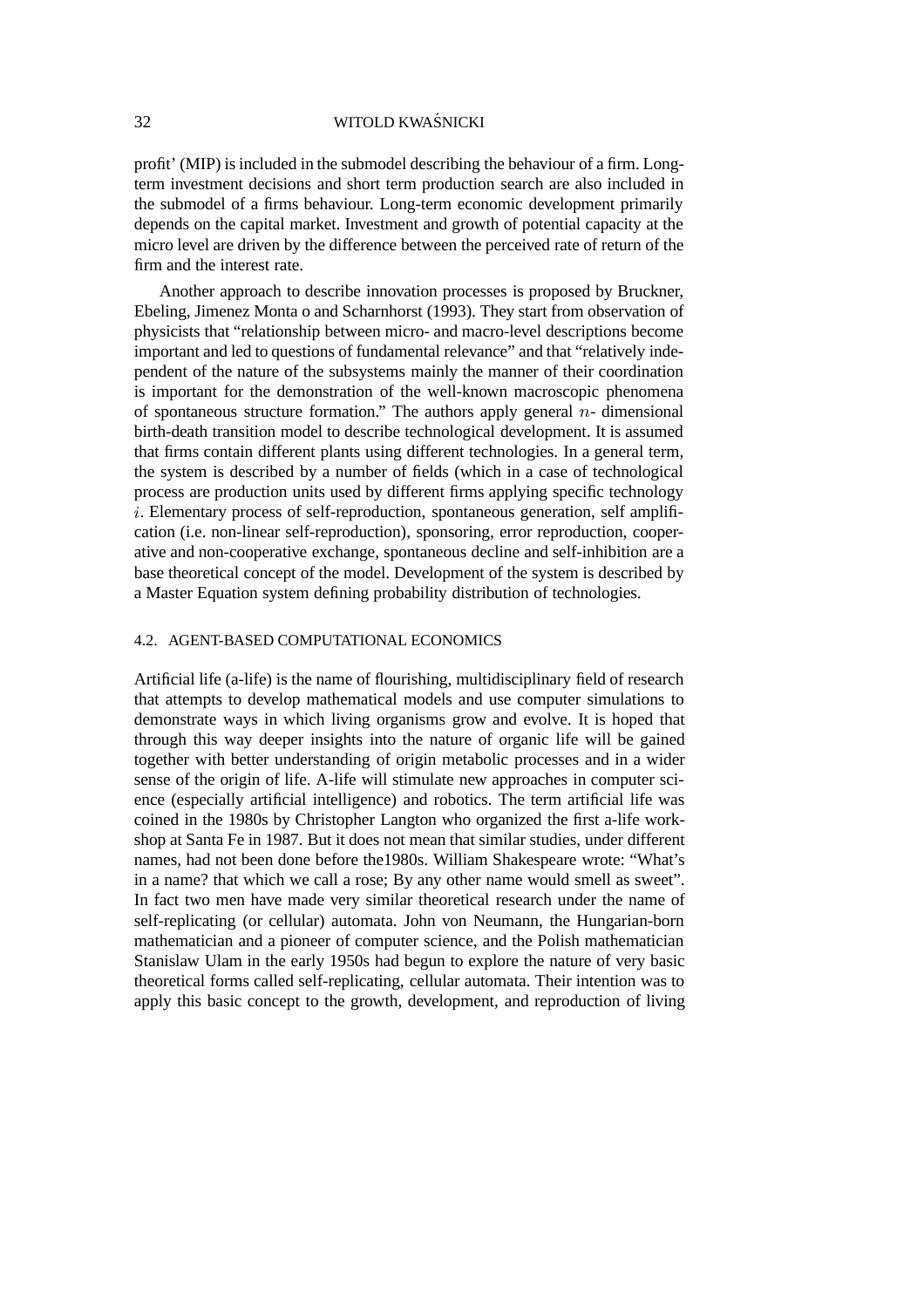creatures. These theoretical, mathematical 'cells' can be used to simulate biological and physical processes by repetitively subjecting each cell to a simple set of rules, e.g., every cell has a colour that changes according to its update rules and the colours of its neighbouring cells. Von Neumann and Ulam proved that, using a rather complex set of rules, it is possible to draw an initial configuration of cells in such a way that the configuration would 'reproduce' itself. These cellular automata consist of a lattice of cells. Each cell is characterized by specific values which can change according to fixed rules. A cell's new value is calculated on the basis of its current value and the values of its immediate neighbours. It is shown that such cellular automata naturally form patterns, reproduce and 'die'.

Langton used the work of von Neumann as a starting point to design a simple a-life system that could be simulated on a computer. In 1979 he developed an 'organism' that displayed many lifelike properties. The loop-shaped 'creature' reproduced itself in such a way that as new generations spread outward from the initial organism they left "dead" generations inside the expanding area. In the opinion of Langton the behaviour of these forms mimicked the real-life processes of mutation and evolution.

Economist Thomas Schelling was one of the researchers who in the 1970s tried to apply a-life techniques to social science. In fact he did not use a computer but pennies and dimes that he moved around a checker board according to simple rules. In this way he created an artificial world in which he showed, among other findings, how even slight preferences for living and working with one's own kind can result in extreme segregation.

There are numerous examples of agent based-modelling, some of them are presented in this book. Biologist Tom Ray created 'agent' programs in his laptop. The aim of each agent was to make a copy of itself in memory. Ray assumed a finite lifetime of each program. He left the programs running all night and in the morning he noticed that his agents were engaging in the digital equivalents of competition, fraud and sex. When the program-agents copied themselves random changes of their code occurred. So it can be said that they mutated and evolved. Naturally most mutations were destructive and 'died', but some changes let an agent do its job better in a sense that they consisted of fewer instructions and were able to copy themselves quicker, more reliably and run faster. The shorter versions replicated quicker and very soon outnumbered their larger 'competitors'.

The a-life approach is sometime called 'agent-based modelling' to pinpoint its mathematical difference from the to differential equations approach. We can write down the differential equations for interacting population of individuals (e.g. Lotka Volterra equation of prey-predator system) but we can also follow individual histories of each animal (element, agent) and summarize their histories into more aggregative characteristics. These two approaches are essentially different but it is difficult to decide which is more important. Contemporary a-life researchers try to identify the distinctive behaviours of living creatures and then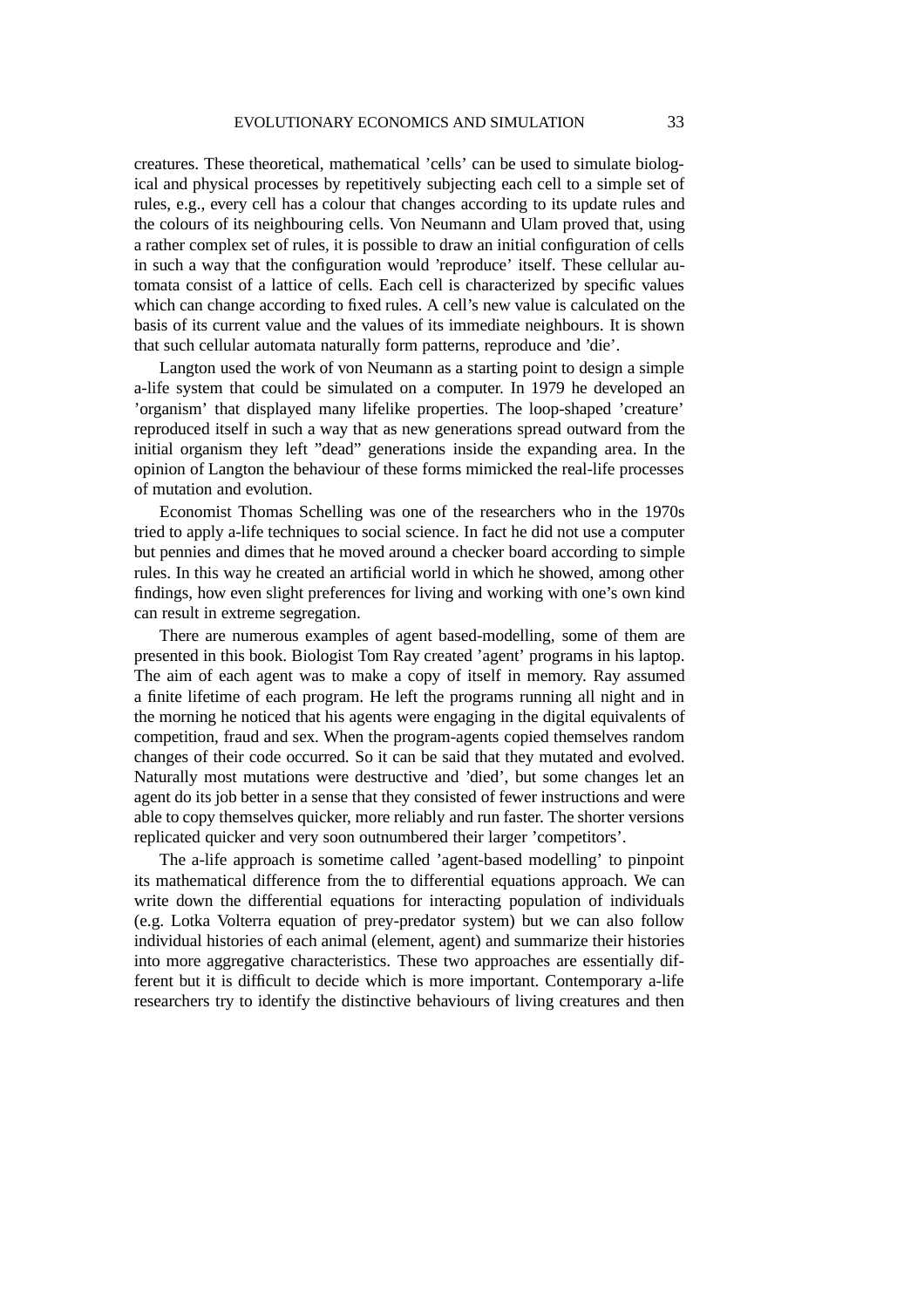use them to devise software simulations that 'move, eat, mate, fight and cooperate' without incorporating those features explicitly into the modes of behaviour of these elements. Most a-life creatures consist of nothing more than a few lines of program code and live on landscapes made of pixels and data sets. The receipe to prepare a-life software (or 'silicon' species, as it is sometime called) is rather simple: prepare an environment in which the synthetic organisms can act, create a few hundred individuals to populate it and define a set of rules for them to follow. Try to simplify the problem as much as possible while keeping what is essential. Write a program which simulates the simple rules with interactions and randomizing elements. Run the program many times with different random number seeds to attempt to understand how the simple rules give rise to the observed behaviour. Locate the sources of behaviour and the effects of different parameters. Simplify the simulation even further if possible, or add additional elements that were found to be necessary. We can summarize this approach in following 'equation': *Agents (microlevel entities) + Environment+ Dynamics = A-Life*.<sup>5</sup>

In this approach, life is treated as a kind of game in which each agent struggles for existence with the mixture of chance and necessity by applying a set of basic behavioural rules. A small number of rules can generate amazingly complex patterns of behaviour, such as groups of independent agents organizing themselves into a semi-isolated groups of agents. This feature makes the a-life approach a potentially powerful research tool.

Current efforts of a-life researchers are focussed on searching for so-called emergent hierarchical organization (EHO). The aim of this kind of modelling is to discover whether, and under what conditions, recorded computer-simulated histories exhibit interesting *emergent properties*. The term 'emergent properties' means that they arise spontaneously from the dynamics of the system, rather than being imposed by some external authority. Observed order, like specific evolution of an industry with its initial, mature and declining phases, emerges from the aggregate of large number of individuals acting alone and independently.<sup>6</sup>

A similar approach has been applied in economic analysis, called either *artificial economics* or *agent-based economics*. The intention is very similar to that of a-life: allow for economic interactions between artificial agents initially having no knowledge of their environment but with abilities to learn, and next observe what sorts of markets, institutions and technologies develop, and how the agents coordinate their actions and organize themselves into an economy. One example of such an approach is the work of Marimon, McGrattan, and Sargent (1990), who

<sup>&</sup>lt;sup>5</sup>We ought to apply the above receipt very consciously, responsible and scrupulously. Albert Einstein has advised that: "The best explanation is as simple as possible, but no simpler." Similarly another great thinker, Alfred North Whitehead instructed: "Seek simplicity ... and then distrust it!".

<sup>&</sup>lt;sup>6</sup>The same theoretical vision of development can be found in the liberal political tradition. In modern times the best representative of this tradition is Friedrich Hayek, who for decades insisted on the importance of spontaneous order and the role it played in the emergence of some essential features of social systems.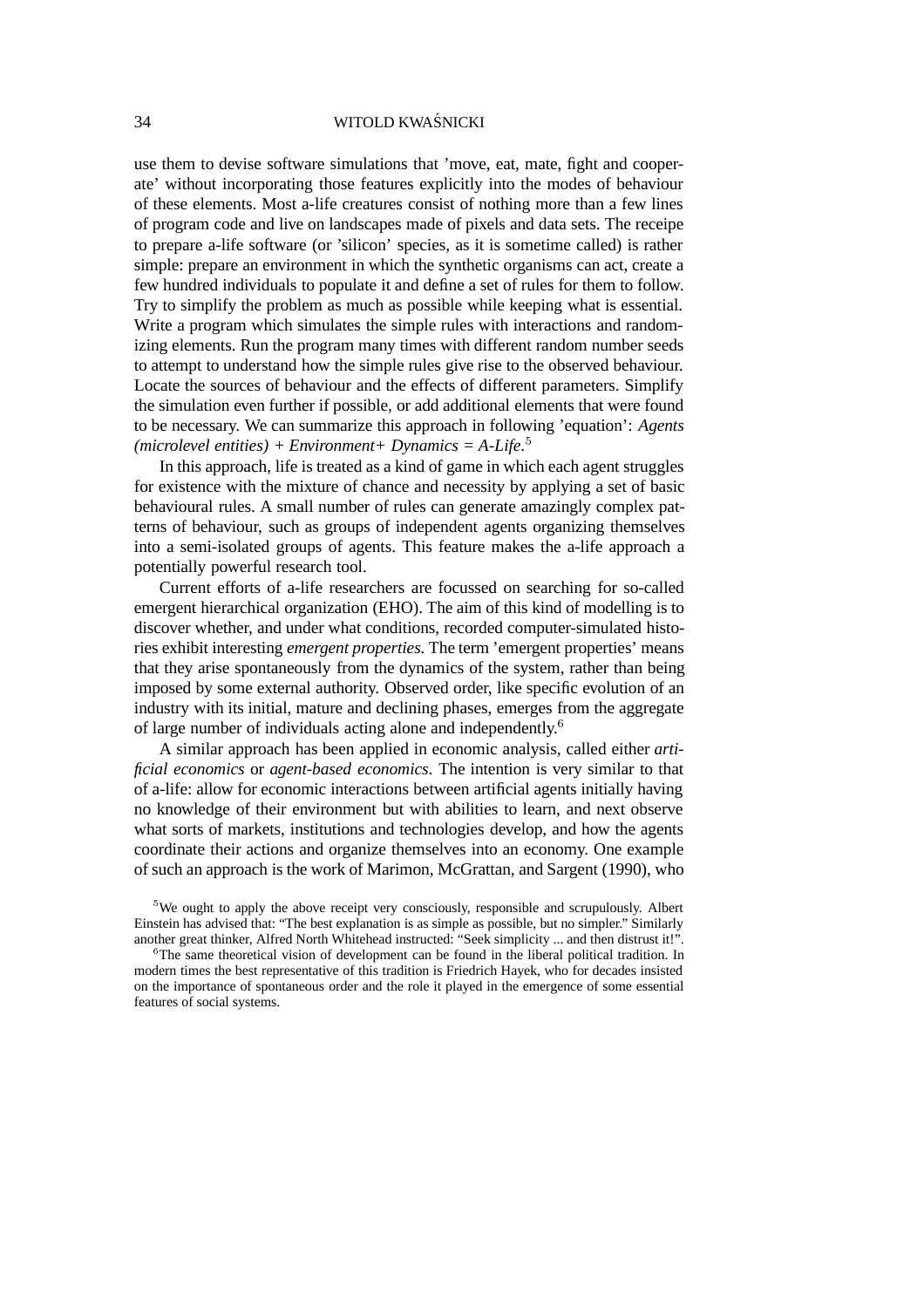show how trade and money emerge. Santa Fe Institute team (Brian Arthur, John Holland, Richard Palmer and Paul Taylor) is working on modelling artificial stock markets (Taylor, 1995).

*Sugerscape* One interesting application of ACE is Epstein and Axtell's Sugerscape simulation. Their model represents a natural, bottom-up approach to behavioural patterns which emerge out of the interactions of individuals. They summarized their models and presented simulation results in Epstein, Axtell (1996). Their work on 'Growing Artificial Societies' is a part of the 2050 Project, a collaborative effort of Brookings, Santa Fe Institute, and World Resources Institute. The main aim of this project is to identify conditions for sustainable development on a worldwide scale.

The basic assumptions of the Sugerscape model are rather simple. The authors create a grid of 50 by 50 squares. Each square contains from zero to four units of "sugar". The grid is inhabited by a few hundred creatures represented by dots. The creatures (agents) live on sugar (and nothing else), consuming from one to three units per iteration. Every agent is born into this world with a metabolism demanding sugar, and each has a number of other attributes, such as a visual range for food detection, that vary across the population. These creatures can see from two to four squares in all directions, and they can move as far as they can see. On a computer screen agents are coloured dots occupying some fraction of the squares. The sugar is shown as mounds of yellow that disappear as the dots eat them but that grow back when left alone.

Each 'year' the creatures are considered in random order, and when its turn comes they move from square to square according to a simple rule: look around as far as your vision permits, find the unoccupied site richest in sugar, go there, and eat the sugar. As it is consumed, the sugar grows back at predetermined rate. Every time an agent moves, it burns an amount of sugar determined by its given metabolic rate. Agents die when they fail to gather enough sugar to fuel their activities. We can image that agents' movement brings them into contact with other agents, with whom they interact. There are rules governing sex, combat, trade, disease transmission, cultural exchange, inheritance, etc. At any time, the interacting agents differ in their age, culture, wealth, vision, economic tastes, immunocompetence, and so forth. Unlike standard aggregate, or 'representative agent', models, artificial societies are heterogeneous and full of diversity.

Sugar ought to be replaced and the replacement can be either full (four unit squares are instantly restored to four units, etc.) or partial, such as one unit per year up to the square's starting level. Those simple rules cause the emergence of rather complex behaviours. As we can expect, the creatures with long vision and low metabolism do the best. The number of creatures is kept constant: if one dies, it is replaced by another with random metabolism and vision.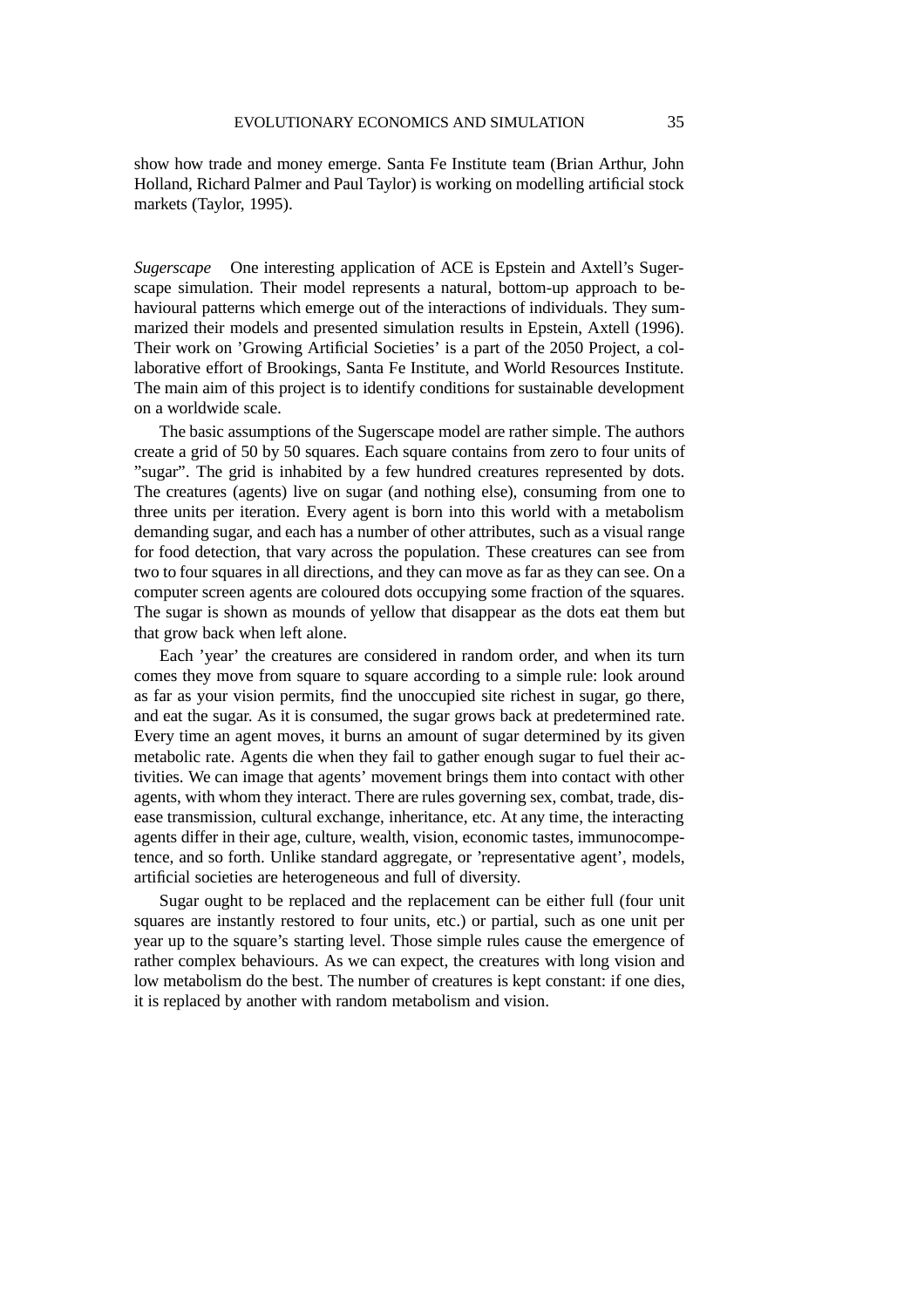By adding to the agent's characteristics an additional string of a few bits specifying gender, sex and reproduction can be introduced. To evolve an agent must select a neighbouring agent at random. If the neighbour is of the opposite sex and of reproductive age, and if one of the two agents has an empty neighbouring site (to hold offspring), a child is born. The child inherits a mixture of its parents' genetic attributes. It is possible to add sexes with mating and inheritance (i.e., the computer equivalent of chromosomes and genes) as well as such characteristics as age (and life span), cultures and education.

The Sugerscape can be a multi-peak landscape. If there are two mountains (as in most simulations) initially randomly distributed agents quickly gravitate toward the two sugar mountains. A few individuals can accumulate large stocks of sugar, building up a great deal of personal wealth. They are agents with superior vision and a low metabolic rate and have lived a long time. Agents combining short vision with a low metabolic rate, manage to subsist at the fringes, gathering just enough to survive in the sugar badlands but not looking far enough to see the much larger sugar stocks available just beyond the horizon.

Interestingly, even this rudimentary model reproduces the kind of strongly skewed distribution of wealth generally observed in human societies – where a few individuals hold most of the wealth and the bulk of the population lives in relative poverty.

In one of series of a experiments, the question concerning of the distribution of accumulated sugar after an agent's death is pursued. One possibility is to pass this sugar to the agent's offspring. How does this cultural convention influence evolution? The Sugerscape model suggests that agents who might otherwise have been eliminated are given an extra advantage through inheritance. The average vision of the population doesn't increase to the same high level eventually reached in a population where no wealth is passed on.

It is also possible to add combat. One rule might be that the creature with the most sugar wins and takes the loser's supplies. Each playing piece has a particular pattern of allowed movements, and the game's rules shape the battle. The combatants can try out different strategies directing bold attacks, mounting stubborn defences, or waging wars of attrition across the grid. Various combat rules lead to patterns of movement that differ from those produced by the standard 'eat all you can find' rule. Some combat rules lead quickly to strictly segregated colonies, each clinging to its own sugar peak and, and in other cases, one side eliminates the other.

The Sugerscape model also offers insights into other phenomena, such as the introduction of trade. In this case, the landscape contains heaps of two resources: sugar and spice. The agents are programmed with different metabolic rates, or preferences, for each of the two commodities. They die if either their sugar or their spice store falls to zero. A mathematical formula called a welfare function allows each agent to compute how close it is to sugar or spice starvation. The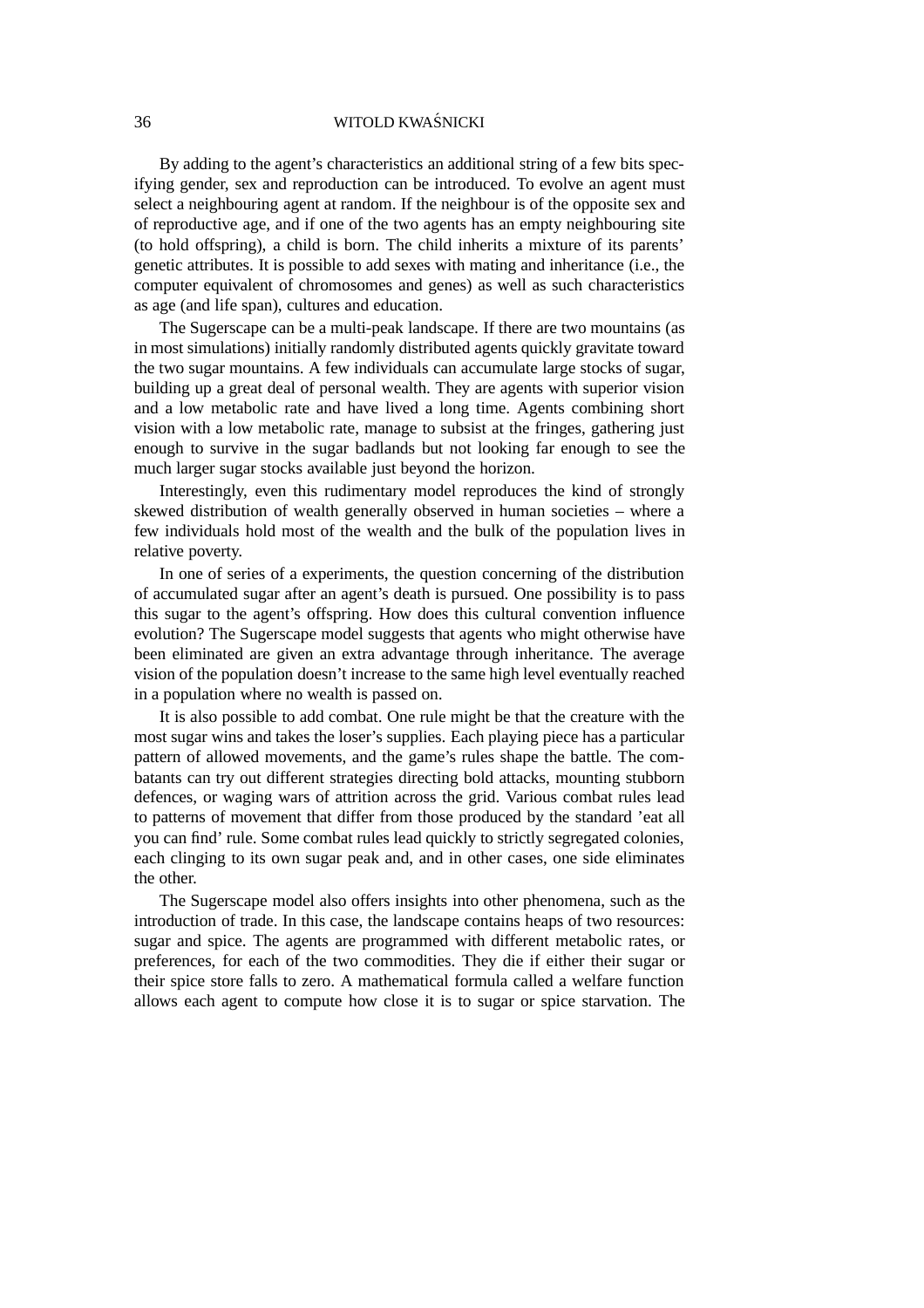agent then strives to gather more of the commodity it needs. An additional system of rules specifies how agents bargain for and exchange sugar and spice according to their needs. These rules enable the researchers to document how much trade takes place and at what price exchanges occur. When agents are allowed to live forever, so long as they never run out of food, the sugar-spice model shows that the average trade price converges to a stable level. Economic equilibrium emerges just as text book market economics predicts.

It seems that the Sugerscape model is able to explain such stylized facts as the formation of culturally distinct groups, the emergence of skewed wealth distributions, or the appearance of population centres. At its simplest level, the Sugerscape model represents a kind of hunter-gatherer society. In the opinion of the authors, Sugerscape "can examine population growth and migration, famine, epidemics, economic development, trade, conflict, and other social issues." But Thomas Schelling notes that such agent-based modelling shows that social norms can arise out of very primitive behaviour, though it doesn't necessarily demonstrate how the norms actually came about.

The authors say their model usually mimics early agricultural societies, not modern economic life. Sugerscape is more a metaphor than a realistic depiction of society. The landscape and agent characteristics are simple proxies for the more complicated things that occur in the real world.

# **5. Common platform**

A variety of different approaches to evolutionary modelling of socio-economic system exist and the number of different models is proliferating. Communication between researchers and the possibility of applying different models to the same kind of phenomena are very limited. The situation is worsened by different operating systems and computer languages to implement evolutionary models. It seems that to facilitate further progress in evolutionary modelling of socioeconomic phenomena and to aid researchers with a rather limited knowledge of computer programming, it is necessary to develop widely accepted tools to build, test and analyse evolutionary models. It frequently happens that full comprehension of evolutionary model by other people than their creators is very difficult. A few years ago Giovanni Dosi proposed that a common platform be developed for variety of users to facilitate model development and communication of different researchers with different professional backgrounds. The first attempt to build such a common platform was done within the Systems Analysis of Technological and Economic Dynamics (TED) project at IIASA. Marco Valente (1997) presents such a computer package for simulation in economics. He calls the package LSD (Laboratory for Simulation Development). LSD aims to build models within the Schumpeterian tradition although ACE-like models can also be implemented. A number of such common platforms exists within the ACE stream of research. This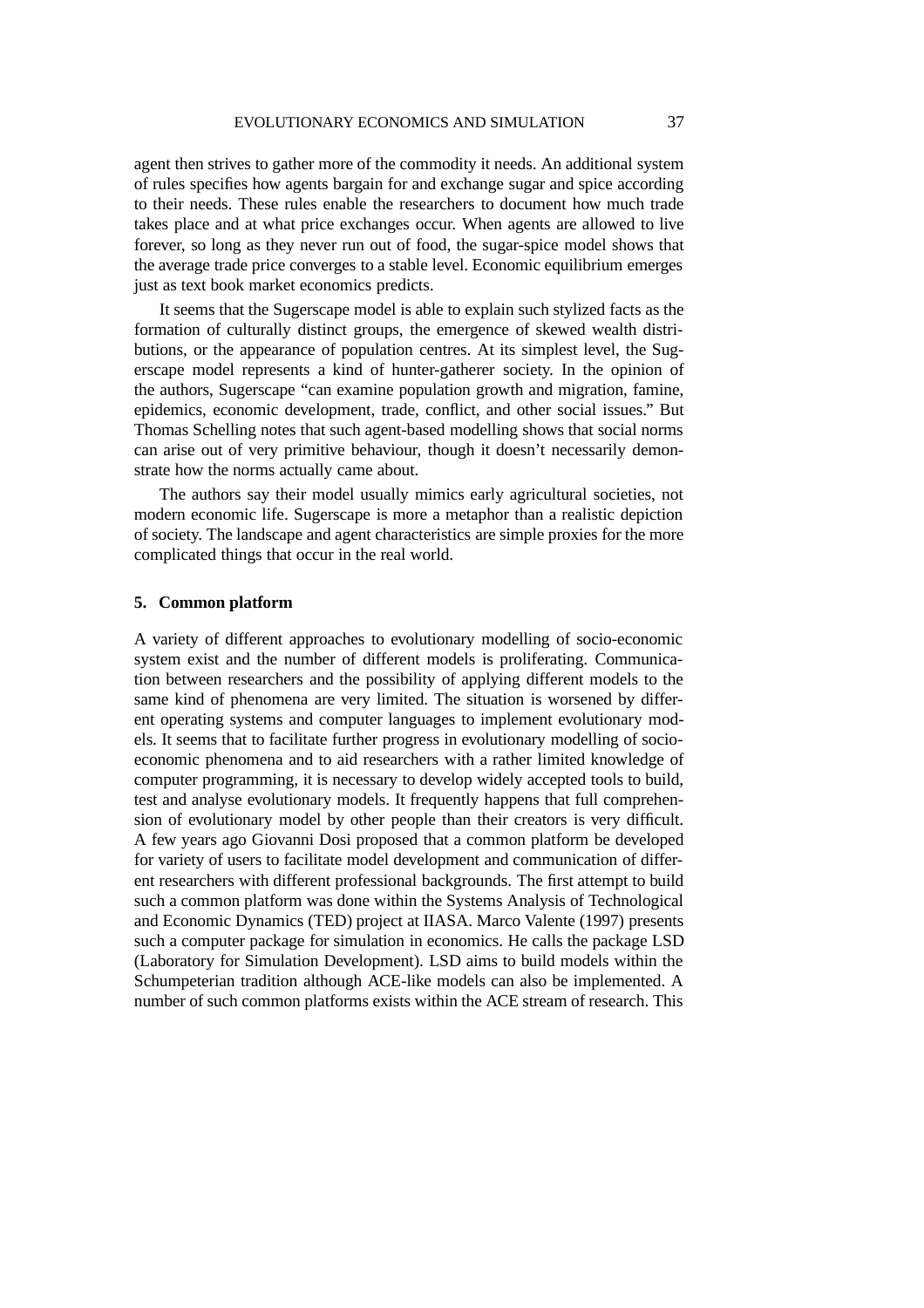two approaches are described below. The third possibility of a common platform can be seen in the well-established of Jay W. Forrester and his collaborators known as System Dynamics. The possibility of using System Dynamics, especially its newest implementation represented by *the* STELLA package is presented, in the end of this section.

*LSD* Valente (1997) explains the concept of *simulation models* used in LSD and gives instructions for its use. He also provides a short tutorial in the use of the package, implements three models and describes LSD interfaces for running simulations of existing models. The examples show that it is possible to implement complex models but it seems that LSD is far from being user-friendly.

A library of ready-to-use functions dealing with the technical details of a simulation model allows modelers to concentrate exclusively on the theoretical contents of the model. The graphical interfaces allow an easy exploration of the model and the setting of the parameters for a simulation run. These two features are controlled by a model manager and a model interpreter. Both the model manager and interpreter are model independent: they adapt a set of standard graphical interfaces and a computational engine to any model. After a model is loaded, LSD behaves as a stand alone program, specifically written for the simulation of that model.

Users define a number of abstract entities (Objects) without any specification of the actual computational contents. A gradual specification of the behaviour of such entities adapts the abstract definitions to more and more specific instances. LSD provides an abstract definition of Object containing all the machinery to run the implementation of the Object itself. Hence, users can concentrate entirely on the "creative" part of building a simulation model by defining Objects derived from the abstract one. To derive a new instance, the modeller just needs to give a name to the Object and to its elements (that is, variables or parameters). The abstract definition of LSD Objects also provides connections which can be used to link Objects to each other, to create the structure of a model. The computational content of a model (i.e. the equations) is expressed as a list of functions, one for each variable label. LSD provides functions which facilitate the writing of equations, allowing modelers to express computations as if they were using an equation editor. For example, LSD retrieves variables by using only their labels and deals with the scheduling of computations. A model run with LSD ensures high efficiency of computation because the model interpreter has very little computational overhead, producing the equivalent of the output from C++ code. The models written with LSD can be decomposed into their fundamental components, which can then be re-used in other models.

LSD distinguishes three types of components of a model: structure, equations and initial data. It is possible to define and/or modify at different times the components, in order to test parts of the model or run reduced forms. The structure of a model in LSD is defined in terms of its Objects and the relations among them. The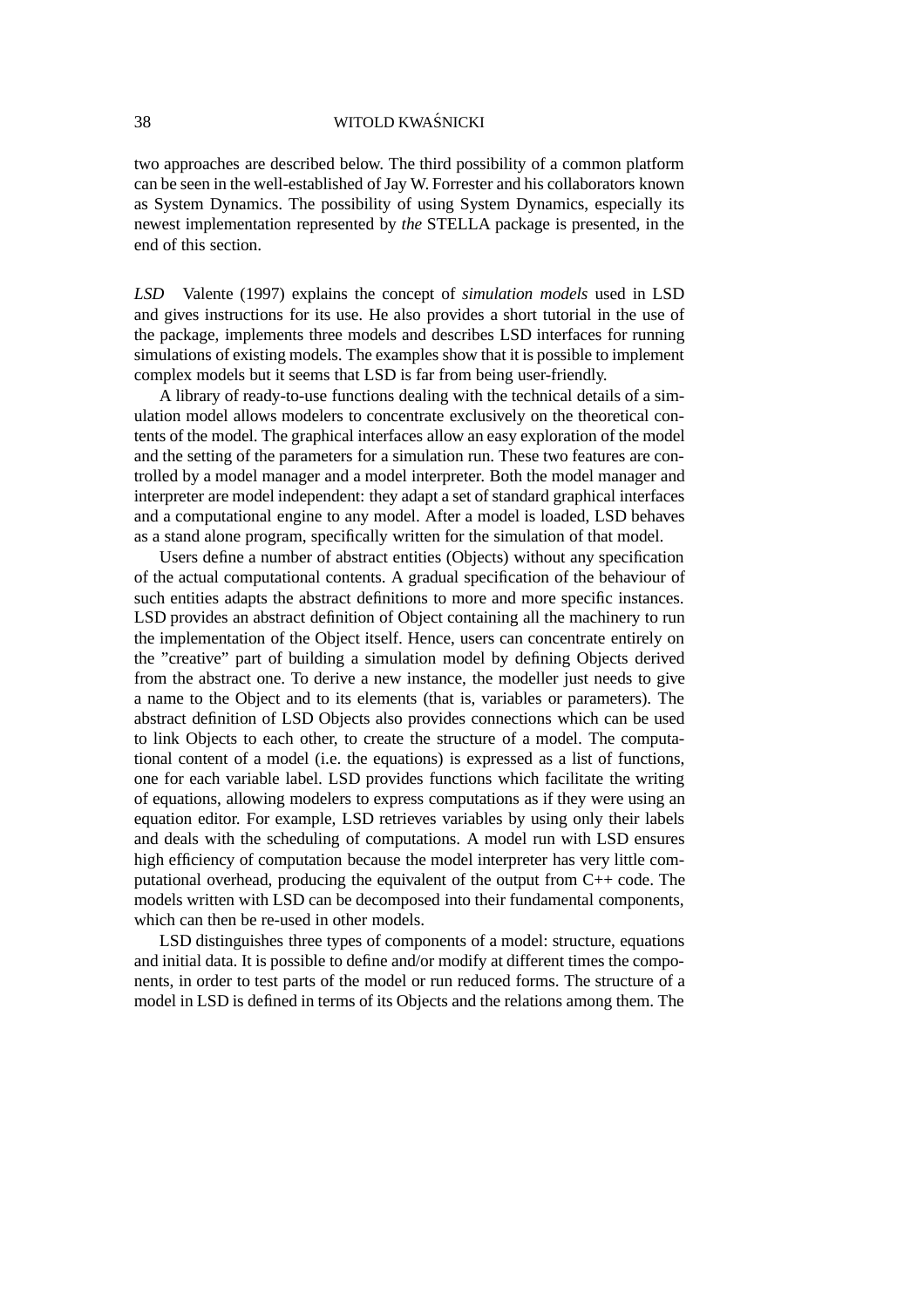model is defined in order to be highly modular; that is, to be easily modified and expanded. The equations of a model must be written as  $C++$  code, extended with the library of LSD functions. Any information related to the model is included in the LSD functions, allowing modelers to use a syntax similar to writing difference equations on paper. The final result is an easy to use "equation language" producing very fast code, and hence suited for heavy computational models. The initial data are used to set up a simulation model before running an actual simulation. They are stored in a text file, together with other technical information (number of steps, variables to save, etc.). Users of LSD models can use a simple and effective graphical interface to modify the initialization of a model.

*ACE platforms* ACE software is very diversified and also very problem specific. We will mention only a very selected number of platforms but there is a good Web site (http://www.econ.iastate.edu/tesfatsi/ace.htm) where it is possible to find references to ACE software.

Two platforms, namely 'The Swarm Simulation Platform' and 'A Strictly Declarative Modelling Language (SDML)' seems to be the most versatile software for further development of a'common platform' for wider society of researchers.

The Swarm Simulation Platform was developed by Santa Fe Institute researchers. The software aims to combine object-oriented simulation capabilities used in an artificial world and those needed in an industrial world. Special attention is made to handle information flow versus material flow. Part of the software is based on genetic algorithms to deal with problems of assembly line sequencing. The practical applications of developing software within a framework like Swarm include improved manufacturing operations on the shop floor, better understanding of distribution chains, and a method for of forecasting demand. Swarm is essentially a collection of software libraries, written in Objective C, developed for constructing discrete event simulations of complex systems with heterogeneous elements or agents. Some lower-level libraries, which interface with Objective C, are also written in Tk, a scripting language that implements basic graphical tools such as graphs, windows, and input widgets. Swarm depends on the Unix operating system and the X Windows graphical interface.

A Strictly Declarative Modelling Language (SDML) is a modelling language implemented in SmallTalk. The software stresses computational multi-agent modelling of decision-making in complex environments, with a focus on strategic behaviour by corporate managers and government.

Another system is SimBioSys, developed for general agent-based evolutionary simulations in both biology and the social sciences. SimBioSys is designed to handle simulations comprising the following four features: (a) a world defining the virtual environment where the simulation occurs, (b) populations of autonomous agents inhabiting the world, (c) programs driving the behaviour of the agents,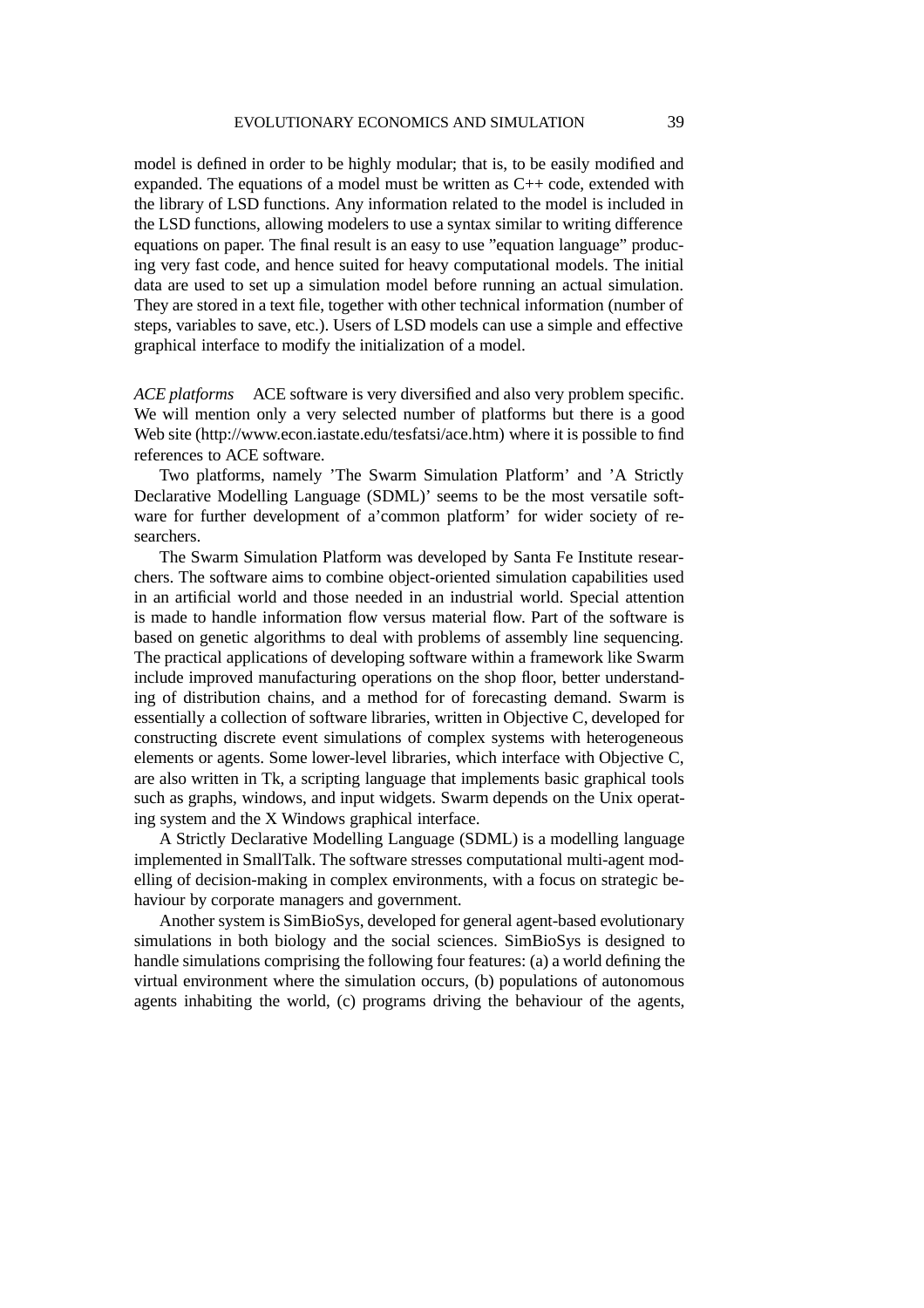and (d) genetic mechanisms emulating natural selection which act on the agents' programs.

The Trade Network Game (TNG) combines evolutionary game play with preferential partner selection. Successive generations of resource- constrained traders choose and refuse trade partners on the basis of continually updated expected payoffs, engage in risky trades modelled as two-person games, and evolve their trade strategies over time. The modular design of the TNG framework facilitates experimentation with alternative specifications of market structure, trade partner matching, expectation formation, and trade strategy evolution. The TNG framework can be used to study the evolutionary implications of these specifications at three different levels: individual trader attributes; trade network formation; and social welfare. The TNG has been implemented in C++.

Herbert Gintis has developed Borland Pascal 7.0 code that implements a general iterated game of the following form. Agents in a population are randomly paired for game play and obtain fitness payoffs. A genetic algorithm involving haploid reproduction and mutation is then used to evolve the agent population.

*STELLA – System Dynamics* The modelling and simulation field known as System Dynamics has been developing for the last 35 years. The foundation of this methodology was laid in the early 1960s by Jay W. Forrester at MIT. What makes using System Dynamics different from other approaches to studying complex systems is the use of feedback loops. Stocks and flows help describe how a system is connected by nonlinear feedback loops. Running "what if" simulations to test certain policies on such a model can greatly aid in understanding how the system changes over time. System Dynamics combines the theory, methods, and philosophy needed to analyse the behaviour of systems in not only management, but also in environmental change, politics, economic behaviour, medicine, engineering, and other fields.

System Dynamics adheres to viewpoints and practices that set it apart from other fields dealing with the behaviour of systems. In contrast to the endogenous viewpoint, economists often imply that the economic system is almost in equilibrium almost all the time with important behaviour arising only from unexpected exogenous forces. The System Dynamics emphasis on endogenous behaviour. All information is admissible to the process of model building. Information from the mental data base is recognized as a rich source of knowledge about structure and the policies governing decisions.

Recent software advances, especially the user-friendly STELLA program, facilitate the interaction between mental models and computer implementations. System Dynamics can be considered as candidate for a common platform to build evolutionary models. It can be used by people not familiar with computers and programming. Naturally not all evolutionary models are implementable using STELLA, but most of them are. This opinion is especially supported by new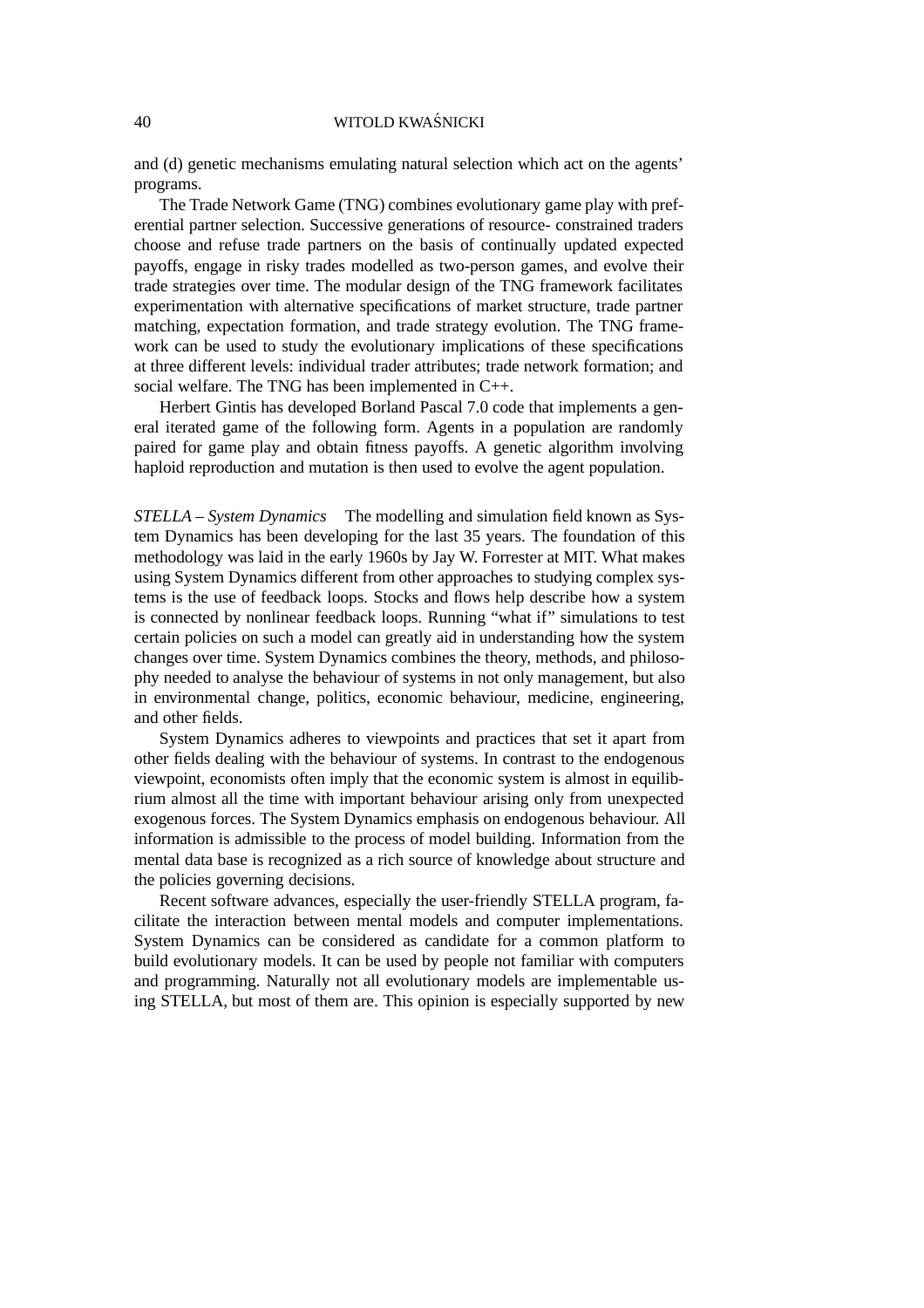features of the recent version 5.0 of STELLA. STELLA has one very important feature, namely arrays. In former versions to model a number of firms competing on a market it was necessary to define separately a structure (characteristics and relationship) for each firm. Now it is possible to define a structure for one firm and let that same structure (but with different firm specific values) be applied to all other firms. Thanks to this ability the visualization of a model is much clearer. To implement the Nelson and Winter model in STELLA I needed about 3 hours of work (see Figures 8 and 9). Building models with STELLA is easy, the software was designed to be user-friendly.<sup>7</sup> One of STELLA's advantages is the 'Control Panel' features which facilitates testing and simulation of the model. To build control panels we have large number of possible blocks, like sliders, knobs, loop pads, programmable buttons, graph pads and graphical devices, and many other. Figure 9 presents also simple control panel to run Nelson and Winter model.

#### **6. Conclusions**

Simulation is one of the most promising techniques to investigate modern socioeconomic processes. The imitation of reality (i.e., using substitute objects instead real processes) is a fundamental feature of the simulation approach. From this point of view simulation ought to be distinguished from simply using computers to make calculations. The imitation feature is present in both streams of simulation evolutionary economics, i.e., the Schumpeterian tradition and agent-based economics (ACE). One feature distinguishes Schumpeterians from advocates of ACE approach, namely the more realistic concept of time. In most Schumpeterian simulations there is a connection between of simulation time and real time. The ACE models tend to use arbitrary units of time and it is difficult to relate the dynamics of change in these models to the real flow of time. Therefore it is difficult to estimate such important characteristic as the time of emergence of particular properties. This difference between the Schumpeterian and the ACE approaches ought to spur the dialogue between the two almost isolated groups of researchers and help to define a common platform to use in the analysis of real economic processes.

#### **References**

Boulding K.E.: 1991, 'What is evolutionary economics?'. *Journal of Evolutionary Economics* **1**,

<sup>7</sup> The specific way of STELLA design (especially using limited number building blocks to define complex models structure) is strongly influenced by people who in their childhood have built wonderful constructions using very limited number of types of blocks offered by LEGO, now when adult they try to pass their childhood experiences into professional life to facilitate (and make it fun) their everyday duties.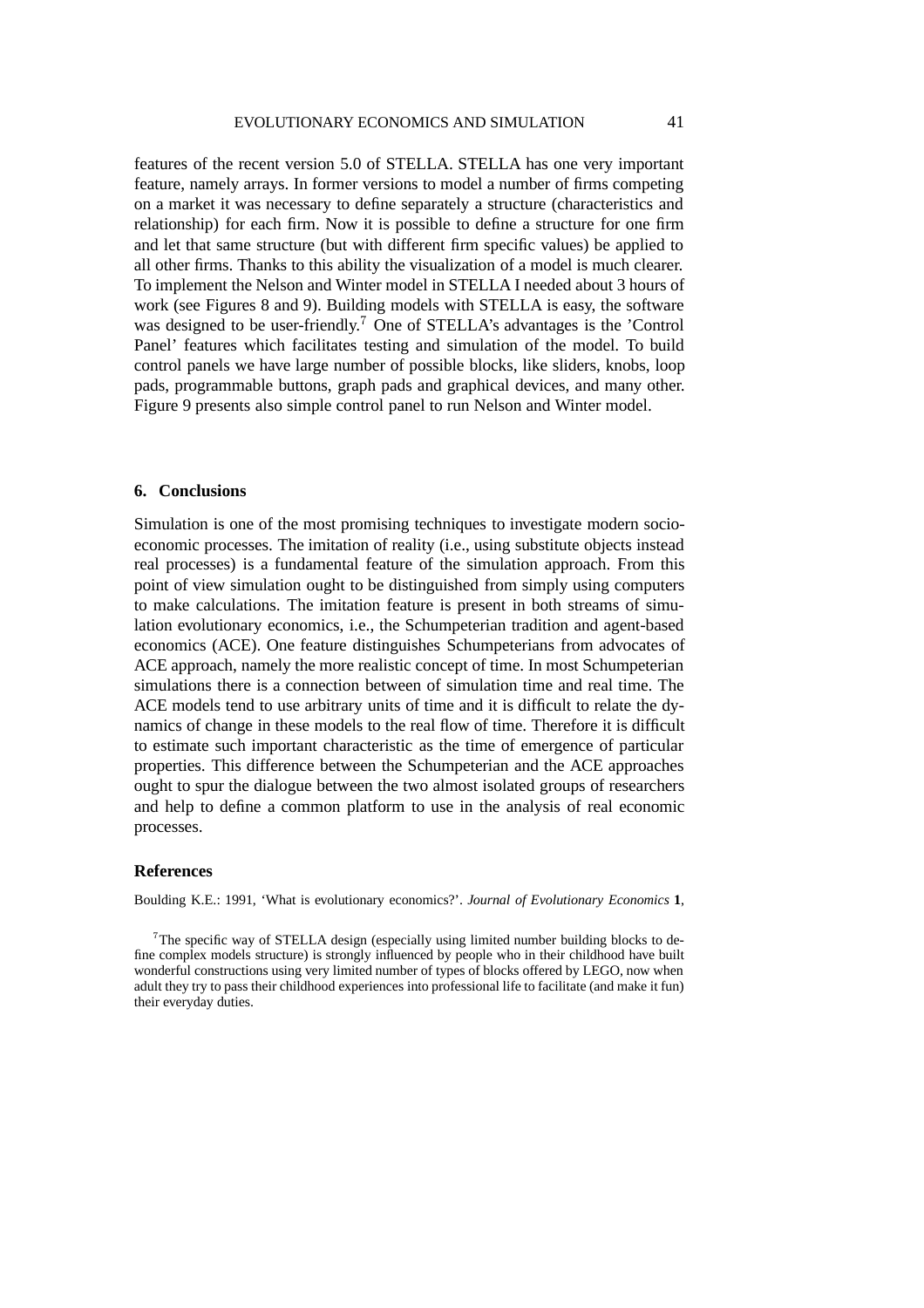

*Figure 8.* The Nelson and Winter model written with STELLA.

9-17.

- Bruckner, E., Ebeling, W., Jimenez Monta, o M.A., Scharnhorst, A.: 1993, 'Technological Innovations A Self- Organisation Approach'. Wissenschaftszentrum Berlin für Socialfroschung, FS II 93-302.
- Andersen, Esben Sloth: 1997, 'Escaping Satiation in an Evolutionary Model of Structural Economic Dynamics'. Paper presented at the workshop on Escaping Satiation: Increasing Product Variety, Preference Change and the Demand Side of Economic Growth, Max Planck Institute for Research into Economic Systems, Jena.
- Chiaromonte F., Dosi G.: 1993, 'Heterogeneity, competition, and macroeconomic dynamics'. *Structural Change and Economic Dynamics* **4**, 39-63.
- Dosi, G., Marsili, O., Orsenigo, L., Salvatore, R.: 1993, 'Learning, Market Selection and the Evolution of Industrial Structures'. Center for Research in Management, University of California at Berkeley, CCC Working Paper No. 93-9.
- Dosi, G., Fabiani, S. Aversi, R., and Meacci, M.: 1994, 'The Dynamics of International Differentiation: A Multi- country Evolutionary Model'. *Industrial and Corporate Change* **2**, 225-41.
- Eliasson, Gunnar: 1985, *The Firm and Financial Markets in the Swedish Micro-to-Macro Model. Theory, Model and Verification*. Stockholm: Almmvist & Wiksell International.
- Eliasson, Gunnar: 1989, 'Modelling Long-term Macroeconomic Growth as a micro-based, path dependent, experimentally organized economic process'. Working paper, The Industrial Institute for Economic and Social Research, Stockholm.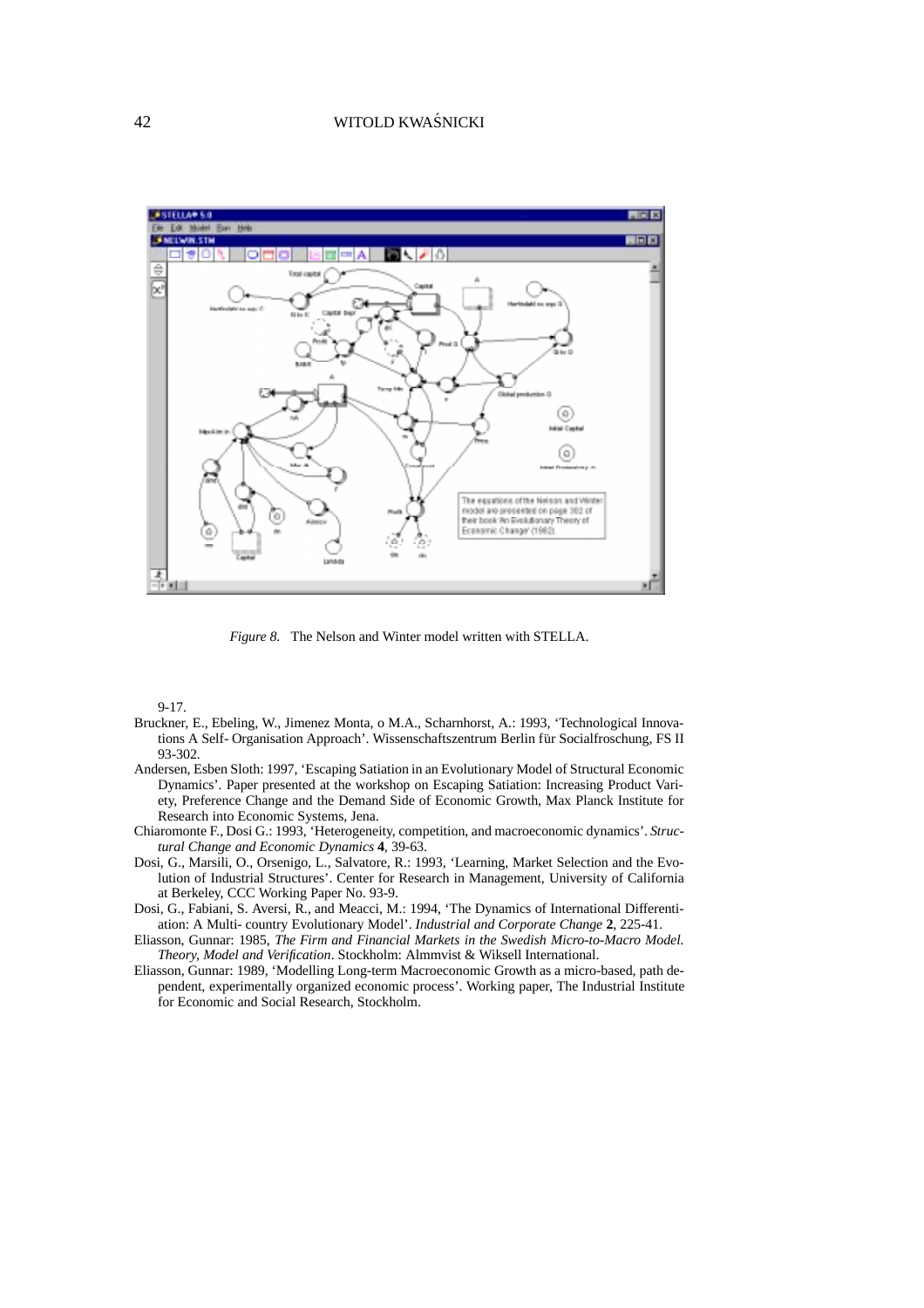

*Figure 9.* Simple control panel to run Nelson and Winter model.

- Epstein, Joshua M, Axtel,l Robert: 1996, *Growing Artificial Societies: Social Science from the Bottom Up*. Brookings Institution Press: MIT Press.
- Jay W. Forrester: 1971, 'Counterintuitive Behavior of Social Systems'. Technology Review.
- Hodgson, Geoffrey: 1993, *Economics and Evolution: Bringing Life Back into Economics*. Cambridge: Polity Press.
- Hodgson, G. M.: 1996, 'The Challenge of Evolutionary Economics'. first version, contribution to a collection of 'views and comments on economics and evolution' for the Journal of Institutional and Theoretical Economics.
- Kaldor N.: 1961, 'Capital Accumulation and Economic Growth'. In: F. Lutz (ed.), *The Theory of Capital*, London: Macmillan.
- Kwaśnicka, H., Kwaśnicki, W.: 1992, 'Market, Innovation, Competition. An evolutionary model of industrial dynamics'. *Journal of Economic Behavior and Organization* **19**, 343-68.
- Kwa´snicki, W.: 1996, *Knowledge, Innovation, and Economy. An Evolutionary Exploration*. Cheltenham: Edward Elgar Publishing Limited.
- Kwaśnicki W.: 1996, 'Ekonomia ewolucyjna alternatywne spojrzenie na proces rozwoju gospodarczego'. in Gospodarka Narodowa, nr. 10 (part 1) and 11 (part 2).

Law Averill, M., Kelton, W. David: 1982, *Simulation Modeling and Anaysis*. McGraw-Hill.

Marimon, R., McGrattan, E., Sargent, T.: 1990, 'Money as a medium of exchange in an economy with artificial intelligent agents'. *Journal of Economic Dynamics Control* **14**, 329-373.

Nelson, R.R., and Winter, S.G.: 1982, *An Evolutionary Theory of Economic Change*. Cambridge: